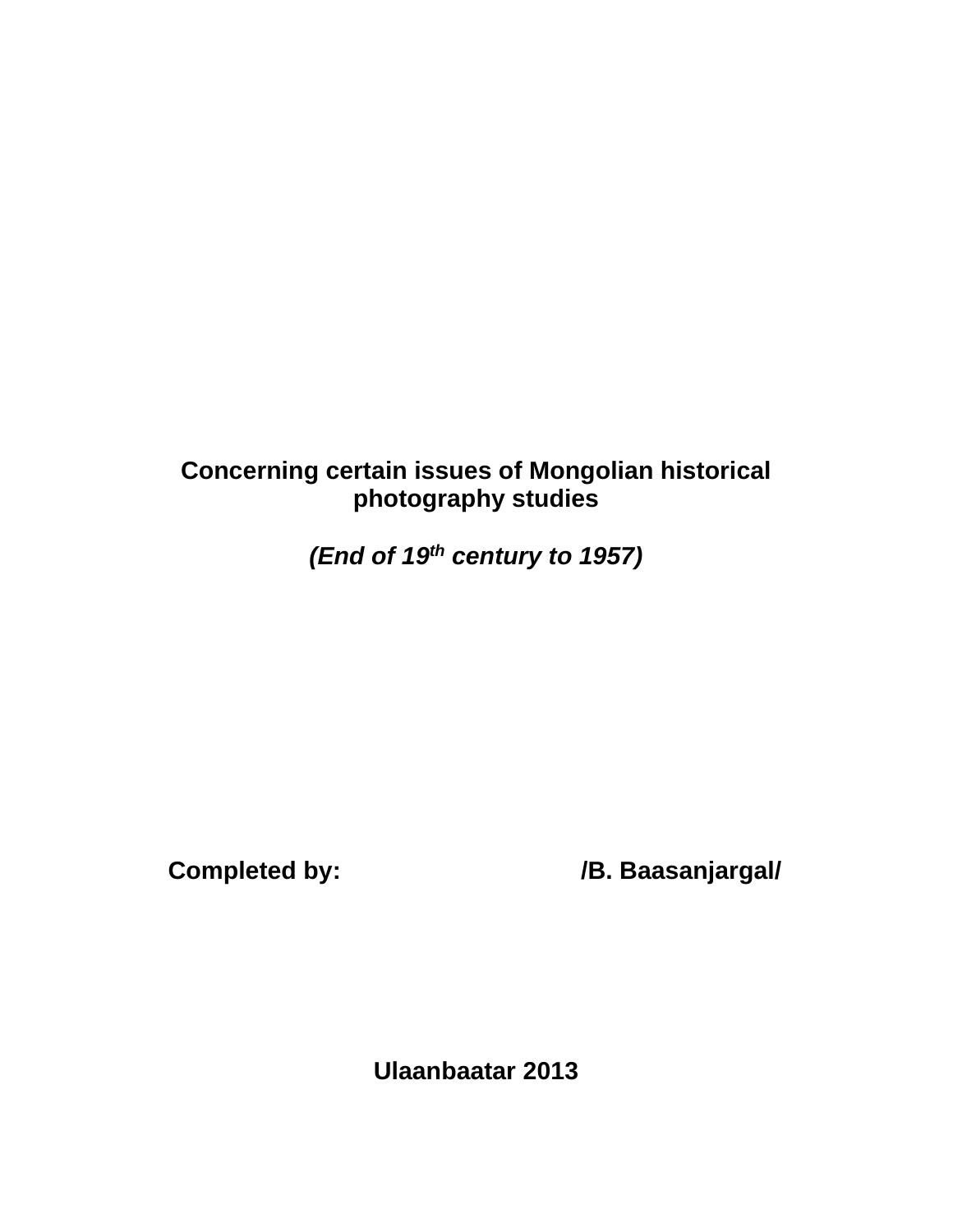# CONTENT

# **INTRODUCTION**

# **FIRST CHAPTER PHOTOGRAPHS TAKEN BY FOREIGNERS OF MONGOLIA**

- 1.1 Photographs taken by tourists that traveled through Mongolia
- 1.2 Russian and Chinese photograph Studios in Mongolia

# **SECOND CHAPTER ESTABLISHMENT OF A MONGOLIAN PHOTOGRAPHY AGENCY AND ITS OPERATION**

- 2.1 Institute of Literature and Script and Mongolian photographers
- 2.2 Establishment of the State Cinema and Photography Agency
- 2.3 Research Conducted in Some Photography

# **CONCLUSION**

# **BIBLIOGRAPHY**

# **APPENDIX**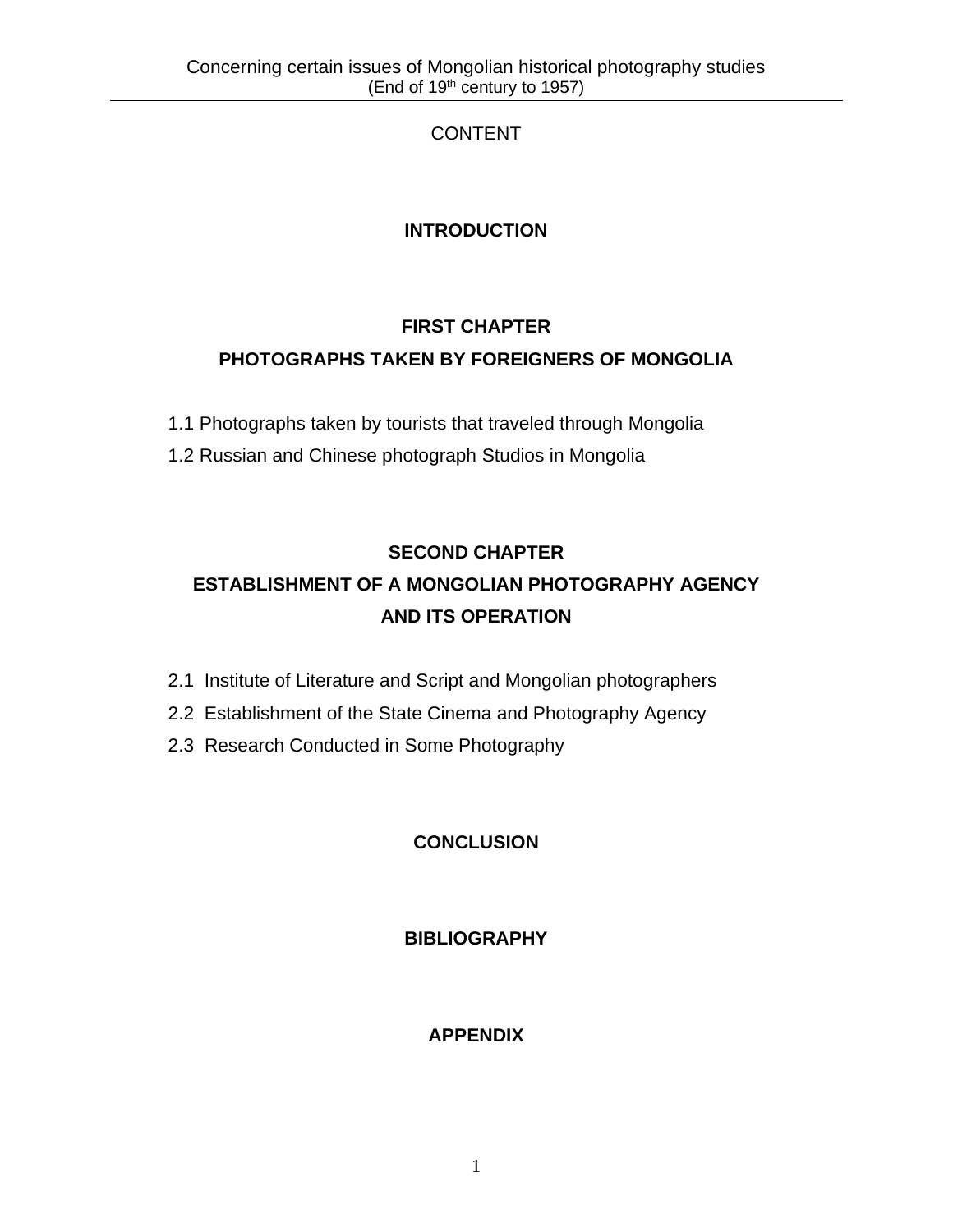### **INTRODUCTION**

In Mongolia, photography was first called "*suuder dur*" (shadow figure), "*suuder zurag" (*shadow image) and after the people's revolution, it was called "*batiar zurag"* (picture image) and eventually it was renamed "*gerel zurag*" (light image).

In his *Mongolian Language Dictionary,* the scholar Ya. Tsevel defined it in this way: "Photography is an act of developing the form and shape of an object on a special film that is sensitive to light; also, the photography that developed likewise and the entity in charge of taking photography is called photography agency". It can become a main research tool and an invaluable source.

The fact that there are high capacity photographic tools and sufficient historical material provides a vast array of opportunities for research development in this area. It includes an observation of historical photography as one part of a research work.

Photography offers insights into lifestyle, properties, dress, accessories, faces of the people of the time, building, food and ritual, which reflect social and economic changes.

**Importance of studying the topic:** In recent times, there has been a growing interest in the daily lives of Mongolians, with numerous autobiographies appearing in print. In addition, photography has secured a significant place as a critical research tool. To summarize, studies of photography related to Mongolian history encompassing the end of 19<sup>th</sup> century to early 20<sup>th</sup> century, yet it has barely been studied.

There is a need to carefully examine and interpret the historical photographs from different points of view, such as timeline, historical circumstances, origins, content, photographer's motivation, documentation, other images, and correlation to historical events.

It is important to note that there have scarcely been studies on intention, physical properties, content, photographic technique and approach. Unfortunately, invaluable documents and photographs have not survived.

One instance of disappearance of historical materials and photographs kept in the archives is an unfortunate incident when valuable documents and pictures that were

2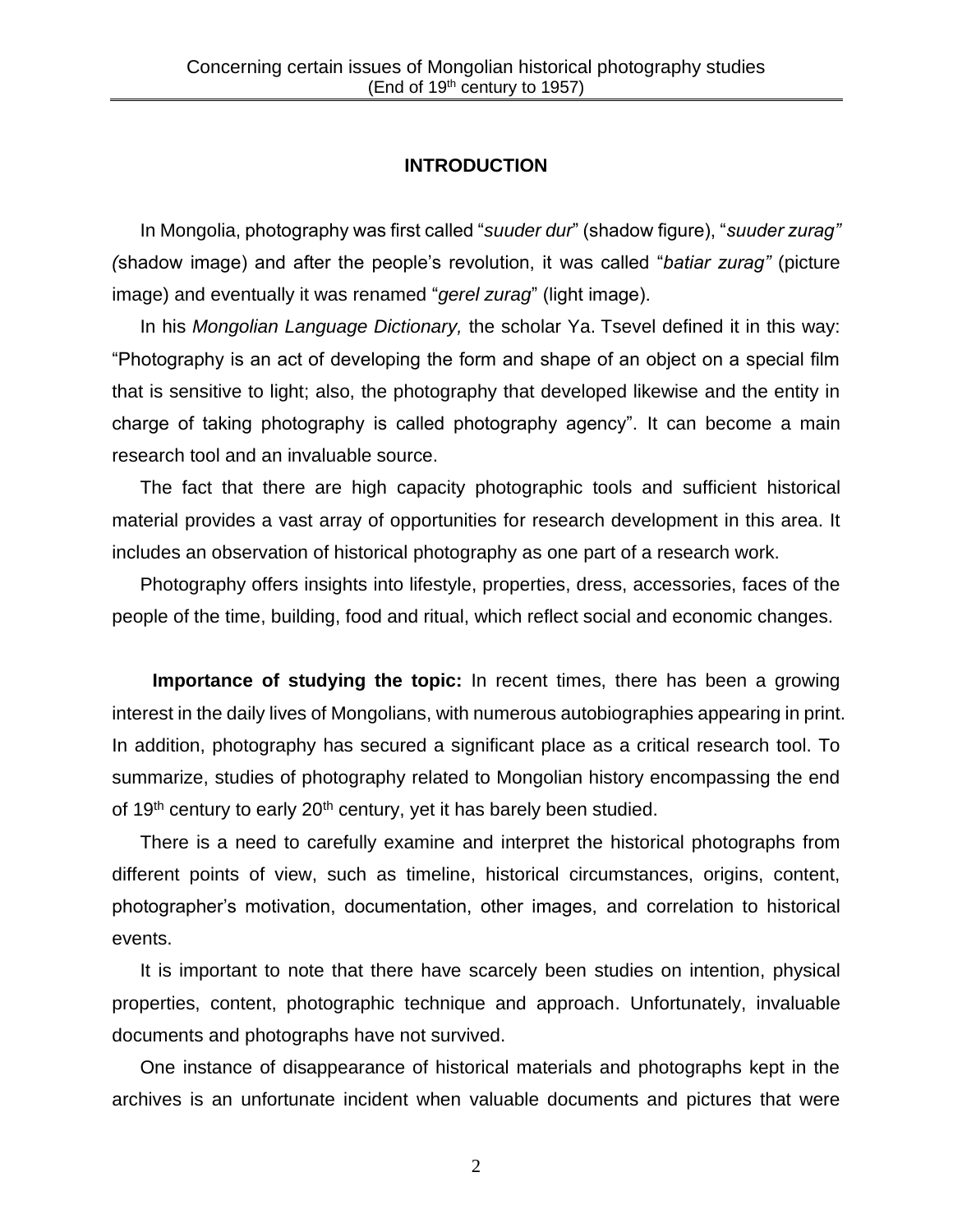historical witness to Mongolian history and maintained at the Central Archives of the Mongolian People's Party were burnt during the chaos took place during political election of 2008. At the time the archives maintained approximately ....................... historical pictures which were Mongolia's historical documents and of  $20<sup>th</sup>$  century history, autobiography of the members of the Mongolian People's Party and …...... deposit unit under …....... logs related to the autobiography.

In addition, we need to pay attention to the fact that issues concerning the records, maintainence, protection, categories, definition, videos, cataloging, usage history, current state, future development issues of photographs maintained at the state foundations, archives, museums and individuals have not been cared for to an adequate degree or raised as a matter in question.

**Source and principal research instruments:** When the Institute of Literature and Scripts was established for the first time in Mongolia, scientific and research work was intensified, hence much work was completed in regards to foundation of a photography reserve, small number of items were collected and in 1924 the photography laboratory was formed.

For my thesis work "Concerning certain issues of Mongolian historical photography studies" (End of XIX Century to 1959), historical photographs preserved at the National Central Archives of Mongolia (NCA), Center for Audio Visual and Photo Records, Photography Reserve of the National Museum of Mongolia, Academy of Sciences, Reserve of the Institute of History, Central Archives of Mongolian People's Party, Special Archives of the General Intelligence Agency, Photography Center of the "Mon Sudar" Publishing House and historical pictures of a number of individuals were used as my primary sources and principal instruments.

Research works and manuscripts of Mongolian scientists are preserved at the Reserve of Institute of History, Academy of Sciences, and well over 4000 historical pictures are preserved, of which the majority belong to the period after the 1920s.

Approximately 56,800 photographs pertinent to political, social, economic, party and state leaders and individuals of 1913-2007 and a photography album consisting of 342 log units pertinent to historical events of 1920-2008 are preserved at the Center for Audio Visual and Photo Records of the NCA. Among them pictures related to monks, aristocracy,

3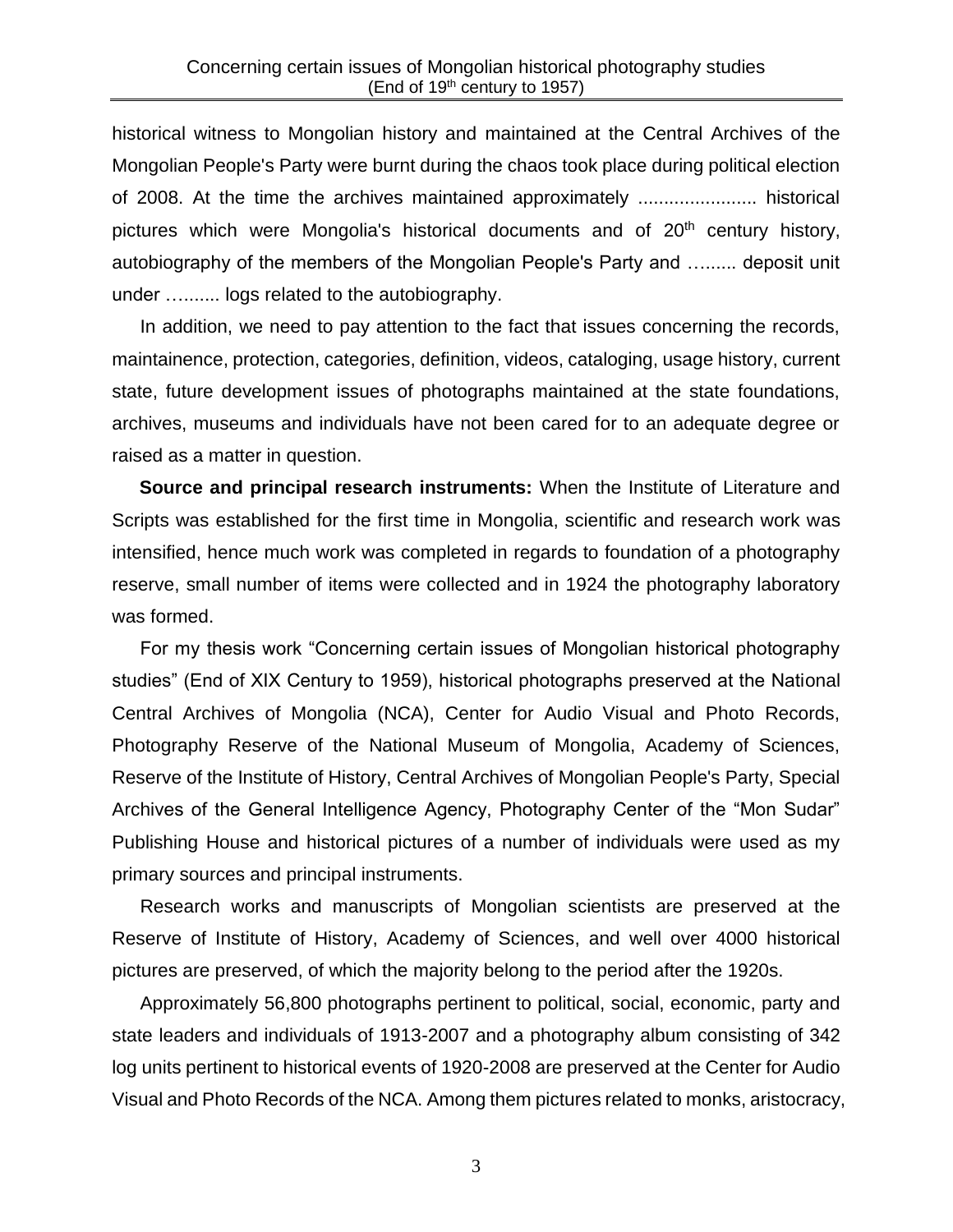people's revolution under the Bogd Khanate of Mongolia and those showing social life of the beginning of early XIX and XX century are the principal sources.

A large number of XX century photographs, which reflect many developments in XX century history, are held and well preserved at the Central Documentary Archives of the political party and public institution of the NCA. These photographs were not preserved under special logs and are held as pictures glued on to party member's application profile, statement of employment, or account records.

The account log of the Photography Reserve of the National History Museum of Mongolia lists 6300 photographs registered under order, over 3000 unregistered and approximately a total of 10 000 historical, rare photographs is a very valuable source. These photographs reflect political, cultural, art, and people's way of life and are to a large extent, political, social, and individual portraits.

For the 50<sup>th</sup> anniversary of the People's Revolution, the Photography Reserve of the Museum passed a resolution to establish a "Mongolian People's Revolutionary Museum," and it decided that "Negatives and photographs pertaining to the history of Mongolian People's Revolutionary Party and people's revolution preserved at the Photography Reserve, Academy of Sciences of People's Republic of Mongolia shall be transferred to the Department of Revolutionary History, National Central Museum, hence, the Photography Reserve shall be established."<sup>1</sup> This played an important roel on forming the stock of the Photography Reserve.

The Special Archives, General Intelligence Agency primarily holds photographs concerning social state, autobiography of the politically repressed, confidential material related to missions and historical photographs that were not made publicly available. Consequently, there is a need to introduce them and employ them as valuable research sources by identifying the historical events and people's autobiographies.

In addition, the photographs taken by the foreign expeditions, scientists, tourists, and foreigners who lived in and passed through Mongolia between the middle of the XIX century and beginning of the XX are essential research materials and are critical sources for ethnic research.

<sup>1</sup> Resolution of the meeting of the Central Political Bureau of the MPRP. NCA. Log-388. D-1. Log -110. Page-1-2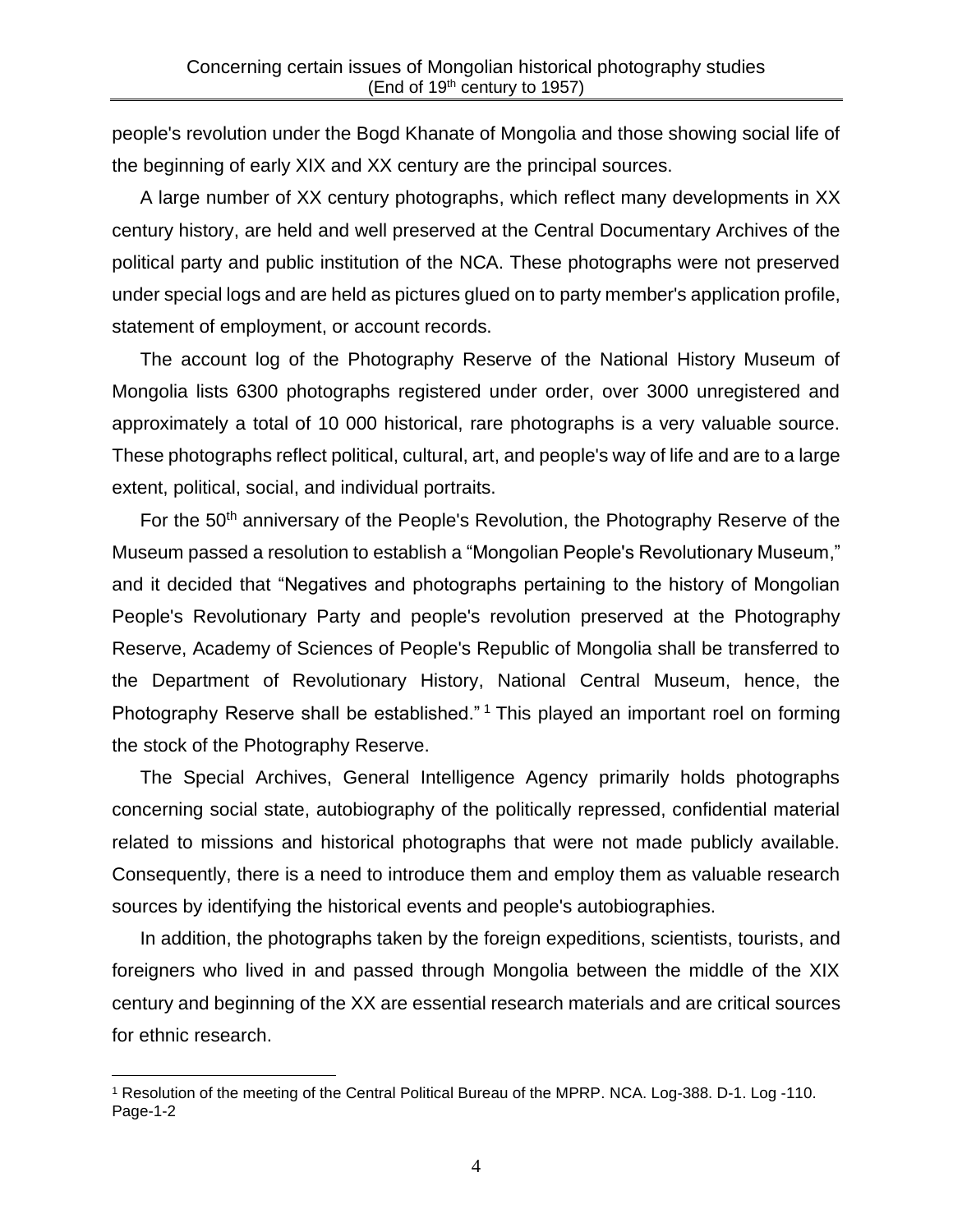The photographs of the early XX century of Mongolia were usually taken for clients and photographs and can be mainly classified as amateur. Moreover, historical photographs preserved at the hands of the people were used as additional sources for this research.

**Research goal:** Through this work, we aimed at summarizing the current state of research of historical source photographs relating to the XX century; determining further research patterns, identifying research methodology, conducting the research on historical photographs with scientific basis, attracting researchers' and scientists' attention to further use of these photographs for research.

Within the framework of this research, we propose the following objectives:

*First*: Conduct analysis on historical overview of the photographs related to Mongolian history; history of the development of photography in Mongolia, taking the documentary photography into account; collection steps and principles; structure; unique features; value of information; level which conveys history of Mongolia and research made on photography reserves;

*Second*: Through our research, demonstrate that photography is a historical source material which reflects specific periods in Mongolia; conduct comparative research on some photographs and on the basis of determining how history of Mongolia was documented on them, develop research models and methodology for researching photography as a source and demonstrate its importance;

*Third:* Study the preservation and protection of the photographs and demonstrate how this shall be connected to the photography studies.

**Innovative aspect of the research:** The innovative part of this thesis is the first overview of the history of Mongolian photography of the past century. Moreover, it offers a methodology to study and interpret historical photographs.

**Research methodology:** A principle of historical realism, analysis, summarizing, systemizing, investigative-interpreting, and comparative historical methodology were primarily applied for writing this thesis.

### **Literary sciences, practical importance:**

• During the research process, over **150,000** historical photographs covering the end of the XIX century to the 50s of the XX century were reviewed.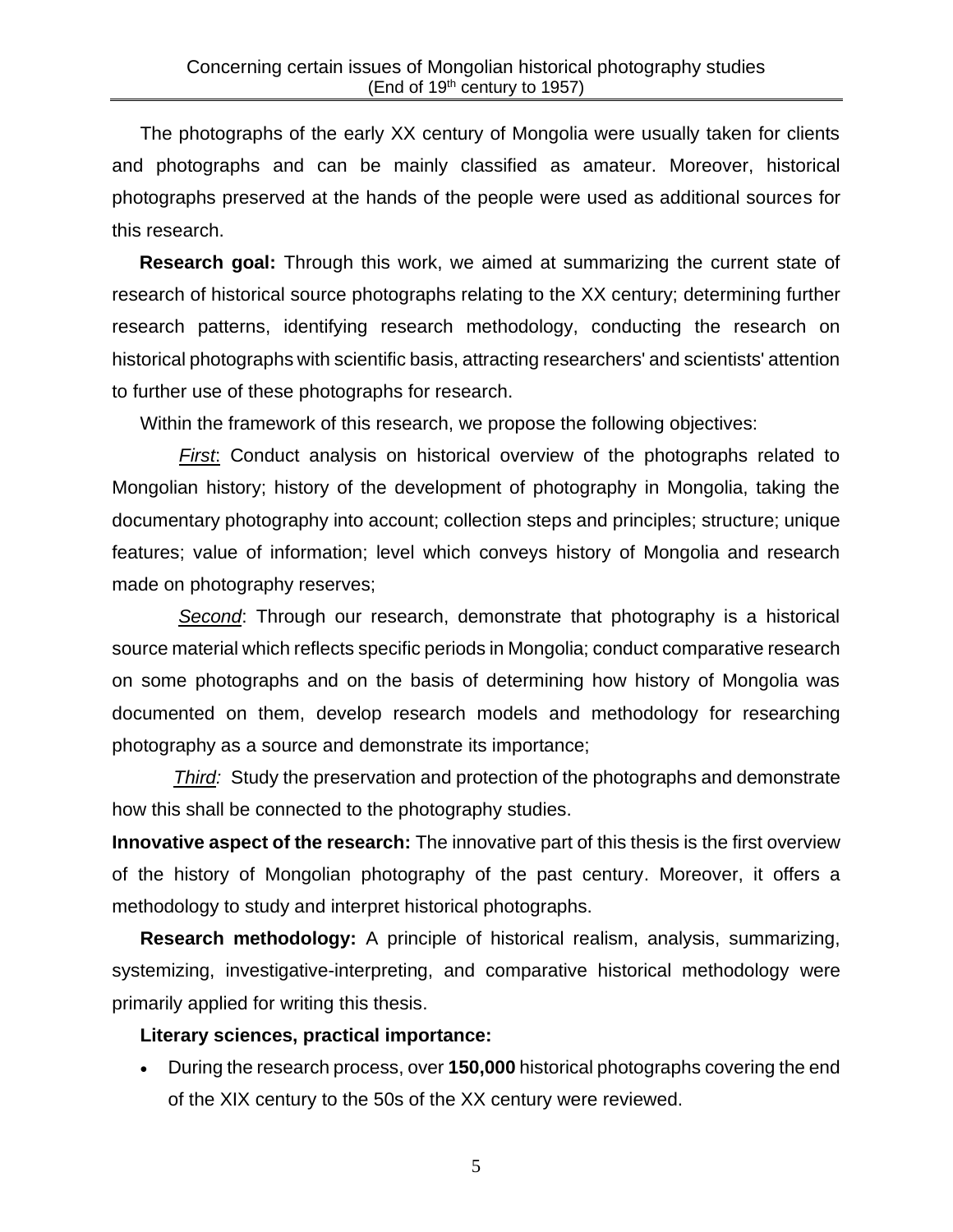- Photographs included in the research were categorized into 5 main areas such as political, social, economic, cultural and military-defense, with chronology as the basis of such assignments. Moreover, a methodology to categorize photography according to its main features, namely, an object taken, location, period, content, type and genre, information carrier/messenger, photographic material and size was developed.
- State of the society, lifestyles of the people, changes occurring in Mongolians' social life, clothing, household appliances and their evolution will be carefully examined and applied as primary research instruments.
- Deepen the research that explicates society, politics, individuals and Mongolians' lifestyles and provide new knowledge and information.
- As the historical photographs preserved in most places are inclined to be duplicates, they may have similar origins or distributed from one place, it is important to carry out one consolidated research by introducing these historical photographs maintained in above-mentioned places into research.
- This work can be used as a manual for university training, museum reserve research, exhibition and promotion.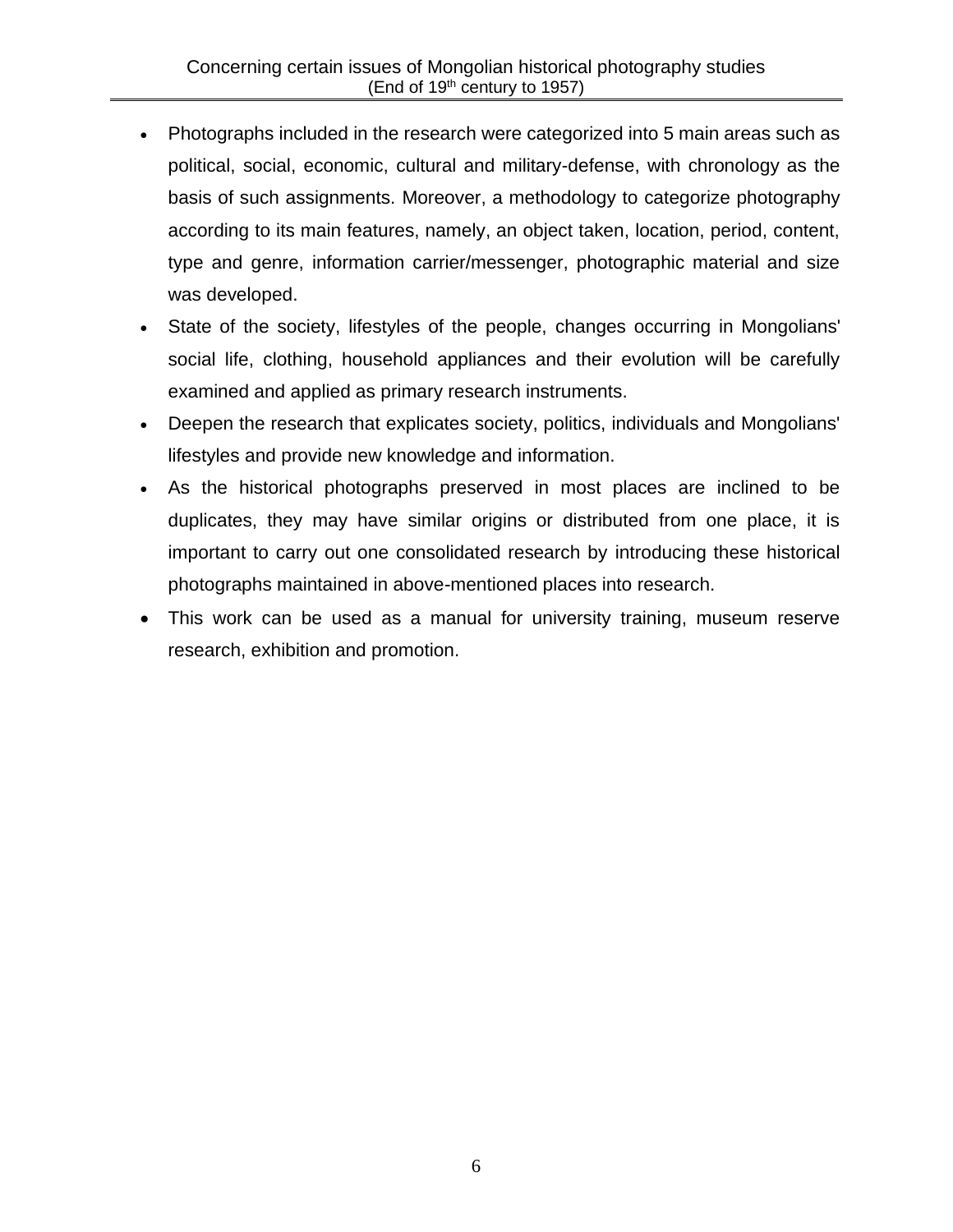# **FIRST CHAPTER**

## **PHOTOGRAPHS TAKEN BY FOREIGNERS OF MONGOLIA**

# 1.1 **PHOTOGRAPHS TAKEN BY SCIENTISTS AND TOURISTS WHO TRAVELLED IN MONGOLIA**

During the end of the XIX century and beginning of the XX century, many foreign researchers, scientists, and tourists conducted research on Mongolian traditional culture, lifestyle, ritual, clothing and items; and left historical photographs which are now valuable sources for carrying out early XX century historical research.

The reports and research work conducted by tourists and research expedition teams and the explanatory notes of historical photographs offer crucial research material<sup>2</sup>.

By the middle of the XIX century and early XX century, a large number of research expeditions visited Mongolia; scientists, researchers and expeditions from not only Russia, but also from many countries such as Austria, Germany, France, Sweden, USA, Denmark, China, Hungary, additionally, diplomatic personnel, tourists, traders and missionaries of some countries, health expedition, business teams worked in Mongolia.

After the establishment of the Russian Geographical Society in 1845, the number of research expeditions to study Mongolia, China, Central Asia and Far East grew. Among which, the majority of expeditions visited Mongolia were funded by the Russian Geographical Society. After the Russian Revolution, the ethnic-linguistic Studies and archeological expedition teams were sent by the Mongolia Studies Commission (Mongolian Commission) of the USSR.

In 1856, zoologist G.I.Radde travelled through Daur, Russian territory and the northern Khentii mountain range, Baga Khingan mountains, eastern Sayan mountain and

<sup>&</sup>lt;sup>2</sup> Scientific statement. National Museum of Mongolia. Volume. I, II, III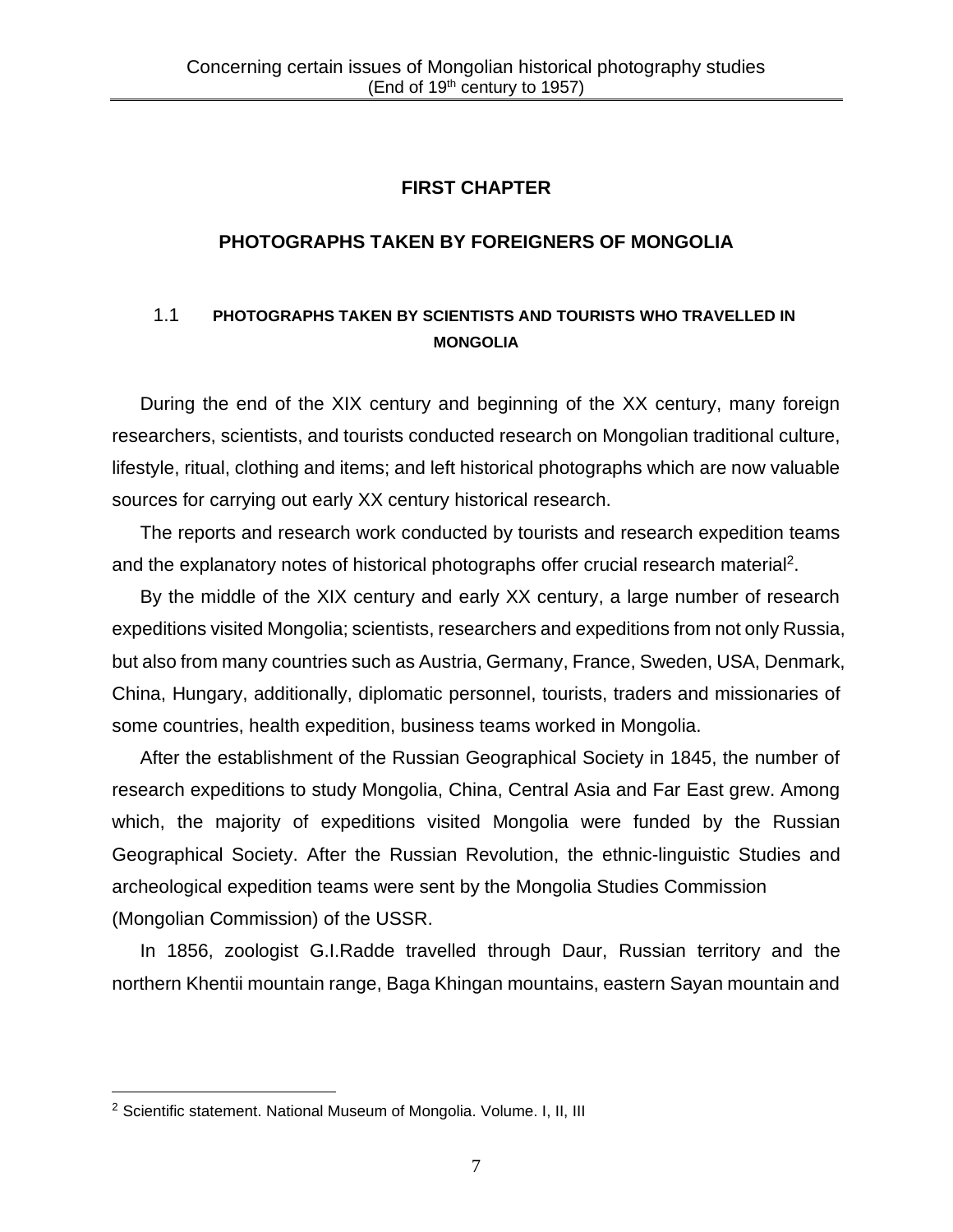Khuvsgul lake of Mongolia and studied biological species and animals. "Journey through Southern and Eastern Siberia", his book, was one of the first major works on Mongolia.<sup>3</sup>

As early as the beginning of the ХIХ century, Russia's interest in Mongolia was continuous and led to a major expedition in Central Asia headed by N.M.Prejavalsky.

Russian scientist E.M.Darevskaya mentioned that "from 1870 to 1920, according to unofficial numbers, 150 Russian expeditions operated in Mongolia"<sup>4</sup> . During 1923-1940, approximately 40 research expeditions worked in Mongolia. In particular, "If to calculate starting from the modern period or the foundation of the Mongolian People's Government until early  $21^{st}$  century, a total of 64 expeditions visited. As seen from this, it will be appropriate to say that Mongolia's geographical study instantaneously developed along with the revolution. The majority of them were sent from the USSR Government and Academy of Sciences, while 20 of them were from the institute and 2 from the Academy."<sup>5</sup>

In regards to Russian scientists, we can mention many people, starting from four expeditions by N.M.Prejevalsky and expeditions lead by А.M.Pozdneev, G.N.Potanin, М.N.Yadrintsev, V.V.Radlov, А.D.Clemend, P.К.Kozlov, М.Kh.Povtsov, G.Е.Gurm-Grjimailo, V.А.Obruchev, D.P.Pershin, S.А.Kozyn, А.V.Vitte, А.V.Burdukov, P.Shishmarev, V.Ts.Lyuba, Е.F.Timkovsky in Central Asia and Mongolia as well as Sinologist N.Ya.Bichuryn, V.V.Dolbejev, S.Oldenburg, А.М.Potanina, А.А.Ivanovsky B.Ya.Vladimirtsov, A.D.Khitrovo, I.M.Maysky, I.Ya.Korostovets, M.I.Bogoledov, M.N.Sobolev, A.P. N.Poppe.

Furthermore, many scientists, diplomatic personnel, and tourists such as G.I.Ramstedt, Sakari Pyalsiy /Finland/, H.Konsten, V.Kolman /Germany/, H.Leder /Austria/, S.Passe /France/, U.Rockhill, R.Andrews, V.Shalelford /USA/, F.A. Larsan, S.Hedin /Sweden/, H. Hallund-Christensen /Denmark/, Edgar Von Hartman /…………/, Akasegava, Kido, Yamba Osaki, Tokunaga, Toba and Torii /Japan/ were working in Mongolia. A.Radnot /Hungary/, Di Geon von Monteton /Germany/, professionals, merchants, anthropologist and veterinary expeditions took photographs related to lifestyles and history of Mongolians and left evidence and documents.

<sup>&</sup>lt;sup>3</sup> Ch.Batdorj. "Researchers and travelers of Russian Geographical Society of Emperor Russia (2<sup>nd</sup> half of XIX to early XX century) presentation. Mongolia and Central Asia", scientific conference. 2015

<sup>4</sup> E.M.Darevskay. Siberia and Mongolia. Ulaanbaatar., 2011. page 232

<sup>5</sup> J.Tseveen. Selected works. UB., 1997. Volume I.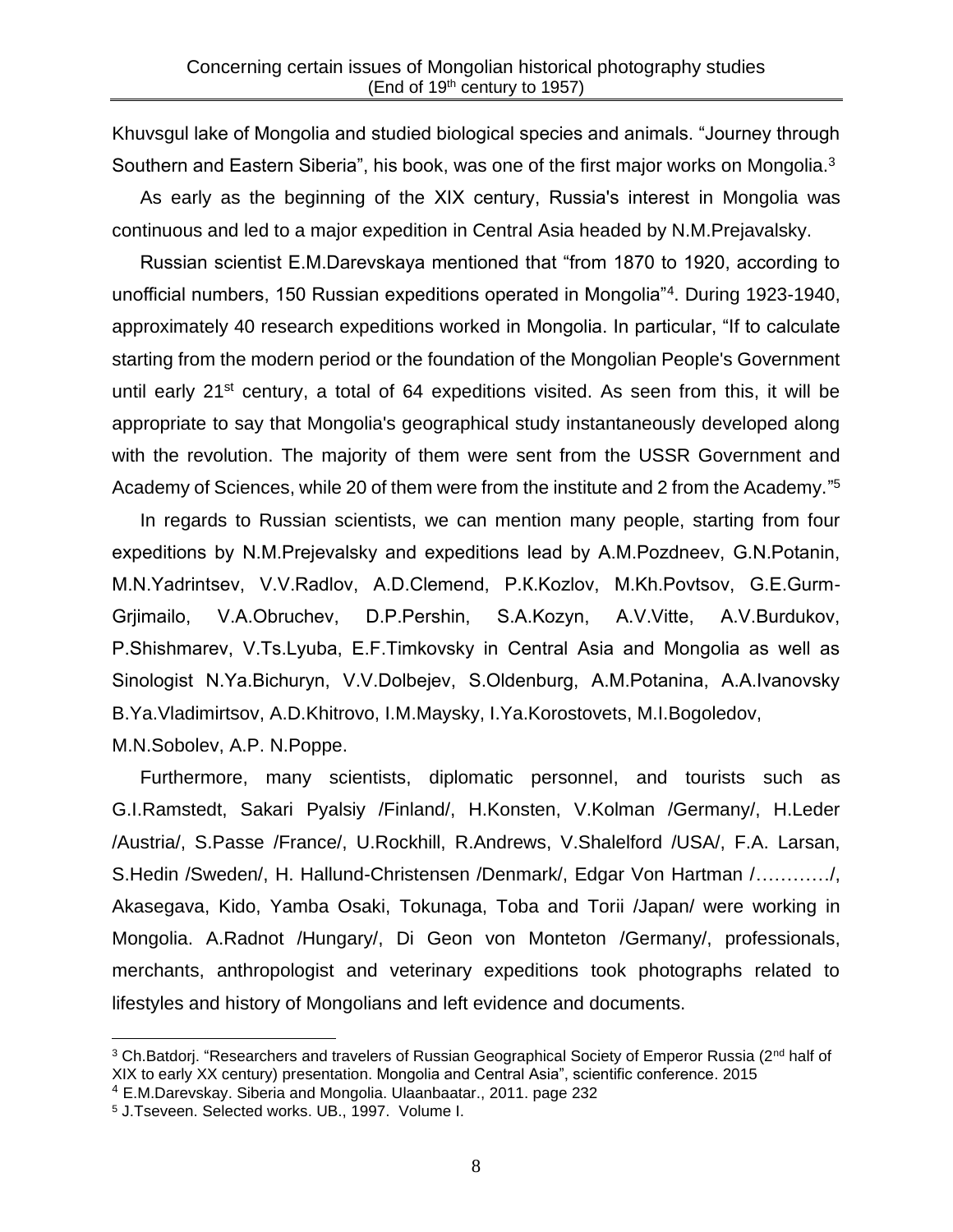The fact that these expeditions, diplomatic personnel, tourists, scientists, merchants and spies took historical photographs and published works, drawings and photographs in their research reports or memoirs shed light into Mongolians' life, clothing, its varieties, design, unique features, differences, accessories and how they were used; social status, unique features of dress and accessories of that time. These are held at the museums and research institutes of their respective countries.

> *Images not displayed for copyright protection* Portrait of N.М.Prjevalsky Portrait of А.М.Pozdneev

Starting from 1876, G.N.Potanin,a member of the Russian Geographical Society led his sixth journey through Mongolia in order to investigate Russian trade. In 1888 he came to Urguu with N.А.Charushin who was residing in Khiagt. N.А.Charushin took Mongolians' photographs along with his assistant I.F.Fedorov.

In her book, "Siberia and Mongolia", prominent scientist and Mongolist from Irkutsk, E.M.Darevskay in Potanin's mission, N.А.Charushin, with his photographer and experienced assistant I.F.Fedorov, created a photographic album and "Urguu's Appearance," a collection which depicted Mongolians' (people such as the Khalka, Inner-Mongolian, Tibetan, lord, monk, pilgrim, musician) characteristics. The album containing over 200 photographs was valued as scientifically important works by the Russian Geographical Society at the time<sup>6</sup>.

Those photographs defining Urguu's historical image, ethnic and social characteristics of Mongolians have still not lost its historical importance.

Russian Academy of Sciences in collaboration with the Department of the Far Eastern Studies of the Russian Geographical Society, an expedition comprised of V.V.Radlov, N.M.Yadrintsev and D.A.Klements was sent to work in Orkhon valley and took pictures of monuments. When D.А.Klements was living near northern border of Mongolia during 1892-1893 and also residing in Urguu during 1894-1896, he conducted geographical and

<sup>6</sup> E.M.Darevskay. Siberia and Mongolia. Ulaanbaatar., 2011. page 187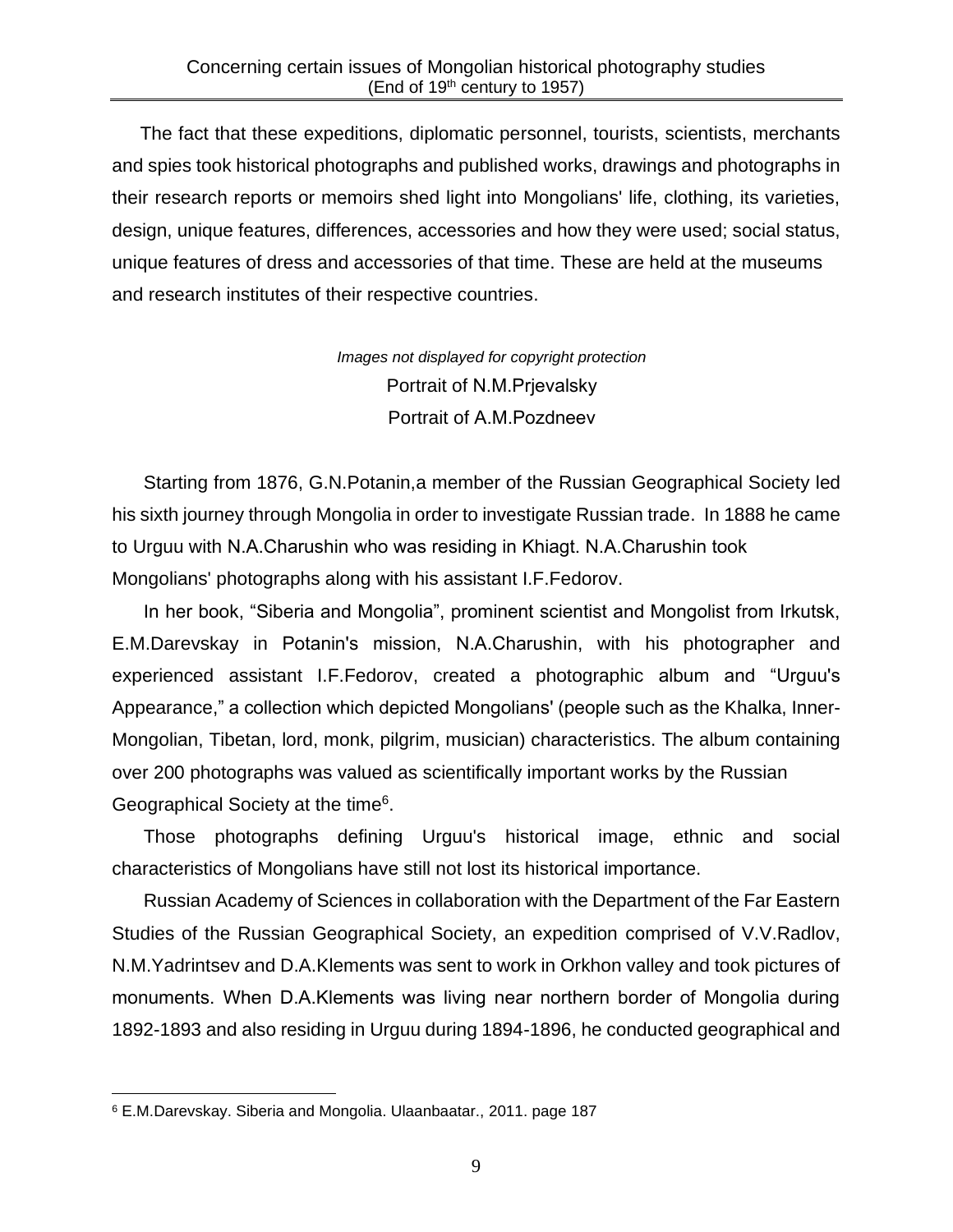geological research and took approximately 400 photographs of Mongolian wild animals. In 1894, along with Innokentiy Lushnikov, merchant from Khiagt, D.A.Klements travelled from Urguu to Khangai, Altai, Gobi and Uliastai. Innokentiy Lushnikov took pictures of beautiful places and published "Memoirs of Traveling Through Mongolia".

In 1902 Inn.Lushnikov took part in Khuvsgul expedition lead by P.S.Mikhno's and took over 70 photographs related to Mongolian flora and fauna.

In 1905, the Russian Geographical Society of the Emperor sent P.K.Kozlov, prominent geographer, C.I. Scherbatskoy, Professor and Ts.G.Badamjapov, Agi Buryat to pay respects to Dalai Lama, Head of Buddhist Religion, when he was in Urguu. While waiting to see Dalai Lama in 1905 in Urguu, P.K.Kozlov took historically relevant pictures which have continued to be important research instruments.

In this regard, I.Lomankina, Russian scientist and Mongolist wrote that "It is fair to mention that a large number of Urguu people of various professions and background were interested in photographs. Among them, the one who achieved most accomplishment was P.K.Kozlov. He not only took photographs of the Dalai Lama and his followers but also a temporary palace, prayers with different names, photographs of the Counsel's villa, and Urguu's events".

> *images not displayed for copyright protection* P.K.Kozlov, Honorary member. Russian Geographical Society

For the first time P.K.Kozlov managed to obtain the permission to have the XIII Dalai Lama's image drawn by a pencil, even if it was not a photograph. Concerning this event, in 1920 he wrote in his book "Tibet and Dalai Lama", "When (I) met Dalai Lama and showed the picture of two people with whom I was traveling with, even though he did not have his photograph taken for a reason that his private doctor of His Holiness forbad it, he kindly permitted our employee N.Ya.Kozhevnikov to have his portrait drawn and take a picture of his residence, followers, close people and aides."

Moreover, in his notes made on the 20<sup>th</sup> of June, 1905 Professor C.I. Scherbatskoy, "Today Kozlov visited Dalai Lama and took 12 images on a flat-board, of which three of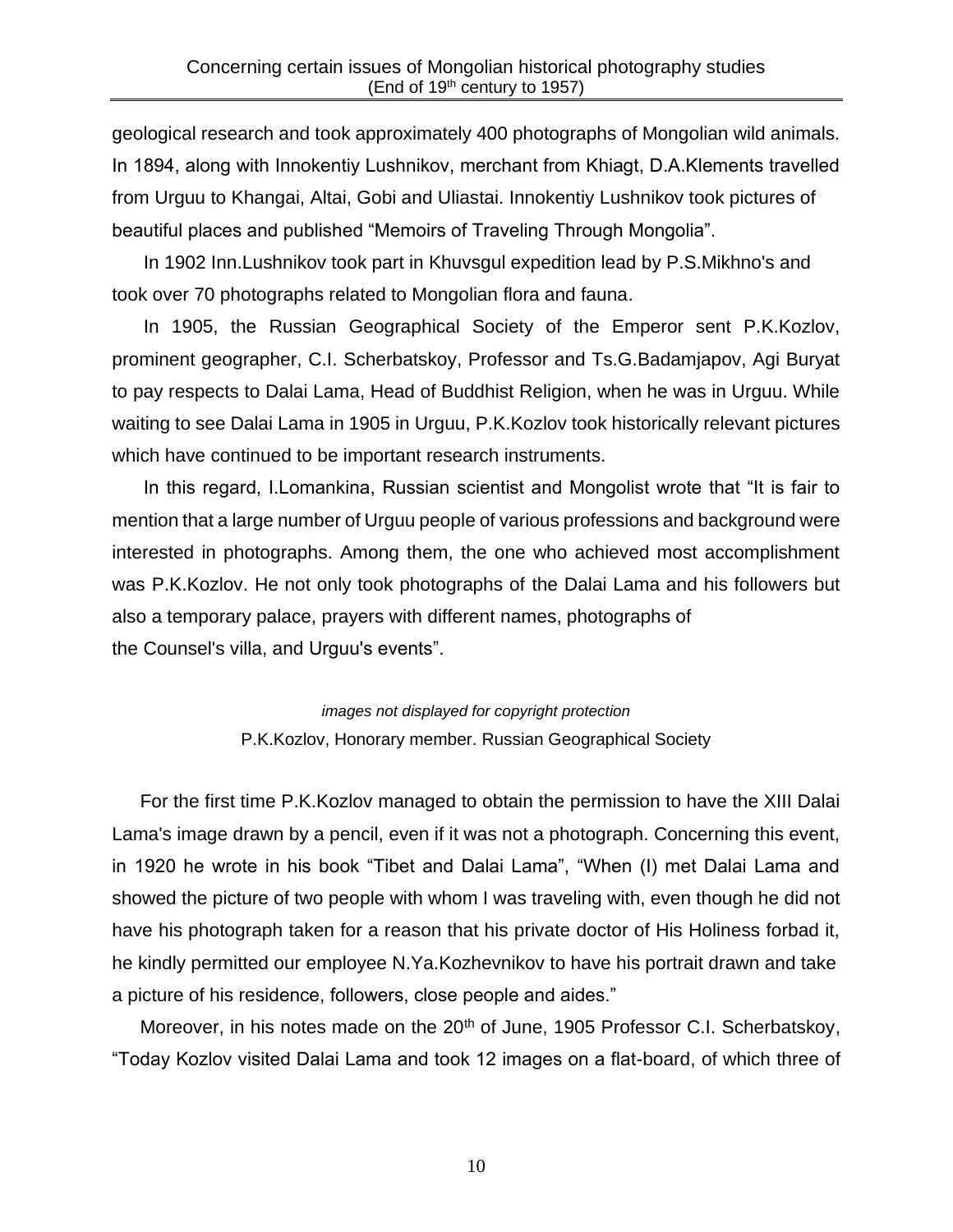them were images of his close aides. When Kozlov was taking the picture, Dalai Lama was present, walking around, curious about the camera and inquired about various things."

P.K.Kozlov brought three images to Saint-Petersburg and acquired one copy for himself and conveyed two copies to his Tsar... "through me, Dalai Lama himself presents his two small portraits, created with pencil, to the Emperor. On the lower side, his titles are written in gold. He said it was obligatory to pass on that, he neither had his portraits created previously nor had his photograph taken. Hence, the portraits I brought along are the portraits of the Head of Buddhism and are the only original copies"<sup>7</sup> .

For two weeks N.Ya.Kozhevnikov drew his Holiness in two forms, one without a hat, wearing a common *deel* (Mongolian traditional dress) and petting a dog; and one with a sharp edged hat like Zonkhov's, the founder of Gelugpa sect and yellow silk dress, withfolded his arms on his knees. Later Buddhist monk painters drew his image in Zonkhov's image, which was included in "Moscow's Traveling Trade Crew", a book published in 1912.

P.K.Kozlov wrote about his meeting with the XIII Dalai Lama which took place in 1905 in his book "Tibet and Dalai Lama". His notes written in Urguu and pictures of Urguu are preserved at the Archives of the Russian Geographical Society and two images conveyed to his Emperor are preserved at the Hermitage Reserve.

#### *images not displayed for copyright protection*

First drawn image of the XIII Dalai Lama Tuvdenjamts. Image additionally drawn later

Later, in 1909, in Gumben, he met the Dalai Lama again and taught his personal aide Namgan about photography; concerning this, he wrote that "This time, (I) observed that among his items, Dalai Lama had European items as well. On the wall, seven best lenses were hung while the other room also had a similar number of cameras and Dalai Lama's personal aide was in charge of all this. Overall, Dalai Lama was greatly interested in photography and requested me to teach Namgan various camera functions, detect the film, develop the picture on paper, operate big, small, simple or advanced cameras."<sup>8</sup>.

<sup>7</sup> I.Lomakina. "The Great Fugitive". UB. 2012, page 138 8

<sup>8</sup> P.K.Kozlov. Mongol amduu mukhsun khar khot. UB., 2001. Page 354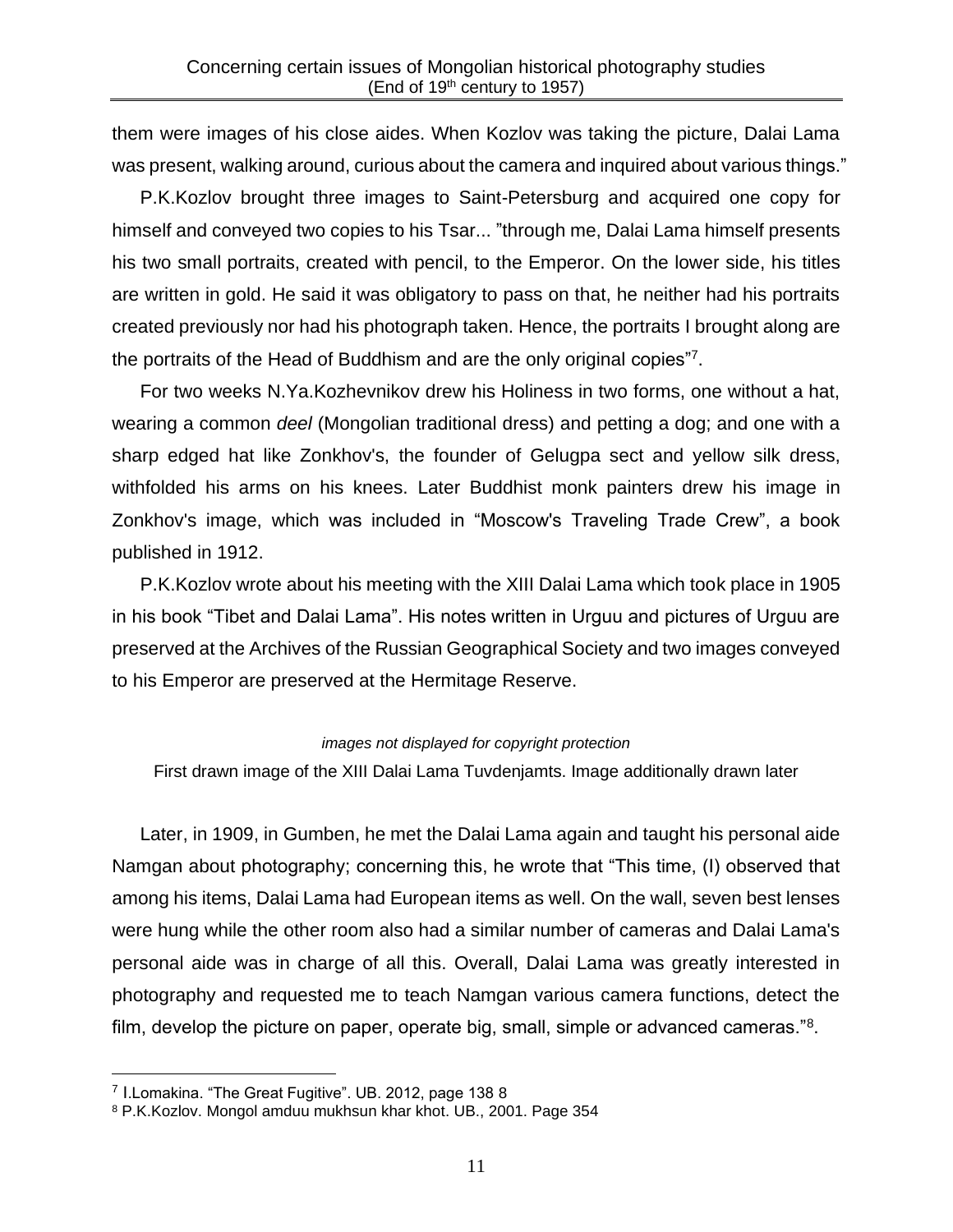*images not displayed for copyright protection* Namgan, Assistant to the XIII Dalai Lama. 1909. Photography by P.K.Kozlov

When Professor C.I. Scherbatskoy, who was a part of this visit, requested permission to visit monasteries and temples, it was denied. Therefore, he took overall pictures of monasteries and temples of East Khüree in a panoramic form. Later, Ya.V.Vasilko reviewed C.I. Scherbatskoy's report about his visit to Dalai Lama and published it with notes.

Ts.G.Badamjapov, a member of P.K.Kozlov's team, took several pictures related to the Gandan monastery, East Khüree and monks. About this in her book "The Great Fugitive", I.Lomakina mentioned that "...(he) would take his photography tools and went to East Khüree and left his photography items to Professor C.I. Scherbatskoy. When he made his way to take pictures of Gandan with his "Kodak" camera, he found out that Dalai Lama was staying there and took pictures of many stupas situated behind the monastery. It is possible to recover one of his pictures taken on the  $30<sup>th</sup>$  of May, 1905". Furthermore, it was written that "the day after or on the  $6<sup>th</sup>$  of June, Japov and Scherbatskoy developed their films, yet, none of the images had worked out. Then the young man walked around Gandan monastery for days with "Kodak" on his hands and took pictures of *soivon* (senior aide of Khutagts and Saints) and despite his request to take pictures of "Dalai Lama and khavtgai (wild camel) inside the yard, the permission was not granted"<sup>9</sup>.

> *images not displayed for copyright protection* From right side Ts.G.Badamjapov.

Ts.G.Badamjapov wrote about himself in the Archives of the Institute of Oriental Studies, Russian Academy of Sciences that "Among many prayers, G.Tserenjapav, youngest son of Japov Gonchig, was born in Tsuugel soum of Chita province, behind the Baikal Lake."

<sup>9</sup> I.Lomakina "The Great Fugitive". UB. 2012, page 96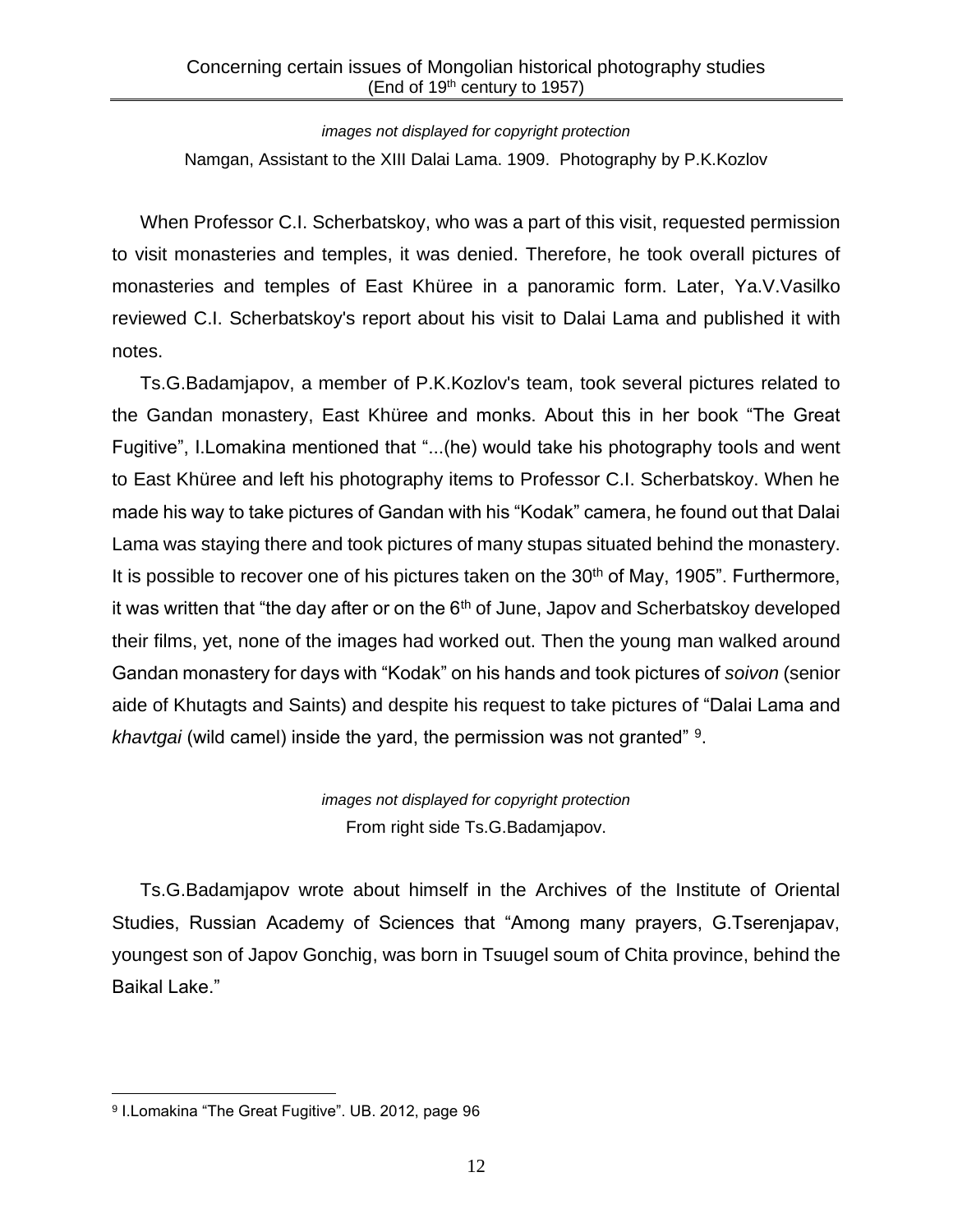Ts.G.Badamjapov's three notes about his stay in Urguu, as well as the photography negatives, are preserved in the archives of the Institute of Oriental Studies, Russian Academy of Sciences, Saint-Petersburg.

A picture of the XIII Dalai Lama Tuvdenjamts with prayers from Inner Mongolia in 1910 cut, developed and glued on a hard carton paper is preserved at the National Museum of Mongolia.

Around the end of the 1920s the photography of *khutagt*, *khuvilgaan* (incarnated high rank monk) and lords glued on a hard paper used to be sold in foreign merchants' shops in Niislel Khüree.

#### *images not displayed for copyright protection*

Dalai Lama along with prayers from Inner Mongolia. Darjaalin. 1910

Several well-known Inner Mongolians had had their pictures taken with the Dalai Lama, but a list of these images had disappeared by the time the records reached the Academy of Sciences in 1942.<sup>10</sup>.

Dmitry Petrovich Pershin, a journalist and ethnographer who specialized on Siberia, had his report on Zasagt Khan, Sain Noyon Khan and Tusheet Khan aimags in 1915- 1927 published in Irkutsk in the summer of 1914. In the spring of 1915, he was appointed and worked as a manager at the National Bank of Mongolia in Urguu. In his book "Baron Ungern Urguu Altanbulag" photographs of S.Kondratiyev were published.

A team comprised of people such as Russian Finance Advisor to the Mongolian Government, S.A.Kozin and his assistant A.V.Vitte, visited Mongolia in 1916 to conduct research and returned with important collections such as "Mongolian semblance", a photo album with 72 pictures.

A.V.Burdukov, a Russian merchant in Uliastai, took pictures related to the history of the western Mongols.

With the help of A.V. Burdukov, his wife and M.D.Homutov, a major photography collection on Mongolian nature, society and lifestyles was made. In 1913, with these images, three albums each composed of 125 photographs was completed; one was sent

<sup>10</sup> I.Lomakina "The Great Fugitive". UB. 2012, page 142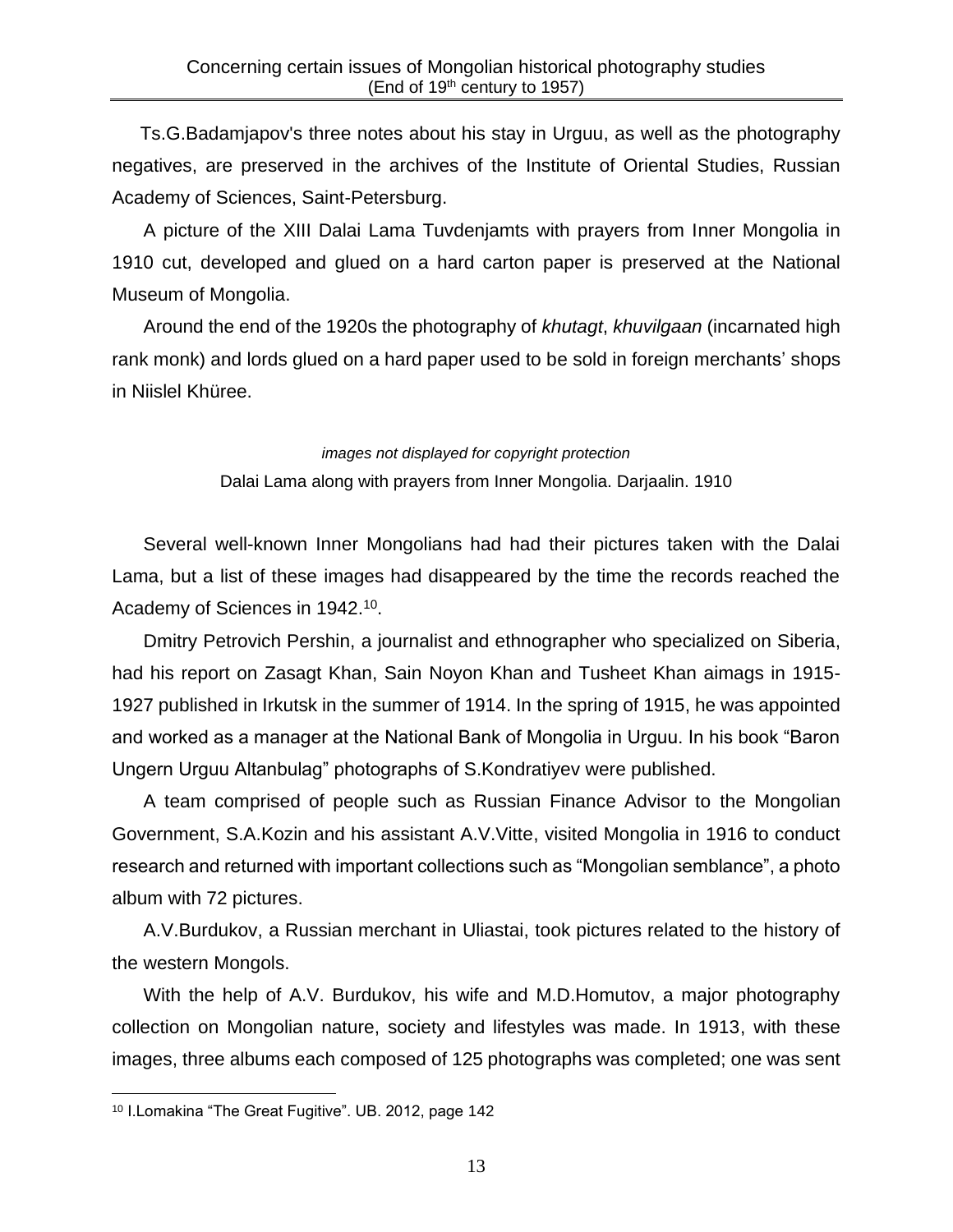to V.L.Kotvich via K.V.Yurganov, another was sent to the Tomsk Geographical Society and the third was sent to the Biysk Museum. Also, in 1914 a postcard "Mongolian semblance" was made available for sale and after it was finished, it was reprinted.

The photographs taken by A.V.Burdukov were widely used by Mongolists. In her book "Siberia and Mongolia," E.M.Darevskay wrote "V.L.Kotvich used Burdukov's four pictures in his book "Summary of Mongolian History and Modern Politics" and these were pictures of Dalai Van of Kovd, Navaan Beil, Jalkhanz Khutagt Dambiijantsan and Durvud Van".

In his work called "Mongolia during 1911-1914" A.V. Burdukov wrote that "When I heard that Jalkhanz *Gegeen* (Holiness, title) departed to Khovd, I prepared to hit the road. In order to personally meet Gegeenten (Holiness, title) and take his photo, I went to a place called Adag Boom in Baruun Turuun. Soon Gegeenten, riding a brown horse arrived and got off of his horse and without entering the previously assembled tent, he greeted the crowd, gave his blessings, and had his purposes well understood"<sup>11</sup>.

However, only 40 of these pictures remained at the Archives of the Institute of Oriental Studies.

G.N. Potanin – Russian renowned scientist and ethnographer travelled through northwest of Mongolia in 1879.

For his work "Modern Mongolians at the beginning of XX century", I.М.Maisky travelled through Central Asia and Mongolia between 1919-1920 and conducted research covering all social issues such as life, customs, and religion. In addition, the first ever census for population, livestock, and property was conducted by the government in 1918 and was introduced into a research for the first time.

The Mongolian Studies Commission, under the Soviet People's Commissariat, appointed an ethnographic-linguistic and archeological team, which focused on studying the life and language of eastern Mongolians in 1926-1929.

Between 1889-1919, Gustav Jon Ramstead, Finnish Mongolist and Professor, travelled through Mongolia on three occasions. By spring 1909, together with Sakari Palsi, a photography enthusiast and archeologist, they made their way from Khiagt to Urguu city via the ancient Silk Road and collected many interesting materials related to oral

<sup>11</sup> Two Great Khutagt. UB., 1995. page 25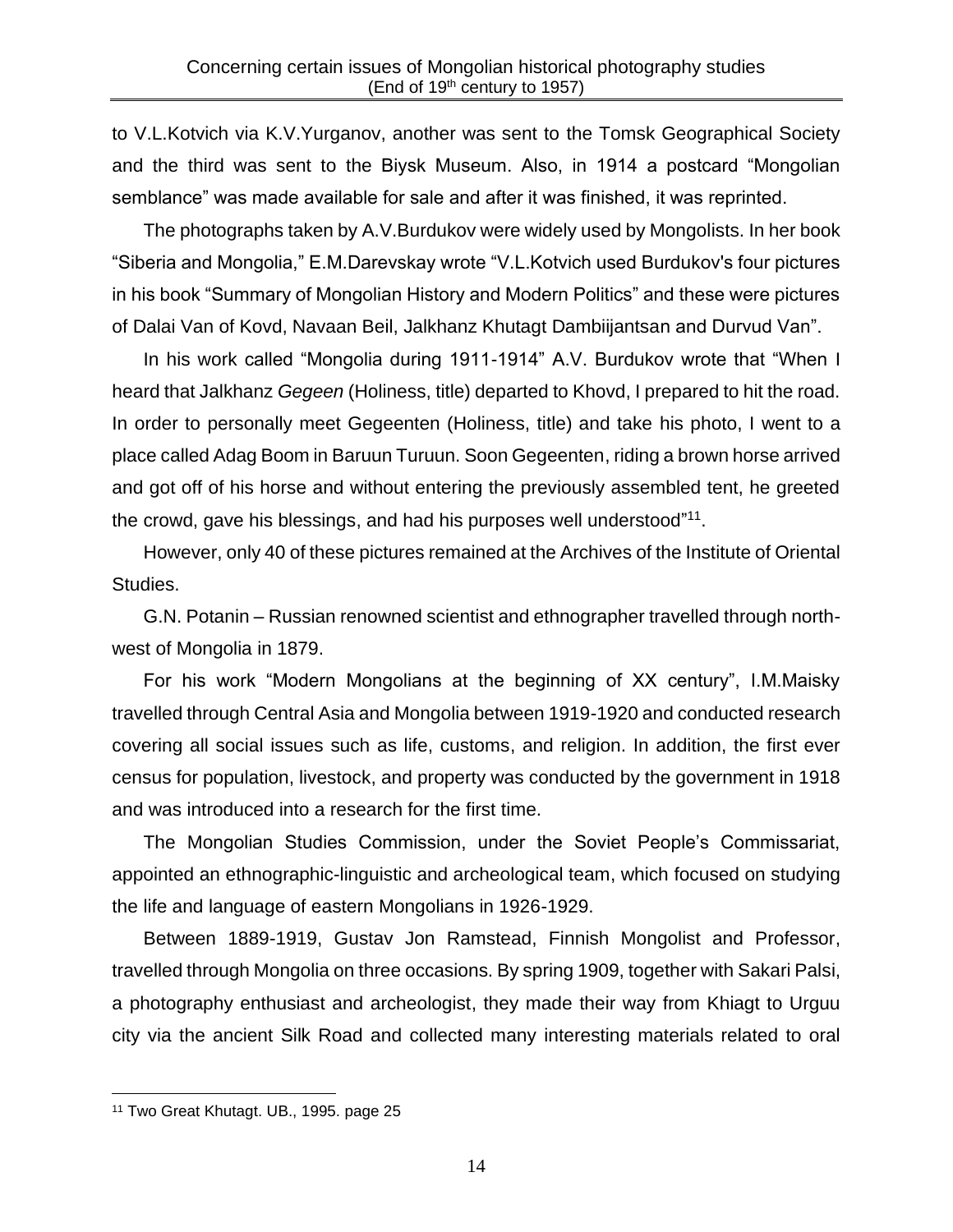story-telling and customs, as well as pictures related to lifestyles, and Niislel Khüree of the late XIX century and early XX century. On the basis of the materials collected, he had his travel notes called "Sakari Palsi traveling through Mongolia" published under the name "Mongolian Matkalta" in 1911, where his photograph of "Ochir shaman" was included. This work is preserved at the National Museum of Finland<sup>12</sup>.

> *images not displayed for copyright protection* Ochir *zairan* (male shaman). 1909

One major section of photographs associated with early XX century Mongolian history is credited to images taken by Hermann Konsten, a German researcher and tourist. In 1907-1913 and 1928-1929, he visited Mongolia and took over 3000 black and white rare photographs relevant to XX century Mongolian history.

Hermann Konsten's travels to Mongolia between 1907 and1913 included Khovd and Uliastai and led to substantial collections. During his second travel between 1928 and 1929 in Mongolia, he met people of various classes and took a large number of fascinating pictures showing Mongolia, the capital city of Ulaanbaatar, flora and fauna, rural life, temples etc. He also collected Mongolian maps and historical and religious books. His works based on his studies included "Mongolian Steppe", "Buddha and God's Land", "Buddha's Struggle", "Red Monk" and he wrote dozens of scientific articles.

In 2005, the German-Mongolian Association held an exhibition in Köln city. In 2006, the Association selected over 100 pictures among approximately 3000 black and white images and in collaboration with the German Embassy in Mongolia, displayed it in the exhibition hall of the Embassy and the exhibition pictures were turned over as gifts to the National Museum of Mongolia.

> *images not displayed for copyright protection* Konsten in Niislel Khuree.

<sup>12</sup> National geographic. Mongolia., 14, February, 2013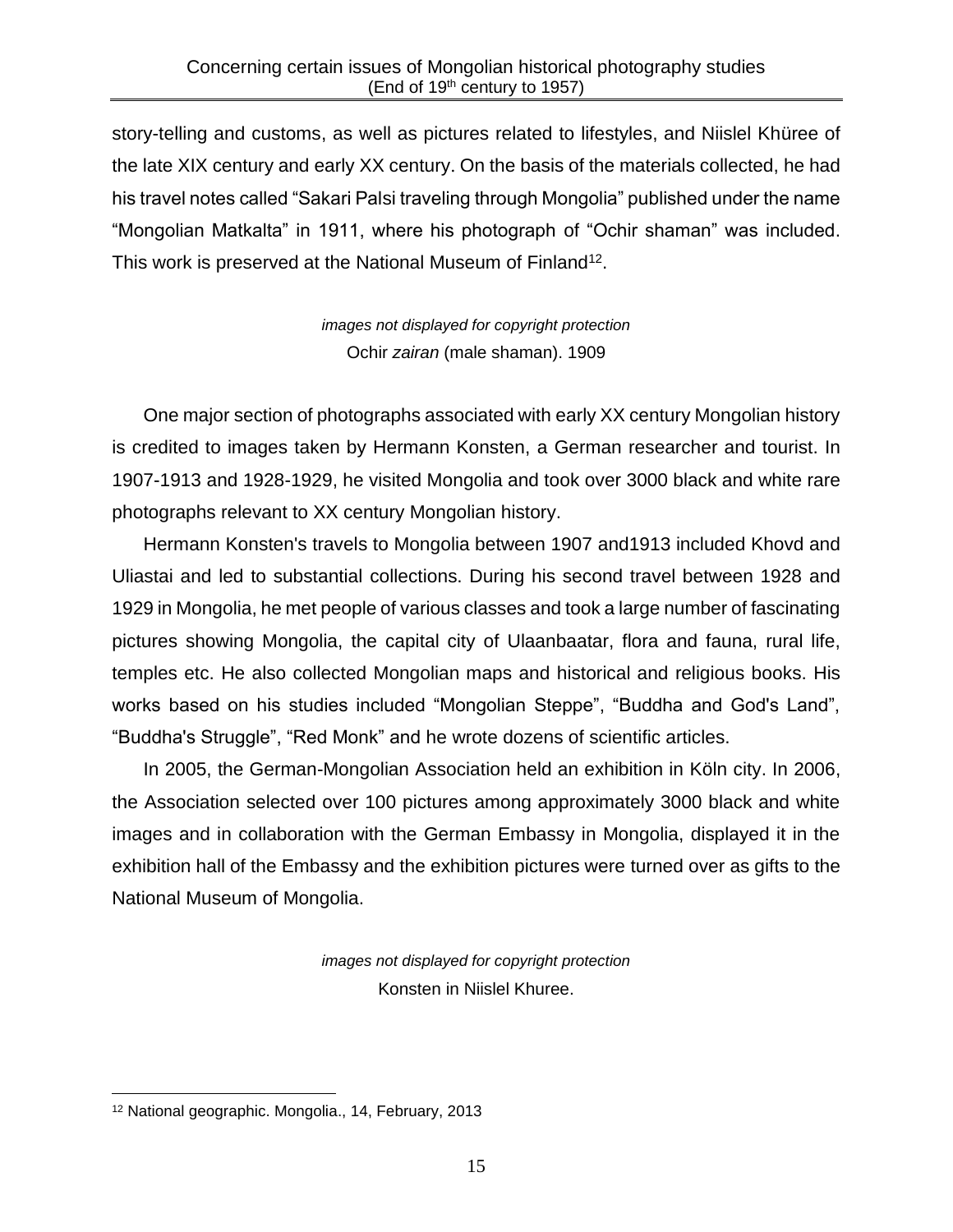Museums in Heidelberg and Stuttgart held exhibitions linked to Mongolian history, most of which were taken Herman Konsten.

Between 1891-1892, Hans Leder, an Austrian naturalist arrived in Khüree to study insects and travelled in Bulgan and Uvurkhangai provinces spendinga considerable amount of time in the vicinity of Erdenzuu monastery where he was fascinated by the customs and lifestyles of Mongolians, and he collected items associated with Mongolian history. The majority of his collection is preserved in European museums.

In 1909, Albert Kahn sent photographers and cameramen to 10 countries such as Vietnam, Brazil, America, Norway, Mongolia, and China in order to carry out a project to complete a 30 minutes video and 100 color films to convey the country's history, culture, customs, and unique features. This project later turned into a "World Archives", a major project and is preserved in the Albert Kahn Museum in France.

Mongolia was included in the list of countries in the "World Archives", hence, by 1909- 1910, Stefan Passe and Stef Rums, a French photographer and cameraman, came to Mongolia in June, 1913 via Inner-Mongolia, Manchuria, and Khiagt. 72 auto-chromed color images, 38 ancient historical facts, 11 archeological findings and two black and white video recordings related to Mongolian history are included in the "World Archives," which were mainly completed in Niislel Khüree.

> *images not displayed for copyright protection* Niislel Khüree. 1910

Interesting notes and color photographs made on lifestyle, living conditions, traditional customs, social state and Urguu city were invaluable Mongolian historical sources and instruments; color photographs were historically marked a major success.

In 1884-1895 William Rockhill, an American traveler who worked as a U.S. Diplomat in Beijing, travelled twice to Mongolia and Tibet and played a significant role in presenting Mongolia to the world. Later in 1913, he stayed in the Niislel Khüree. His travels were sponsored by the Smithsonian Institute, Washington D.C.

*images not displayed for copyright protection*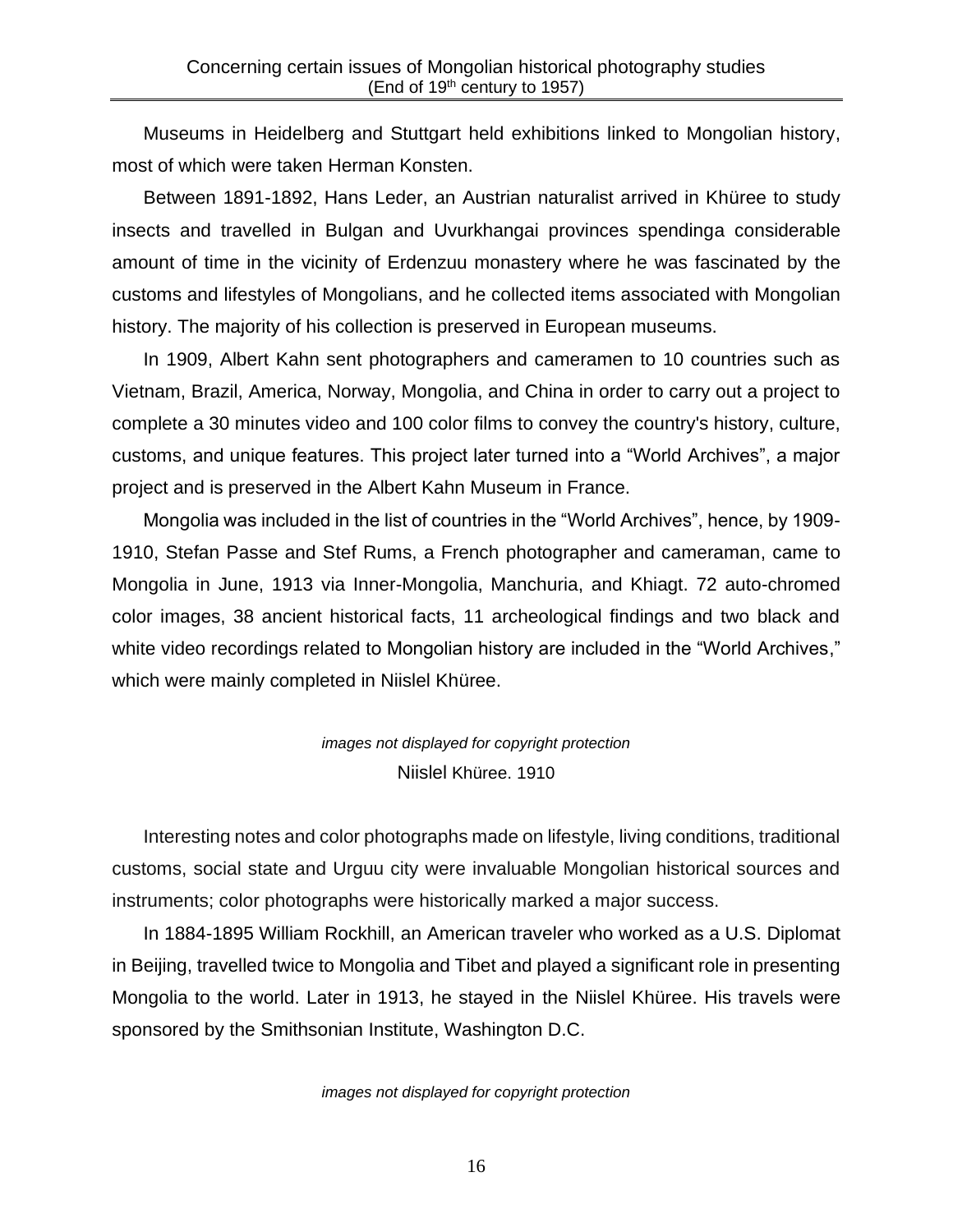### William Rockhill, American traveler.

His book "The Land of the Lamas, Notes of a Journey Through China, Mongolia and Tibet" published in 1891 contains his travel notes of 1888 and 1889. "Diary of a Journey Through Mongolia and Tibet in 1891 and 1892" was published in 1894 by the Smithsonian Institute. His travels in Tibet was successful, and his notes were interesting. The British Geographical Society awarded him a "Gold Medal.".

A few of his photographs were printed in the "Khukh Tolbo" newspaper in 2011 and presented to Mongolian readers.

When William Rockhill's private collection, approximately 6000 books related to China, Tibet and Mongolia, were donated by his wife to the Library of Congress, the Library became one of the libraries with richest collections on Mongolian history.

F.A.Larson, a Swedish citizen, came to Ikh Khüree in 1893 via Shanghai and Beijing and lived there for 35 years; he had his book "My life spent in Mongolia and among Mongolians" published by the end of the 1920s in English and German. In his book, he wrote about missionaries, foreign scientists such as Herbert Hüver, Sven Hedin, P.K. Kozlov and Roy Chapman Andrews, and he had traveled to Niislel Khüree to conduct research and to take pictures. He reminisced that that "In summer 1918 or maybe in 1919, for the first time in my life, I met an incredible traveler. His name was Roy Chapman Andrews and our common acquaintance brought him to my place. His accomplishment is his extraordinarily successful research work conducted for the American Natural History Museum. When I met him, he had already travelled through Alaska, Burma, China and Tibet. He arrived in Mongolia with his wife in order to continue his historic research. His young, beautiful wife is an exploration photographer and took many alluring images... My friend Jalkhanz Khutagt, who was Prime Minister of Mongolia, was actively supporting our trip and granted permission to take pictures of previously forbidden images such as temples and religious ceremonies and gave his own letters requesting assistance to places where Andrews wanted to reach"<sup>13</sup>.

<sup>13</sup> F.A.Larson. Duke of Mongolia.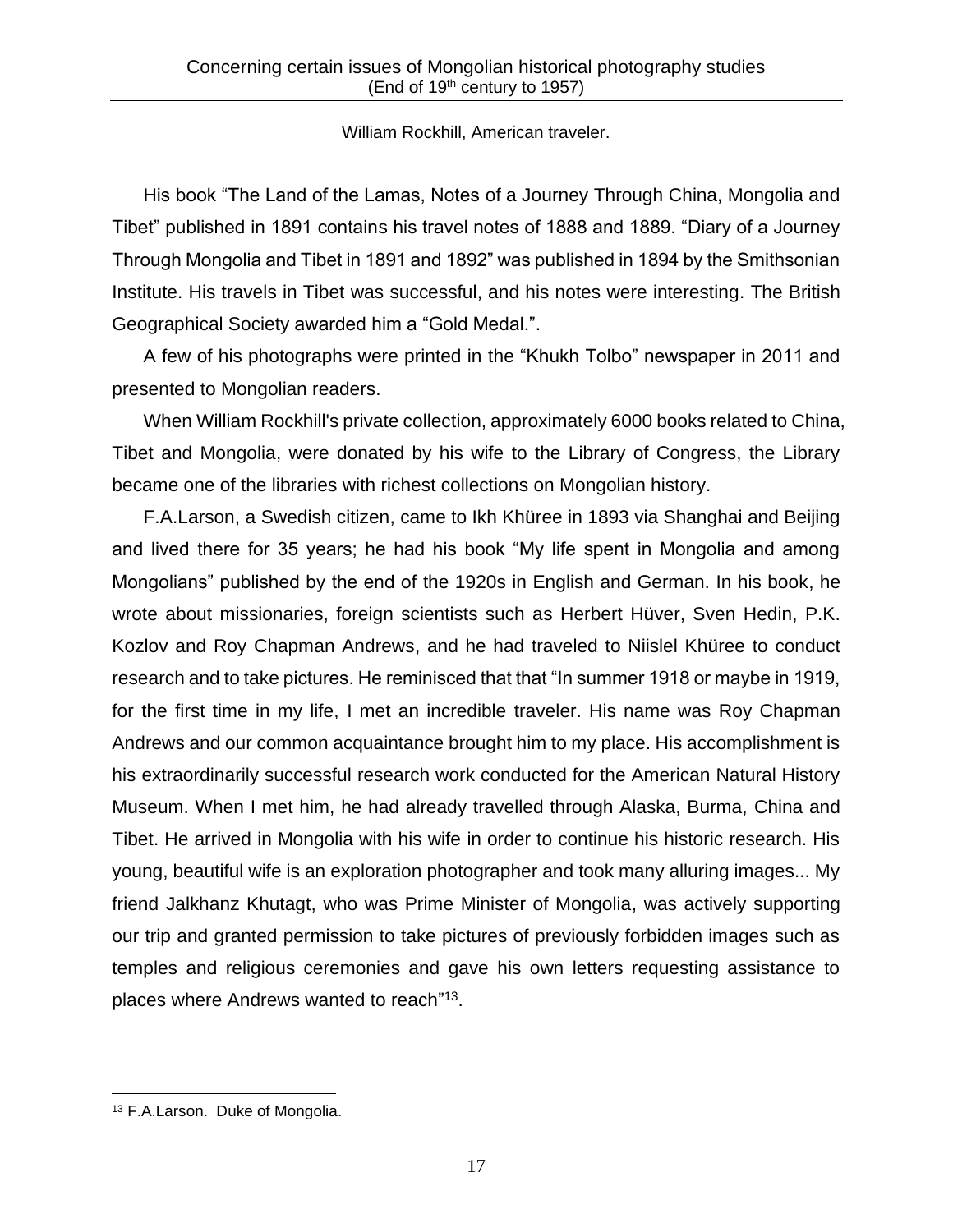Expedition teams led by Sven Hedin, a Swedish scientist, author, and painter traveled four times in East and Central Asia between 1894-1935. The "Sino-Swedish expedition" he led was his final or fourth travel to Central Asia and took place between 1926 and 1935. He conducted his research along the Silk Road or particularly, in the Gobi Desert. Most of his travel pictures were black and white.

Sven Hedin published his research work report as "History of the Expedition in Asia" with over 60 volumes. His reports and 1074 items, books and sutras, religious and ritual objects he collected are preserved in the Ethnographic Museum, Stockholm and the Museum of World Culture, Gothenburg. More are preserved in museums and libraries in Denmark and Finland; rare photographs related to Mongolian history are found in those collections. /Appendix -1/

Funding of the "Sino" Swedish expedition was provided by the Swedish government, private enterprises, associations, individuals, the British and American Tobacco company, geologists, archeologists, meteorologists and paleontologists and drivers and assistants were employed from Mongolia.

Henning Haslund-Christensen, renowned Danish traveler and ethnographer, became part of the Danish expedition team and in 1923 came to Mongolia with a team leader Carl Krebs and members such as Ove Krebs, Tage Birkk, Erik Izager and Borgstrem and settled in "*Egiin suurin"* (Egi village) on the side of Bulgan province or Erdeneburen soum, Khuvsgul province between 1923-1926.

H.Haslund-Christensen took pictures of great significance while he was part of the Central Asian expedition led by Sven Hedin, Swedish scientist between 1927-1930 as well as leading the Danish expedition organized in Central Asia in 1936 and 1938. He published his travel dairy called "Yabonah" which consisted of research notes on early XX century Mongolians' way of life, postal stations, customs and photography in 1932. This was translated by a well-recognized translator Klaude Napie from Danish language and made it publicly available.

III Expedition ran by the Museum of Natural History took place five times between 1922-1930; three of them took place in Outer Mongolia in 1922, 1923 and 1925 while in 1928 and 1930, in Inner Mongolia. The expedition was led by Roy Chapman Andrews,

18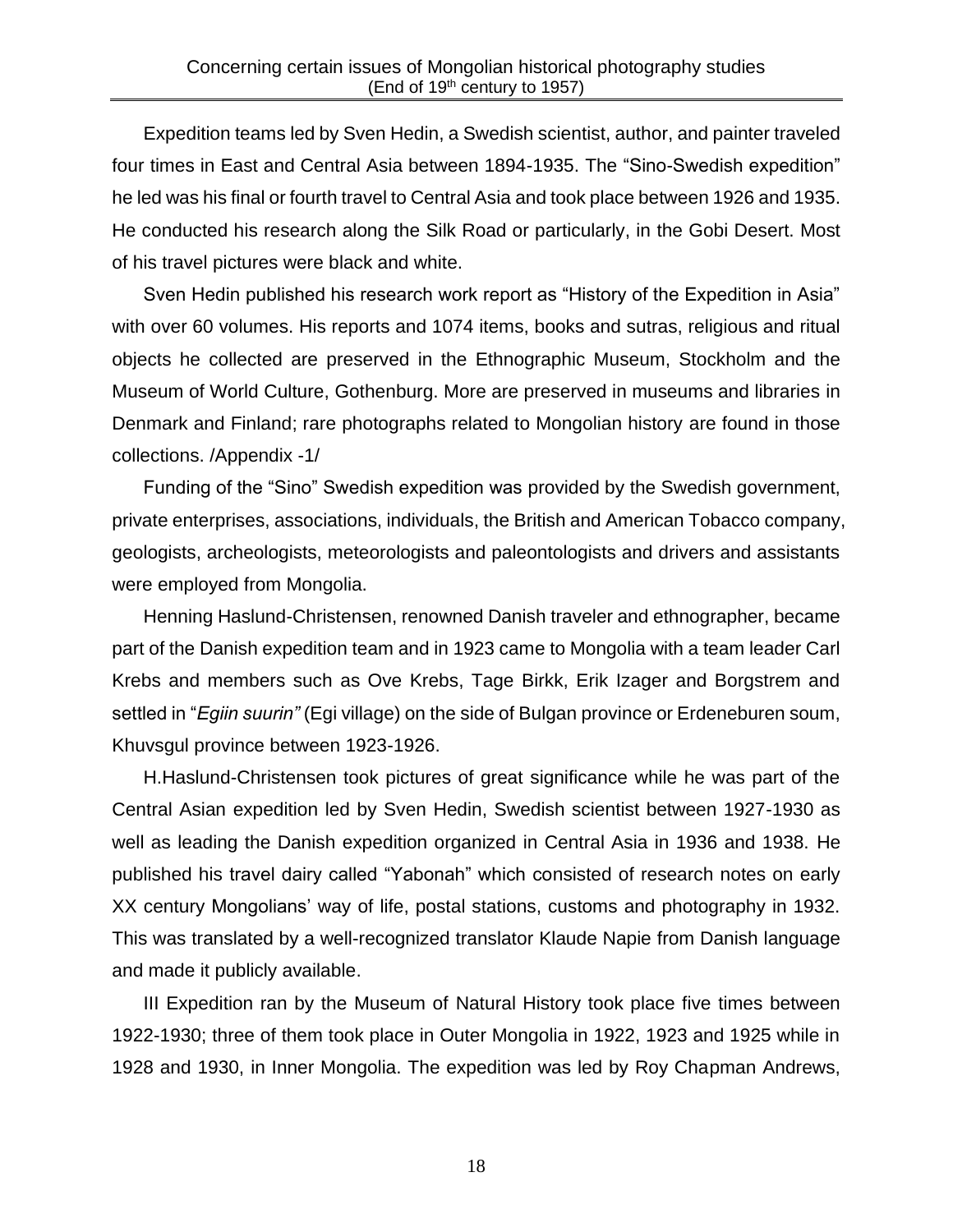American researcher and scientist, and his team consisted of a zoologist, a topographer, an archeologist, a paleontologist, and a biologist.

"On the Trail of Ancient Man", a book comprised of Central Asian Expedition's fieldwork notes, with approximately 60 pictures of Mongolia, was published in 1926 and "The New Conquest of Central Asia", Volume I of the "Natural History of Central Asia" was published in 1932. The report included expedition notes, photographs, and summaries of three expeditions made in Thailand and Mongolia<sup>14</sup>.

III Central Asian Expedition was the expedition that officially made an agreement with the Government of Mongolia, presented its work report, and transferred its research and research instruments to Mongolia.

> *images not displayed for copyright protection* III Central Asian Expedition. 1922.06.10

In the middle: from left side, Maris, geographical photographer, Colgate, employee in charge of logistics, Granger and Badamjav, paleontologists, Andrews, Expedition leader, Larson, Manager in charge of the region, Shackleford, photographer.

Ordinary people living in Mongolia also took pictures related to Mongolian history. Photographs related to Khiagt liberation period, members of the temporary People's government and history of Mongolia during that time were taken by Andor Radnot (Rot), a Hungarian doctor, and are preserved in the National Museum of Hungary. /Appendix - 2/

> *images not displayed for copyright protection* Andor Radnot, Senior Doctor, Hungary. 1950s (From private collection of Senior Doctor Ch.Chuluunbaatar)

While he was a Senior Doctor at the Russian Military Hospital and Red Cross Association Hospital of Deed Ude, he met Mongolian revolutionaries such as Tseveen

<sup>14</sup> B.Dashzeveg. Some historical matters of Mongolia-United States Relations", UB., 2010. page 18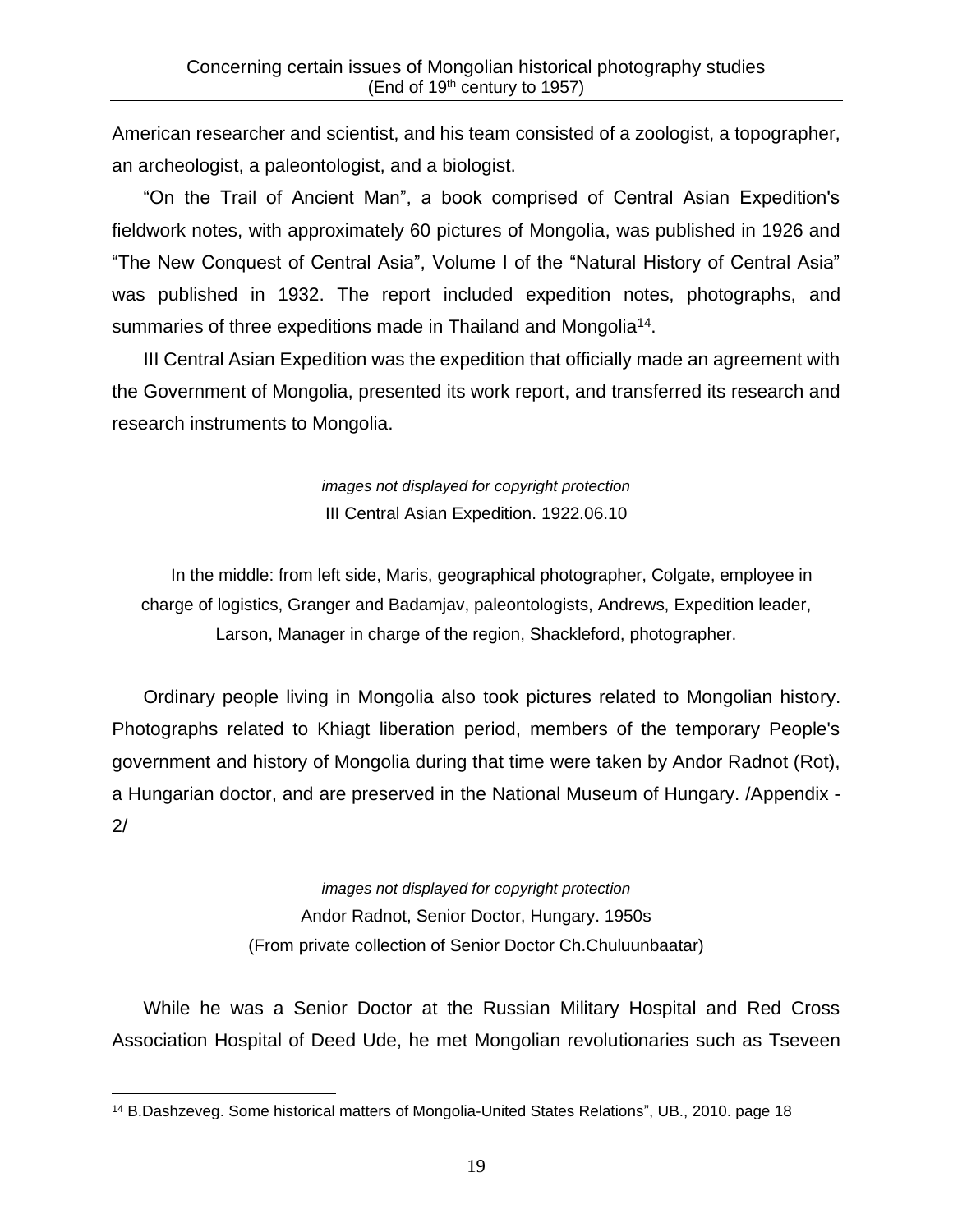Jamsran, Dambadorj and D.Sukhbaatar, and he worked as a Senior Doctor for the Khiagt liberation as well as a part of the commission to determine the cause of death of General D.Sukhbaatar and complete the (death) certificate.

A.Radnot "took several photographs of "Land of Zankhan or Dogshid" (*Занхан буюу Догшидын орон*) or Choijin Lama Temple Museum. The above-mentioned images are preserved today at the Center for Audio Visual and Photo Records , National Archives of Mongolia, under "Temples and Monasteries" category. People in the photos were not identified, and some photos were logged into different parts than the "Choijin Lama Temple". Radnot apparently handed the photographs over when he visited Mongolia in 1958 /1962. 15 .

Starting from the 20s of the ХХ century, for the purposes of establishing factories, supply with equipment, train professionals, conduct health and minerals research and introducing modern scientific and technical advancements, the Government of Mongolia and the Ministry of Industry contacted Germany, USA and Hungary in order to get technical and professional support.

In 1923, the "Principal Economic Policy" approved by the II Congress of the MPRP reflected that "... For reaching mutual trade, educational and cultural agreement, must reconsider several times... For selection, there will be an order such as Germany, Russia, USA etc."<sup>16</sup>.

Thus, Mongolia started to obtain foreign support and invite professionals. For instance, from Germany, the following people came to Mongolia:

1. S.E.Lindblyum, Chemical Engineer – teach chemistry and scientific and practical lessons related to it at the technical school.

2. F.Weiske, Mountain Engineer as a Senior Officer for Mining Department – conduct research on geological and mountain industry; develop program and guidelines; scientifically analyze the discovered research material and produce special report, geological map and mapping; also collect samples of valuable findings for relevant sections of Mongolian museum.

<sup>15</sup> D.Dashdulam, J.Naranchimeg. "Association of Radnoti Rot Andor to Mongolian History". Heritage studies of nomads, Tomus XII., UB., 2012

<sup>16</sup> Core Economic Policy. Niislel Khuree, 1926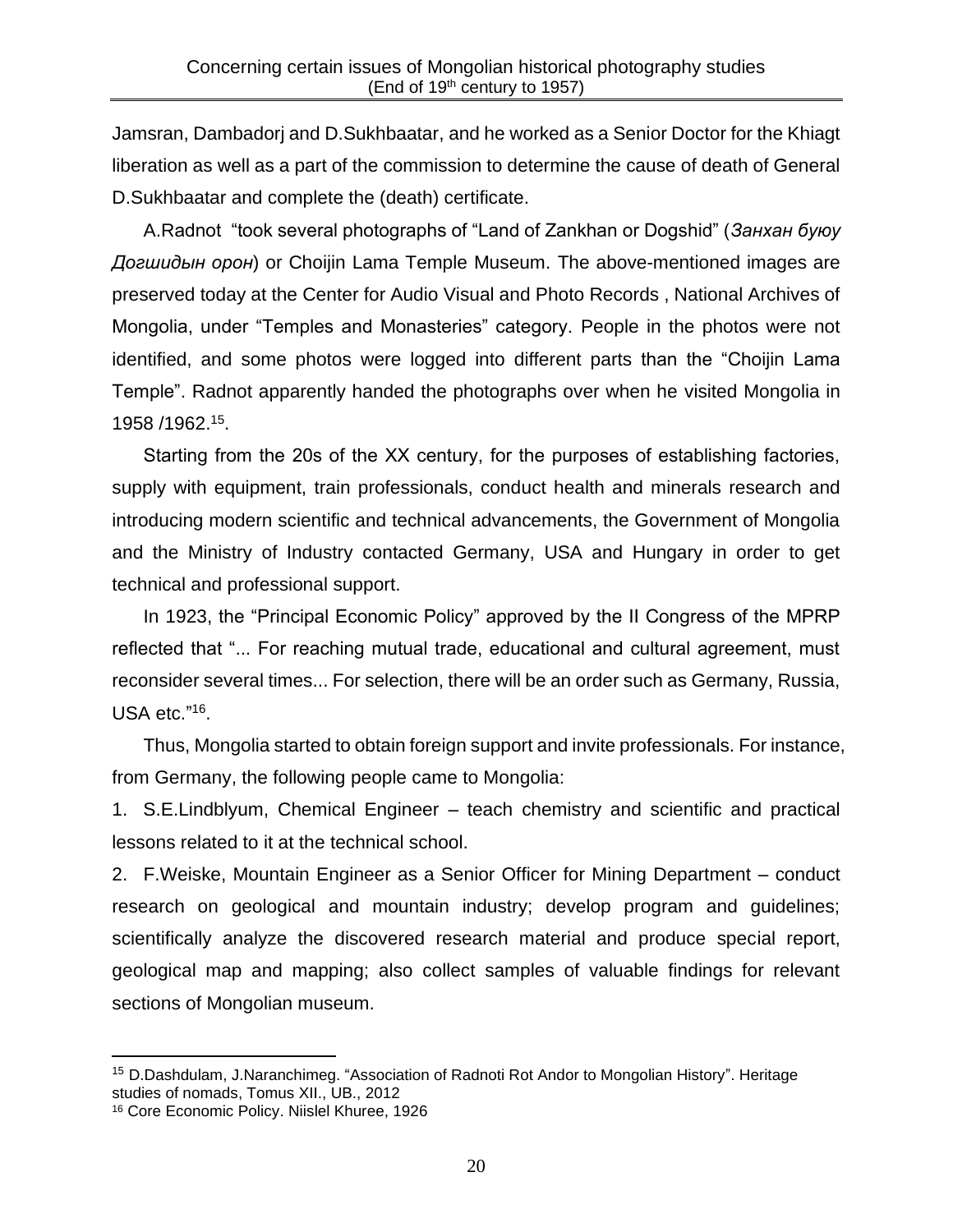3. K.Gering, Construction Engineer as a Professional at the Brick factory – assemble oven, machinery of the brick factory, develop plan for cement factory.

4. K.Schwarze, Locomotive Engineer as an Iron factory professional – teach Mongolians casting and metal processing work.

5. Alphonse Beynlih, Professional at the Wood Factory – professionally work at the wood processing factory.

6. Di Geon von Monteton, Auto Engineer as a professional in transportation - take Mongolians as professional apprentices for auto-machinery and tractor for which he is professionally responsible for<sup>17</sup>.

Furthermore, to the above-mentioned foreign professionals, people such as Cavalmahar Thornton, N.G.Russolimo, Handberg, Miller, Berger, and Alberta came for work. Additionally, people such as Y. Gelet and Devel came to Mongolia for various purposes and were employed in their respective workplaces.

Rinita Monteton, daughter of Di Geon von Monteton, German Auto-Engineer who came for work, preserved pictures of the "Hanomag" car her father brought from Germany and introduced to Mongolian agriculture in 1926-1927 as well as people who were working and over 720 pictures collected from people. /Appendix -3/

> *images not displayed for copyright protection* From left side: Di Geon von Monteton, Namsrai, .........F.Veyske. 1927

The professionals who were working in Mongolia took pictures of the field they were working in, factories such as iron, wood and brick, Ulaanbaatar city, countryside and people's lifestyles, and these are preserved at the National Museum of Mongolia, Film and Photography Center and Reserve of the Museum of Independence.

In 1929-1930 between the People's Republic of Mongolia and USSR, an agreement was reached to send an expedition to develop transportation, hospital, and veterinarian services of the People's Republic of Mongolia, organize treatment and prevention, cooperate on fighting livestock infectious disease, study Mongolian natural resources,

<sup>&</sup>lt;sup>17</sup> State Central Archives. Res.17, side I. Log 18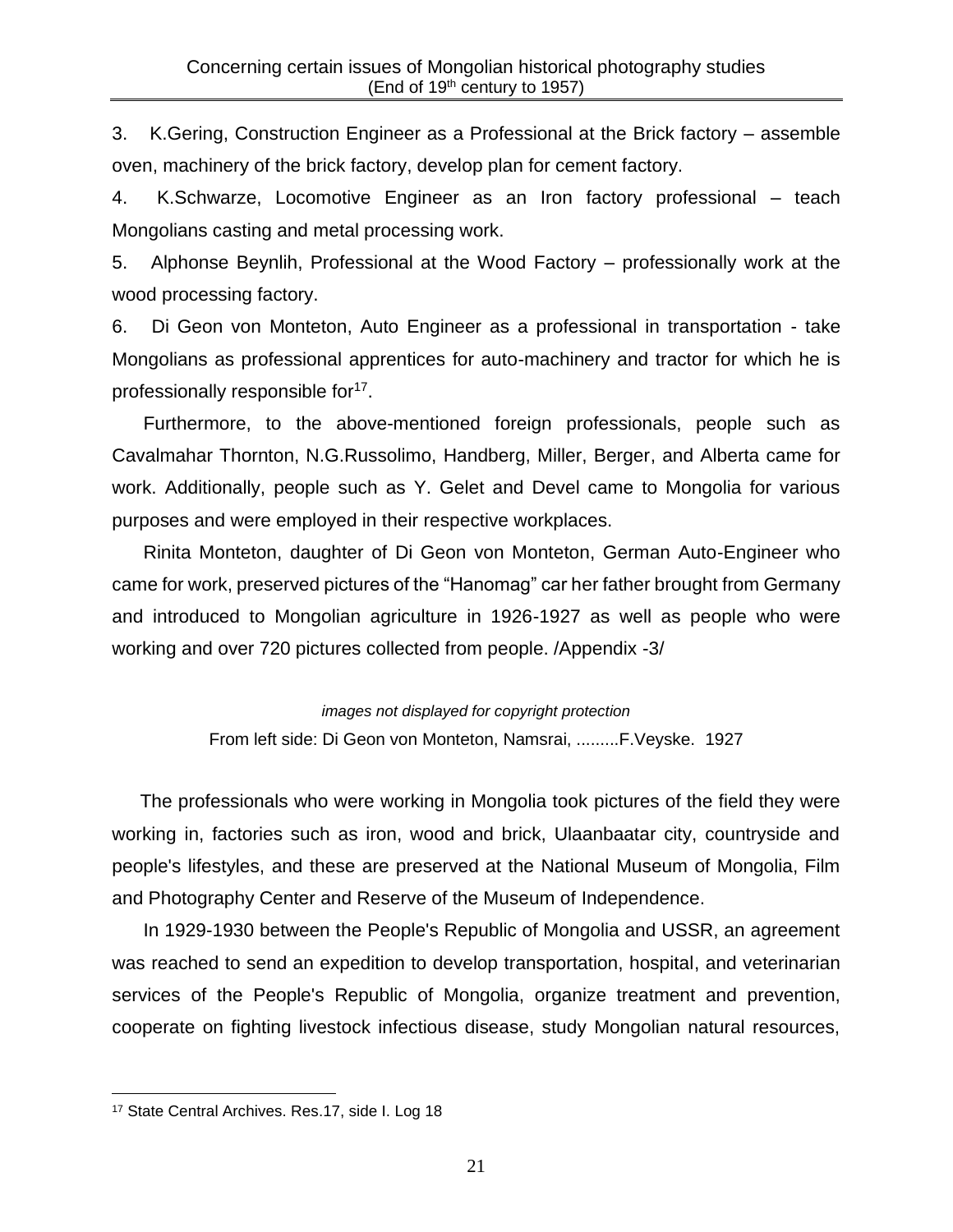send Mongolian students to the USSR schools for training, invite Soviet professionals, etc.

As a result, there are a large number of pictures taken by the Moscow trade analysis crew and people who were working for the I, II, III expeditions of Soviet hospitals. The "Moscow trade analysis crew" published its report in 1912 where photographs of items of Mongolian lords, noblemen, wives and children of the time were printed<sup>18</sup>.

The reserve of the "Museum of Independence" preserves an album with historical photographs of the 1930s taken by people such as Boris Dmitrovitch Petrov and Fedor Yakovlovich Gerasimov who were Members of the Russian Academy of Medical History and Correspondent Member, Professor of the USSR. /Appendix - 4/

Historical pictures taken by travelers, tourists, and scientists who came to Mongolia were not only published in their respective countries' books and journals but also in pictures of Mongolians' visits abroad or students who were studying in the west.

The postcard with a name of a shop called Verstein, which opened in 1886 in Leipzig, Germany with a picture of D.Pagmadulam who was studying in Germany, was printed in many copies. Furthermore, Gujid Khaalai, a female student who was studying with her, had a chocolate with her name and image produced.

In 1913 in Saint-Petersburg, the picture of delegates and representatives such as Sain Noyon Khan Namnansuren, Premier Minister of General Affairs of Bogd Khanate of Mongolia were presented. Regarding this visit, the picture of Mongolian delegates and guards taken by J.Steinberg was published on the №46 of the "Ves Mir", Russian journal in November 1913.

This journal published in Emperor Russia a historical picture of P.K.Kozlov and Ts.G.Badamjapov in 1905; the November issue of 1912 of "Ogenek" journal had an article with 9 photographs about the process of the Tsagaagchin, the year of pig revolution which took place in Mongolia, Dambiijaa, Mongolian Udai van and his wife and daughter-in-law who were poisoned by the Chinese as well as of the liberation of Khovd province.

Moreover, issue № 5 of 1913 of "Niva" journal published a picture of Mongolian, Russian, and Chinese delegates who took part in a tri-party agreement, as well as a

<sup>&</sup>lt;sup>18</sup> S.Chuluun. Notes made by Russian scientists and tourists are source of Mongolian clothing studies (XIX-early XX). Presentation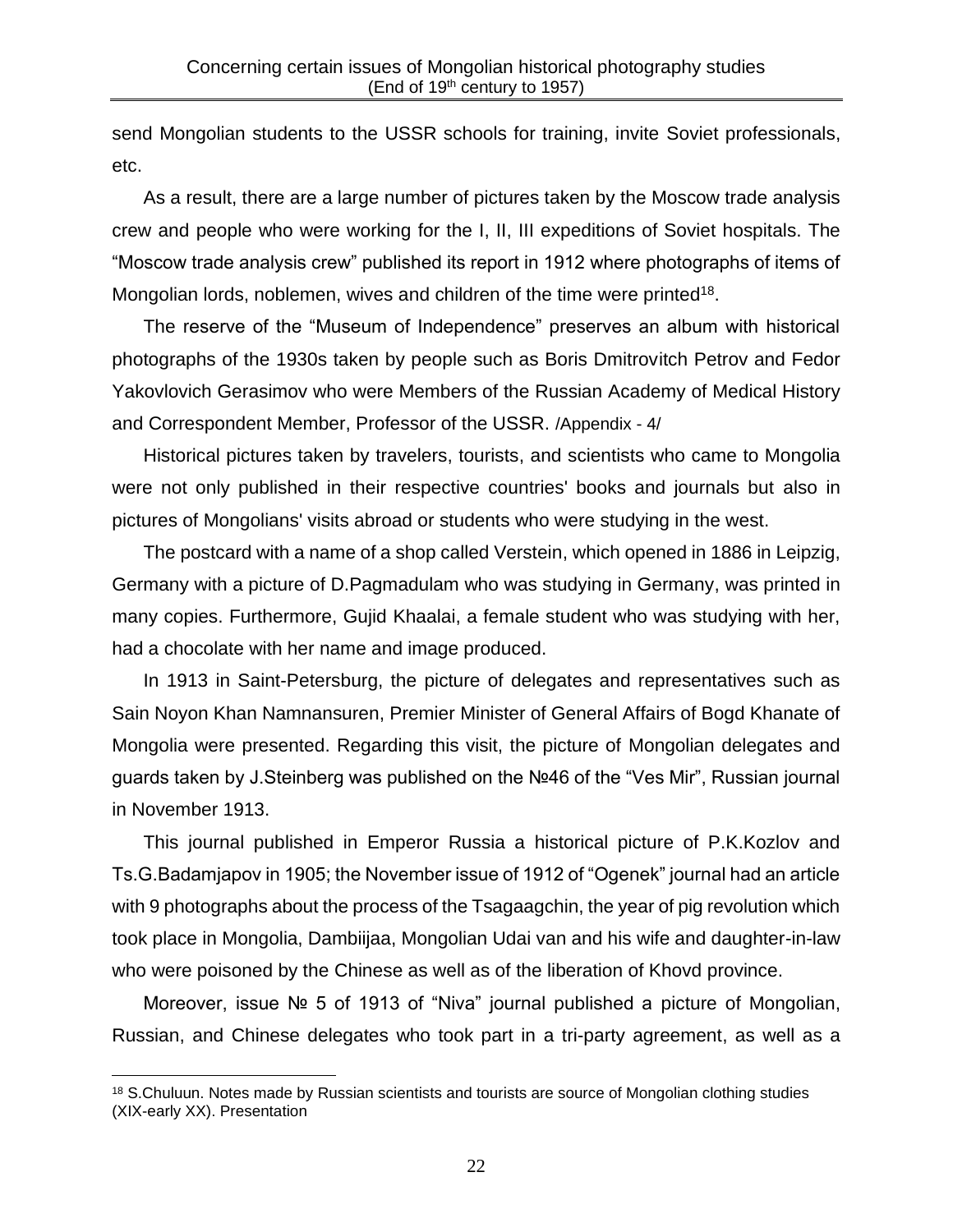portrait of Sain Noyon Khan Namnansuren and his family. These images were captured by K.Bulla, a Russian photographer.

#### *images not displayed for copyright protection*

By 1913 the Troitskosavsky-Khiagt museum displayed items showing the history, archeology, and ethnographic characteristics and photographs illustrating the Manchurian governor checking on the border patrols as well as the common features of Mongolians.

The local studies museum of Khiagt preserves many photographs related to Mongolian history.

In her book "Siberia and Mongolia", E.M.Darevskaya wrote that "Found an album titled joint stock "Mines of the Mongolor association in Mongolia" at the reserve of the Local studies museum of Khiagt. These pictures were by photographer A.Porfirev. There were no dates on the pictures. The album had a total of 83 pictures related to Eruu's 8 mine clusters of which Khuder's 11, Baga Ulunt's 3, Tolgoit's 9, Eruu's 7, Yalbaga's 10, Mogoit's 10, Kharganat's 15 and Nariin Kharganat's 17. The pictures of villages had Russian style house while the pictures of Mogoit and Khuder had a pile of timbers; carrying soil with gold from the mine dug hole, and Eruu and Kharganat's mine pit shells are visible... As seen from the names of the mines, the photographs of the album may had been made in 1913"<sup>19</sup> .

Hence, with the help of the research team which was working in Mongolia, the outcome of their research and people who were working as professionals, there was a major force for the further development of Mongolian historical, archeological, paleontological and ethnographic research encompassing the middle of the XIX century to the early XX century. During a period when information regarding Mongolian geography, ancestor studies, anthropology, ethnography, religion, trade, economy, lifestyle and culture was scarce, these historical photographs introduced Mongolia to the world.

<sup>19</sup> "Siberia and Mongolia", E.M.Darevskaya. UB, 2011. page 55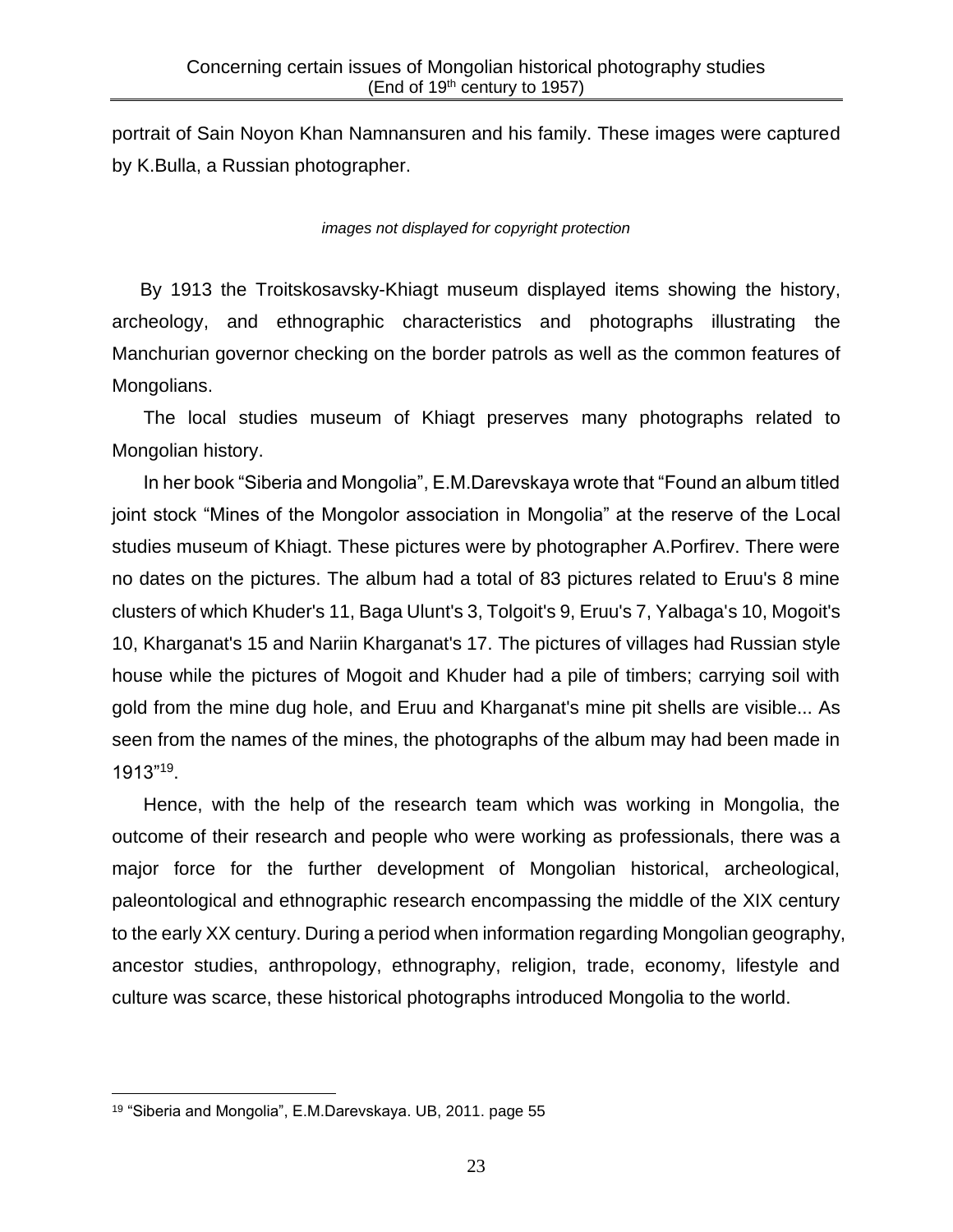As travelers, scientists, and researchers turned their travel notes, letter exchanges and research reports into books, it not only garnered attention of global scientists but also became an important source for historical studies. Recently, scientific reports, notes, and books have started to be translated and made available for Mongolians.

Although these historical pictures related to Mongolian history are preserved at the archives, since the information on photographs are limited, it is necessary to carefully identify notes and diaries of scientists, tourists and professionals who visited Mongolia at that time and have it translated and delivered it to Mongolians.

### **1.2 RUSSIAN AND CHINESE PHOTOGRAPHY STUDIOS IN MONGOLIA**

By the early ХХ century, as trade and economic relations continued to develop in Niislel Khüree, entertainment services and photography studios started to be established and not only Russian, Chinese, and Mongolian photography studios, amateur photographers were present in Niislel Khüree, as well as in rural areas.

I.Lomankina, Russian Mongolist, wrote that "it is fair to mention here that people of various professional backgrounds and classes of Urguu were interested in photography. However, there is no other way to determine who took which of those pictures left in the archives than by carefully studying the memoirs and diaries of the people of that time".

There is no other evidence except *khoroo* (entities) records under the "Log regarding puus and khoroo of Niislel Khüree until the 20<sup>th</sup> of the lunar month of the 11<sup>th</sup> year of the Bogd Khanate of Mongolia" at the reserves of theNational Central Archives where khoroos that process various materials are registered, "Places for photography: The number of khoroos currently operating is one, the number of khoroos closed is two and in total today three."

Regarding one photography studio, which existed in Ikh Khüree at the beginning of the XX century, in his book "Mongol turiin golomt" (Altar of Mongolian State), O.Purev mentioned that "[...] there were a total of 217 small production and service points in nine streets of Baruun Damnuurgach. ... In particular, there were a watchman and photographic services on the first and second streets of Baruun Damnuurgach (central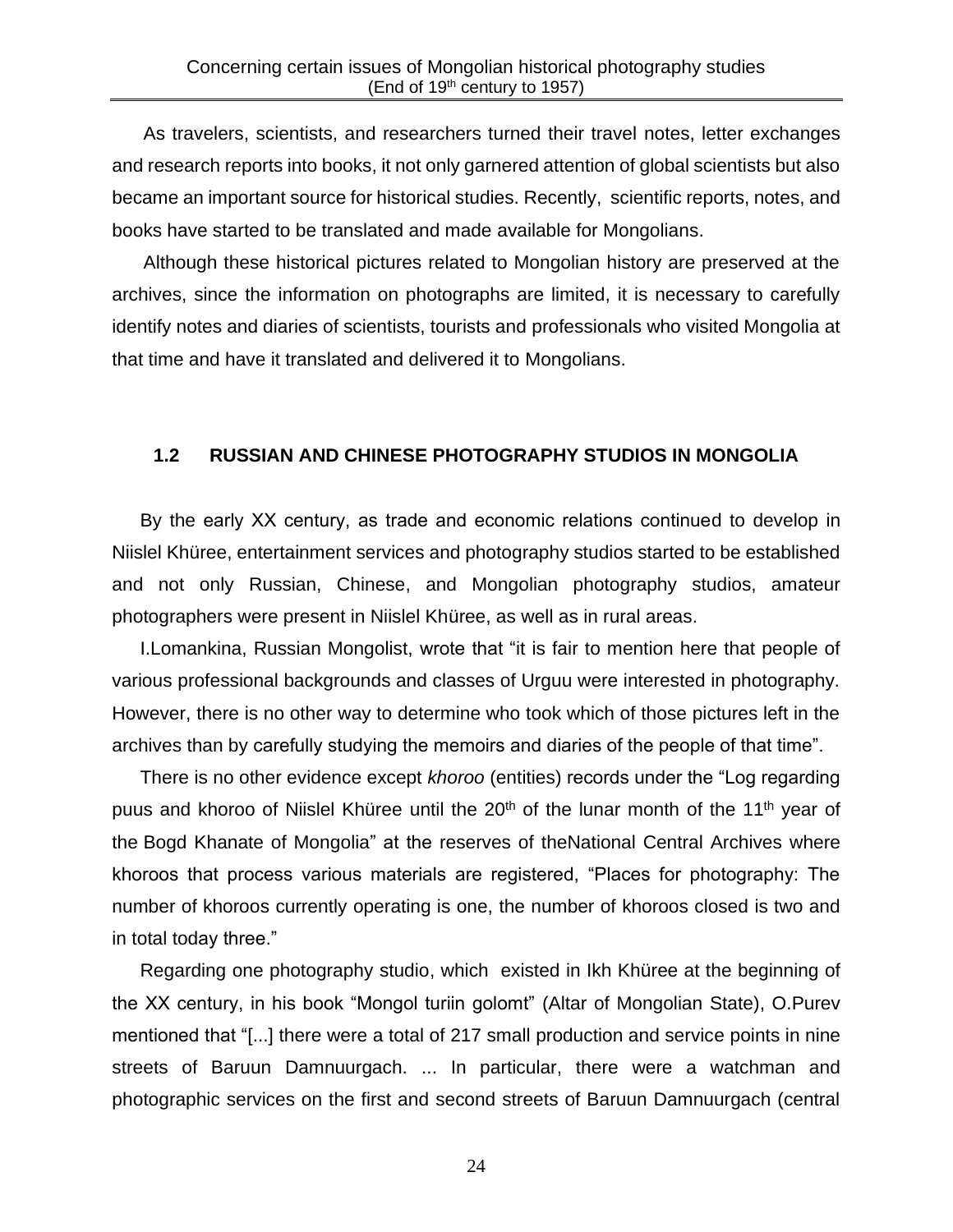zone of Khuree)". … and two places with eight people for gold and paint processing, two images developing (photography) points with two people.<sup>20</sup>

As of 1928 in Ulaanbaatar city, there were 194 Chinese, 57 Russian, and 2 tibetan points for painting, photography, laundry and bathing; 911 and 27 Russian and Chinese wood carpenters; 297 Chinese and 18 Russian silver and iron carpenters, 540 Chinese and 19 Russian tailors; 318 Chinese and 21 Russian plasters and 327 Chinese raw material processing points.

The 5<sup>th</sup> Great Khural of Representatives of Ulaanbaatar city took place in October 1928 to discuss reports and presentations of the city administration. The presentation mentioned that there were "67 foreign merchants' enterprises, 7 hairdressers, 2 photographers, 4 baths and 10 butcher shops in the 3<sup>rd</sup> khoroo. YI district, or current Amgalanbaatar, town had 556 households. 7 photographers and painters and 3 shadow and theatrical play producers resided in the territory of the khoroo.

Three to four photography agencies were operating in Ikh Khuree. Moreover, although reports about the operation of a photography agency at the Tibeten Commission existed, the relevant evidence was not traceable.

On the  $9<sup>th</sup>$  of May, 1912, in front of the Ulaan sakhius (Red deity) of Avtai Khaan, Tusheet khan's ancestor in the west Urguu of Niislel Khuree, the minister, officials, *zasag van* (manchurian title for lower rank khan), non-zasag khan van, dukes, *erdene shanzav* (religious title of a lama who is in charge of a large number of monks) da lams took an oath to be loyal to the state. After that everybody had his picture taken. …In addition, in July 1913 Albert Kahn, owner of a major French bank, sent Stephan Passe, a photographer to Niislel Khüree and had him take over 100 pictures.<sup>21</sup>

Although the first color photographs related to Mongolian history by Stephan Passe have been preserved among photographs of the above-mentioned historical events, the photographs where the lords took an oath were not preserved.

However, J.Urangoo, Ph.D in History wrote that "it is unfortunate that a witness or a photography of a ceremony to enthrone the  $8<sup>th</sup>$  Bogd Javzandamba Khutagt to a Mongolian king on the 29<sup>th</sup> of December, 1911 were not passed on to us. If we investigate

<sup>20</sup> O.Purev. Altar of Mongolian State. UB., 2004

<sup>21</sup> N.Dugarsuren. YIII Bogd Javzandamba khutagt. Kings' Reserve. UB., 2001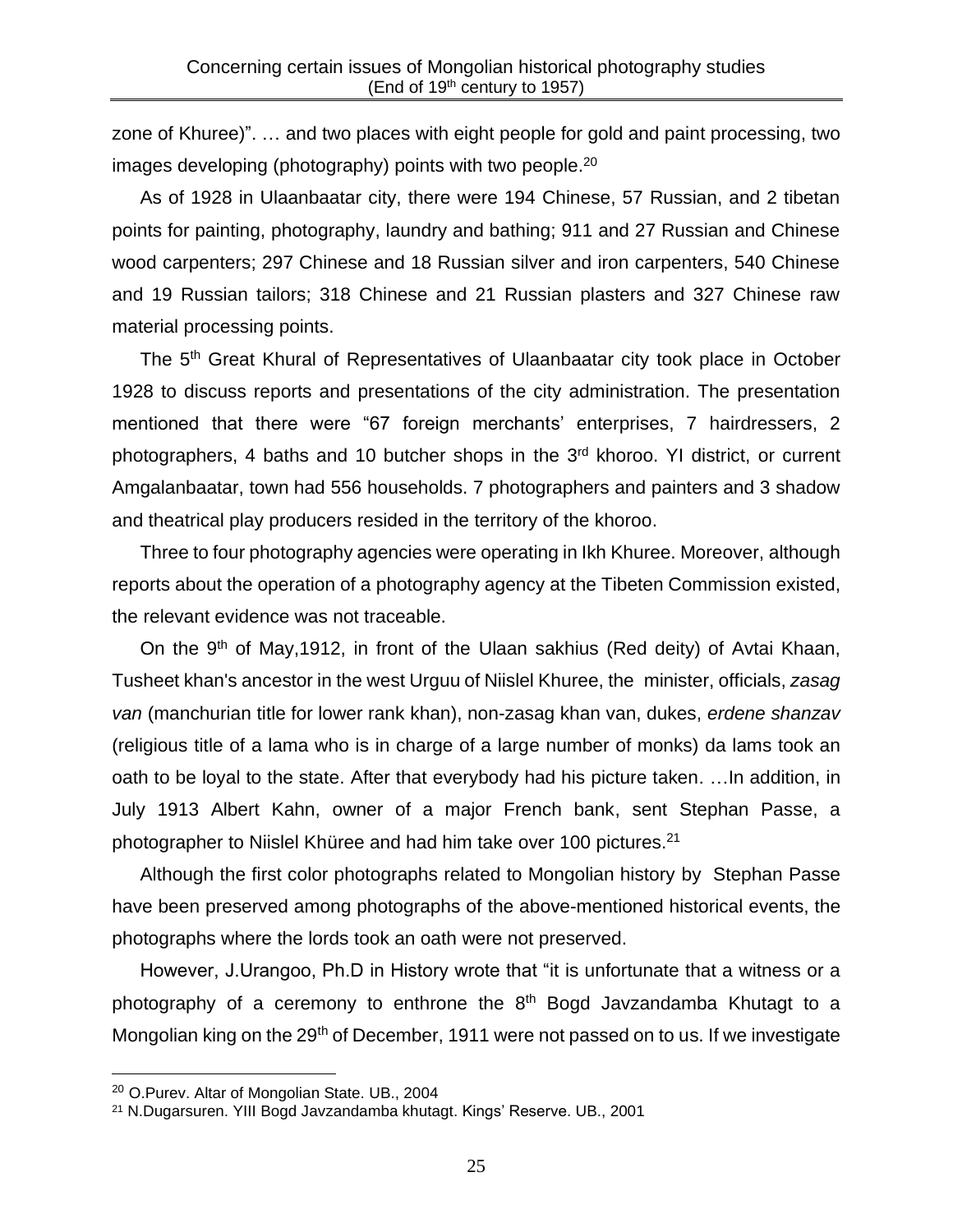further with determination, the picture of this historical event could be found (the hope is not entirely lost)."

There could be a chance to retrieve it if we inquire into it accordingly. There are numerous photographs of khutagt, khuvilgaan, monks and lords, it is to identify historical individual or events due to the lack of clarity of the name, location, and details.

Not only it is proven that there were many photography enthusiasts in Niislel Khüree but also there is evidence of a Russian photographer who took pictures. Although any evidence or material related to a photographer of the Chinese and Tibetan Commission is non-existent, memoirs of contemporaries indicate that until mid XX century there were Chinese photographers who took photographs in Ulaanbaatar city.

> *images not displayed for copyright protection* Russian photography studio in Khüree. 1920s (Collection of Di Geon von Monteton, German auto-engineer)

Regarding the presence of a Chinese photographer in Ulaanbaatar until the 1950s, L.Balkhaajav, former editor of the Division of Ideaology of the Central Commission of the MPRP, said: "The first time I came to Ulaanbaatar in 1948 and had my picture taken with my older brother. I remember it was a Chinese photographer located in a small building behind the old Eldev-Ochir cinema."<sup>22</sup>

For her book "Siberia and Mongolia. Essays on Russian-Mongolian ties in the late 19<sup>th</sup> and early 20<sup>th</sup> century" E.M.Darevskay used historical and archives documents to write about Russian schools, libraries, printing houses, clubs and cinemas in Niislel Khüree. For instance, "on the 22<sup>nd</sup> of July 1903, a Russian club opened its doors in Urguu city. At the opening, some played billiards brought from Russia and Kazakhs who worked at the consulate played balalaika and danced to a record player."

Clubs and cultural points opened in 1903 in Urguu and in 1914-1916 in Uliastai, Khovd, Zayain shavi, respectively. In May 1897, 1903, and 1910-1911, Mongolians saw a film in the cinema "Electro Théâtre Illusion Richard" built by Richard in Khiagt. While P.A.Bobrik,

<sup>22</sup> Interview with L.Balkhaajav. 5, October, 2012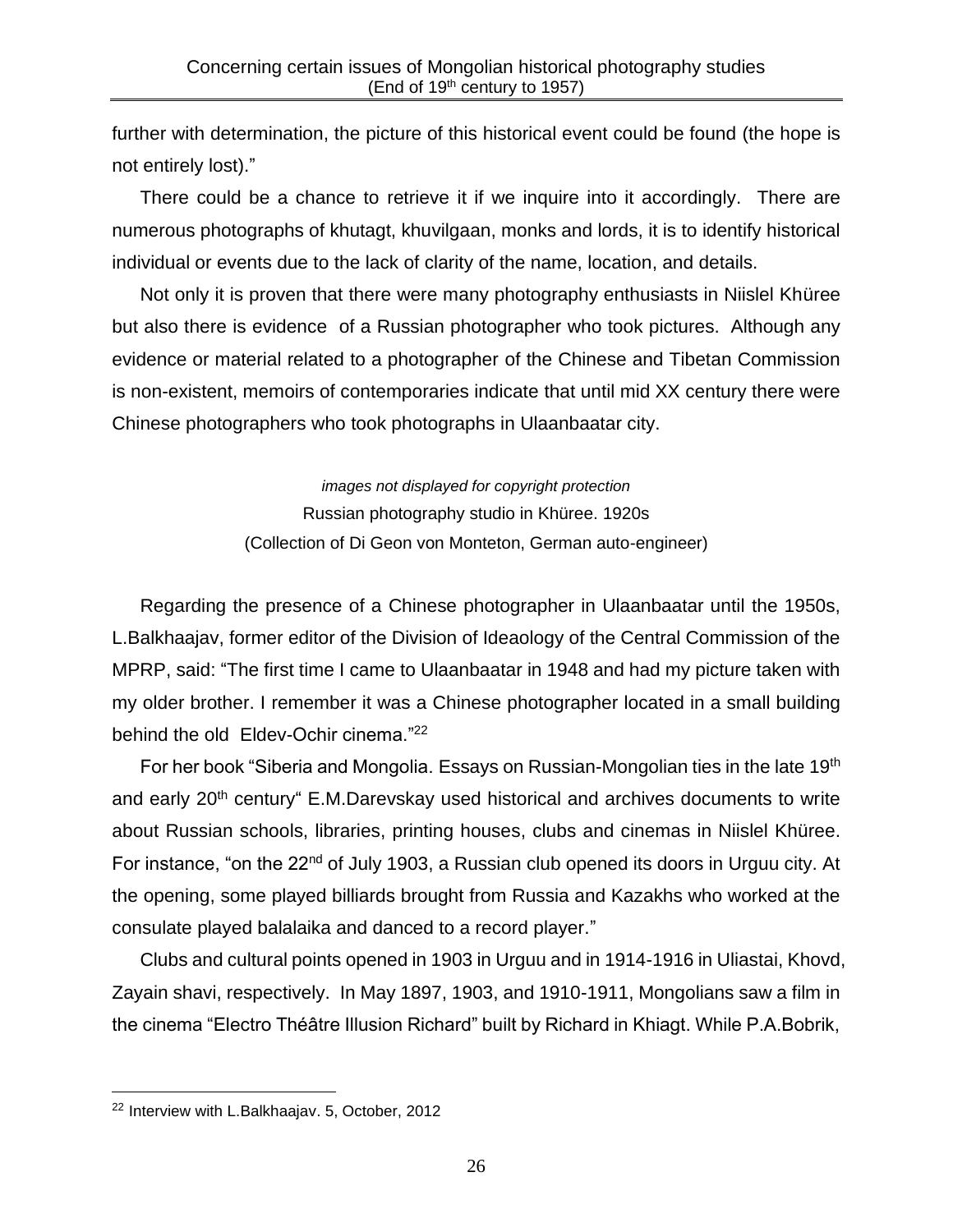student of Eastern Studies at the Institute of Vladivostok, personally witnessed the first film showcased in Urguu in 1913."<sup>23</sup>

People who travelled through Mongolia made note of photographs taken during these above-mentioned cultural events. Such events organized by the Russian club were a major step to introduce modern culture to Mongolians.

> *images not displayed for copyright protection* Introduction of the photography in Khuree. Early ХХ Century (Reserve of National Film, Photography and Audio Archives)

In her book "The Great Fugitive" I. Lomankina, Russian scientist and Mongolist, wrote "black priest Mily came and told Kozlov that the photography films of previous day were a failure. Black monk Mily Chefranov was a priest of the Orthodox Church affiliated with the Council, and in 1911 he had the album of photographs he took in Urguu. … Among those photographers, the one who reached great success was P.K.Kozlov, and he not only took pictures of the Temporary Palace of Dalai Lama and his aides in Urguu but also of his many renowned followers, the Council's village, and events in Urguu's."

In 1920s the Mongolist V.L.Kotvych wrote in his notes that there was a Russian photographer called Alexander Dmitrovych Shapov who ran a photography agency in Urguu.

In 1905 V.L.Kotvych wrote in his diary "I arrived in Urguu and stayed at V.A.Bogdanov's and used to dine at neighbor A.D.Shapov's. This Shapov is an accredited representative of P.A.Sobennikov, and his wife is a daughter of late Nikolsky's pastor. Sherbatkoi is also staying at neighbor N.O.Korzukhyn."

His private archives preserved A.D.Shapov's pictures stamped as "Photography Studio in Urguu".

Not only Russian and Chinese photography agencies operated in Niislel Khüree but also foreign commercial enterprises used to sell images of *khutagt*, *khuvilgaan* and lords glued on a hard paper printed in Petersburg.

<sup>&</sup>lt;sup>23</sup> Culture and Art Studies. Science of Mongolia. Volume 4. page 221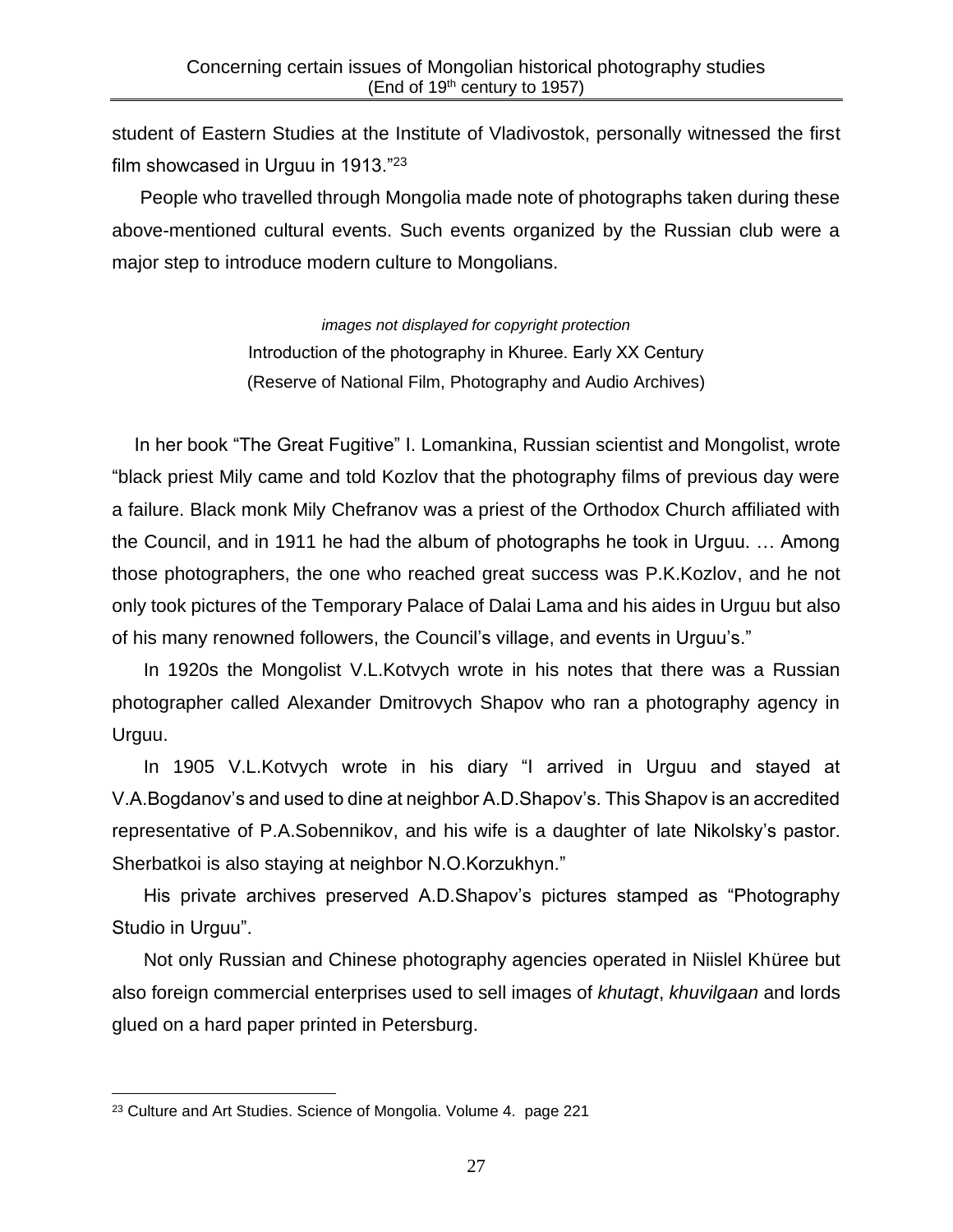#### *images not displayed for copyright protection*

On October, 4, 1929, the 95<sup>th</sup> meeting of the Cabinet Secretariat of Government of People's Republic of Mongolia approved a resolution regarding the "Prohibition of sales of images of khutagt and khuvilgaan" concerning images sold by above-mentioned commercial enterprises.

Article 20 of the resolution provided that "the Central Committee and Central Union of the Party shall permanently halt acts at the Tuvaanjav market shop of Chinese making a false profit on embellished images of khuvilgaan such as yellow, barbarous Bancin bogd and immersing people in make-believe." As a result, "the Central Committee raised the issue following the proposal and decided that it was appropriate to immediately terminate the sales of images of khutagt, khuvilgaan and Bogd that were prepared by the greedy salesmen. Therefore, the Government shall execute this action and relevant agencies shall protest this. Hence the issue was discussed under document No.1471, and it shall be deemed proper to resolve the matter accordingly and it shall be submitted to the Ministry of Internal Affairs for consideration of punishment."<sup>24</sup>

Thus, V.Badam, Mily Chefranov, priest of Council's village, and A.D.Shapov initiated photography in Mongolia.

With foreigners, scientists, and tourists traveling through Mongolia taking historical pictures, the field of photography emerged in Mongolia and eventually, in 1921 following the victory of the national democratic revolution, the national photography sector had the opportunity to develop.

### **CHAPTER TWO**

# **ESTABLISHMENT OF A MONGOLIAN PHOTOGRAPHY AGENCY AND ITS OPERATIONS**

<sup>&</sup>lt;sup>24</sup> People's Republic of Mongolia fights for Development, not Capitalism. UB., 1956. page 86.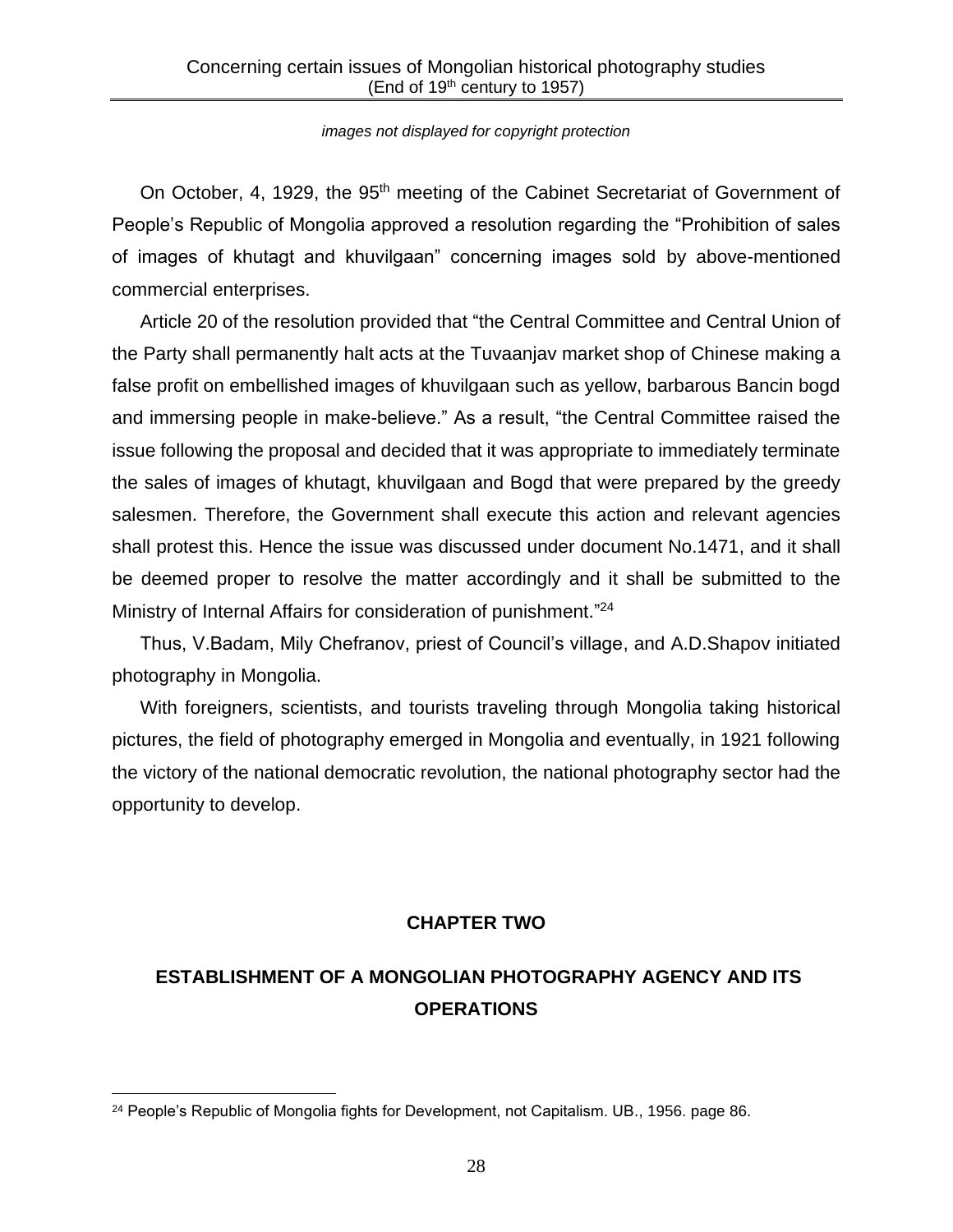# 2.1 **INSTITUTE OF LITERATURE AND SCRIPT AND MONGOLIAN PHOTOGRAPHERS**

After the people's government was established in 1921 in Mongolia, a beginning of modern culture, education, and sciences was manifested and an objective to "advance politics, culture and knowledge and strengthen freedom" was set forward; significant changes were initiate in economic, political, social and cultural areas.

Following the  $22<sup>nd</sup>$  Government meeting on the 9<sup>th</sup> of November, 1921 an issue regarding the establishment of a Book Institute in Niislel Khüree was discussed, and the resolution to establish "Literature and Script", Mongolia's first independent, scientific organization. was adopted.

On the 11th of November 1921 О.Jamiyan *gun* (duke), J.Tseveen and Ch.Bat-Ochir developed the "Code of Institute Literature and Script" which consisted of 15 clauses; the code of the Institute was approved upon discussion by the 24<sup>th</sup> Government meeting on the 19<sup>th</sup> of November 1921. A decision to appoint O.Jamiyan and Ch.Bat-Ochir as Director and Secretary as well as to allocate 3,000 *lan* (monetary unit of the time) to the institute was made.

Along with the establishment of the "Institute of Literature and Script" in Mongolia, a discussion regarding the establishment of a modern museum, library, and archives also started to take place. Article 1 of the Code of Institute of Literature and Script stated that the "Institute shall collect various interesting objects, such as global reserves of scripts, books, and museums and it will help many people to explore."

Gun О.Jamiyan was the Chief in charge of the Institute, and Gun G.Dashnyam, J.Tseveen, and Ch.Bat-Ochir, were present at the first meeting of the "Institute of Literature and Script" held on the 22<sup>nd</sup> of November 1921 and had their roles and responsibilities distributed. These officers appointed Choijdagva as a Tibetan and B.Dorj as a Russian translator and Bat-Ochir as an editing officer, Navaandorj, Shagdar, Sundev, Navaandoo and Sodov as typists, Gur and Namsrai as officers and the Russian V.I. Lisovk as an image maker.

Consequently, starting from autumn 1921 in order to bring history, cultural memorials, and natural wealth into awareness of the people, register relevant evidence and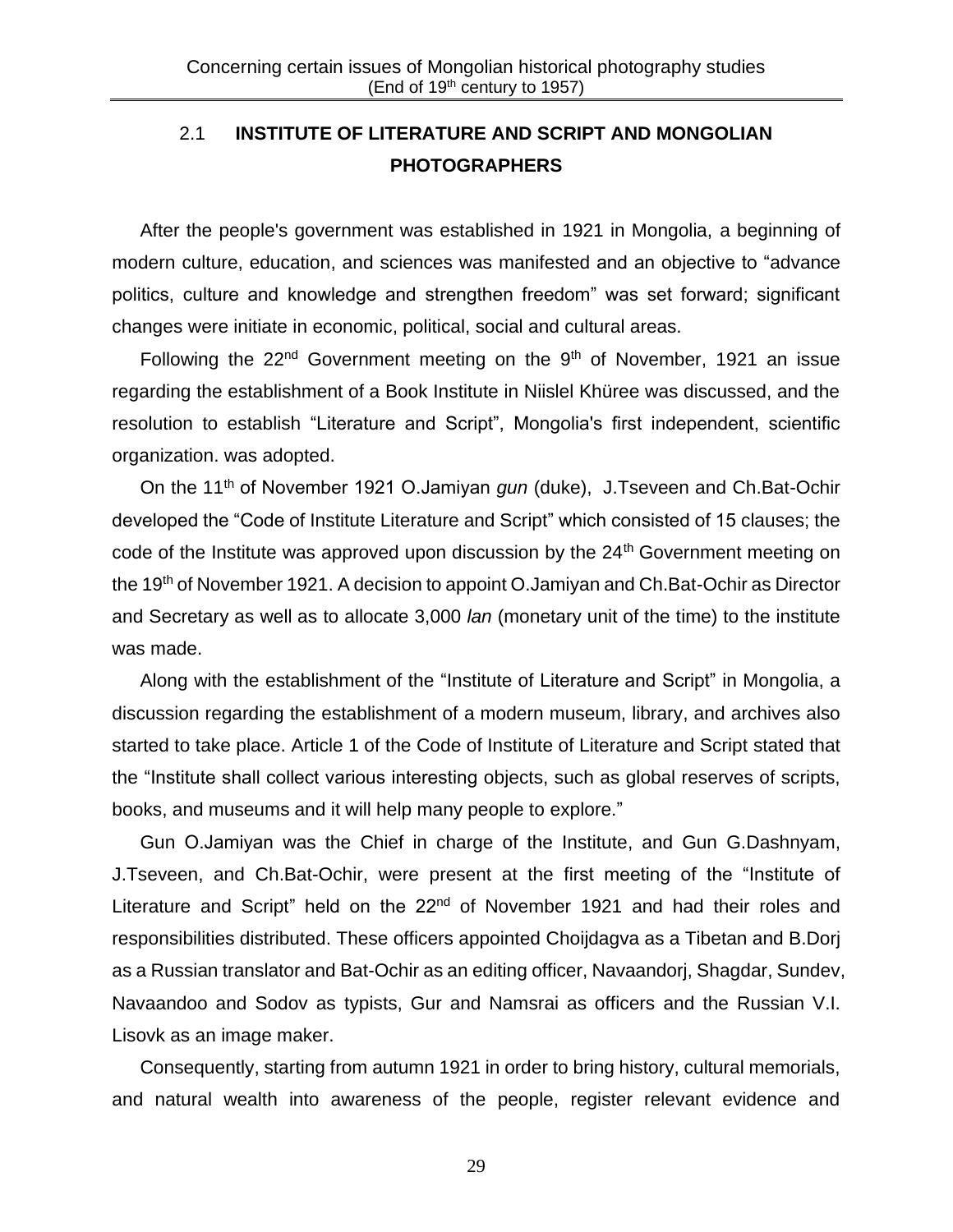information, and collect objects, the Institute's employees were sent on fieldwork. They also conveyed official letters to aimags and *khoshuu* (small administrative unit) requesting submission of memorial objects to the Institute and the purchase of objects of importance or acquire them from individuals and organizations. Hence, the object collection and documentation work were launched, as well as photography.

At the 6<sup>th</sup> meeting of the First Assembly of the People's Republic of Mongolia, which took place on the 15<sup>th</sup> of November 1924, Article 10 of a speech raised the issue of the "Institute of Literature and Script": Despite having made efforts to set up a cabinet or a room to take photographs of unforgettable moments for an eternal memorial and exhibition, it was not found worthwhile.<sup>25</sup>

However, within its own capacity, the "Institute of Literature and Script" continued to write, print, and publish school textbooks, establish photography reserves, an astronomy center, local studies museums, initiate translations, and train professionals.

Since his arrival in Mongolia in 1923 as P.K.Kozlov's expedition worker, A.D.Simukov worked at the Institute for 16 years, including the first years of the Institute's foundation and took a good number of photographs related to the Mongolian way of life. Moreover, his wife Melanya Alexeevna came from Russia and worked as a plant collector and photographer for the field analysis team.

As it was absolutely necessary to have a photographer who would take pictures of museum objects, following the meeting on the  $11<sup>th</sup>$  of November 1924 of the heads of the "Institute of Literature and Script", ... Gorbunova produced images for the Institute's objects to be used for the museum, and a resolution to issue 50 lan monthly was adopted."<sup>26</sup> and pictures of display items, display cards, and catalogue appendix were taken.

By 1928, as a result of efforts concerning the museum treasury collection, 2,117 types of approximately 3,000 objects, as well as a great number of drawings and photographs depicting local areas, nature, borders and location of aimags and khoshuud, were

<sup>&</sup>lt;sup>25</sup> First Assembly of the People's Republic of Mongolia.UB., 1984, page126.

<sup>26</sup> State Central Archives, Res- 23, т-1, Log-53.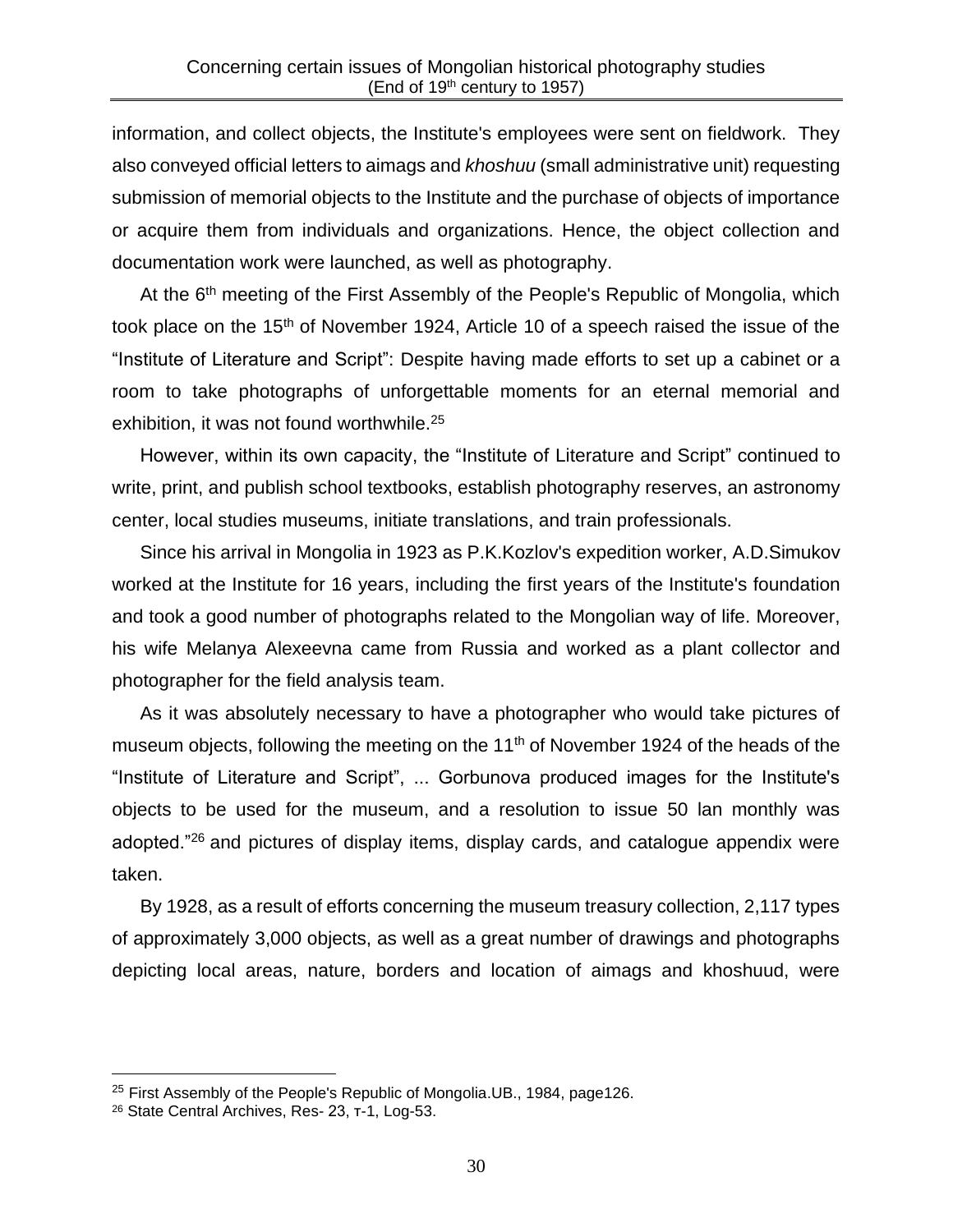acquired.<sup>27</sup> As no card catalog was made, the appendix photographs taken could be photographs presently preserved at the "Bogd Khaan Palace Museum".

Starting from the 1930s the number of the Institute's affiliated organizations grew, and history and geography cabinets were opened. The library and photography laboratory founded in 1924 and state archives established in 1927 contributed to scientific work. The above-mentioned fields employed an average of 2 to 3 people. Following the establishment of the Institute, much work was done to set up a scientific photography reserve. Hence, objects were collected, and the photography laboratory was opened in 1924.<sup>28</sup>

Gombojav Mendbayar\*, graduated from a special course of the Far Eastern University of Leningrad and was assistant director in charge of Mongolian students in Germany and France and was employed as a head of the photography studio of the Institute starting from August 1930.

He reminisced in "Science life", journal in 1956 that "... our photography studio originally was set up as 1,000 frames inside a wooden cabinet and now has evolved into a photography studio equipped with modern, new equipment and its photography stock has increased by ten times".<sup>29</sup>

## *images not displayed for copyright protection* М.Gombojav

Photographs depicting unique characteristics of ethnic groups such as the Kazakh, Uriankhai, Zakhchin, Torguud, with notes written with traditional Mongolian script on the upper right side and portraying the ethnic group from various angles, are preserved at the reserves of organizations which were included in the photography studies. There are

<sup>&</sup>lt;sup>27</sup> Museum management and marketing issues. National Museum of Mongolia. UB., 2007, page. 10. <sup>28</sup> Ya.Tsevel. Memoir. Academy of Sciences, journal. UB., 1956. №3. side 51-53

Gombojav Mendbayar. Citizen of Akhai Gun Narmandakh khoshuu of Setsen Khan aimag or Mandal soum of current Khentii aimag. In 1932 he was arrested and prisoned for several months for celebrating one-year anniversary of Manjgo state or a crime called "Nobleman Natsagdorj's banquet". He was arrested on 28<sup>th</sup> of October 1941 for the "German Spy" case and released on the 30th of December 1943 under order No.31. He was removed from the Party due to his background as nobleman.

<sup>29</sup> M.Gombojav. In my mind. Academy of Sciences, journal. 1956. №3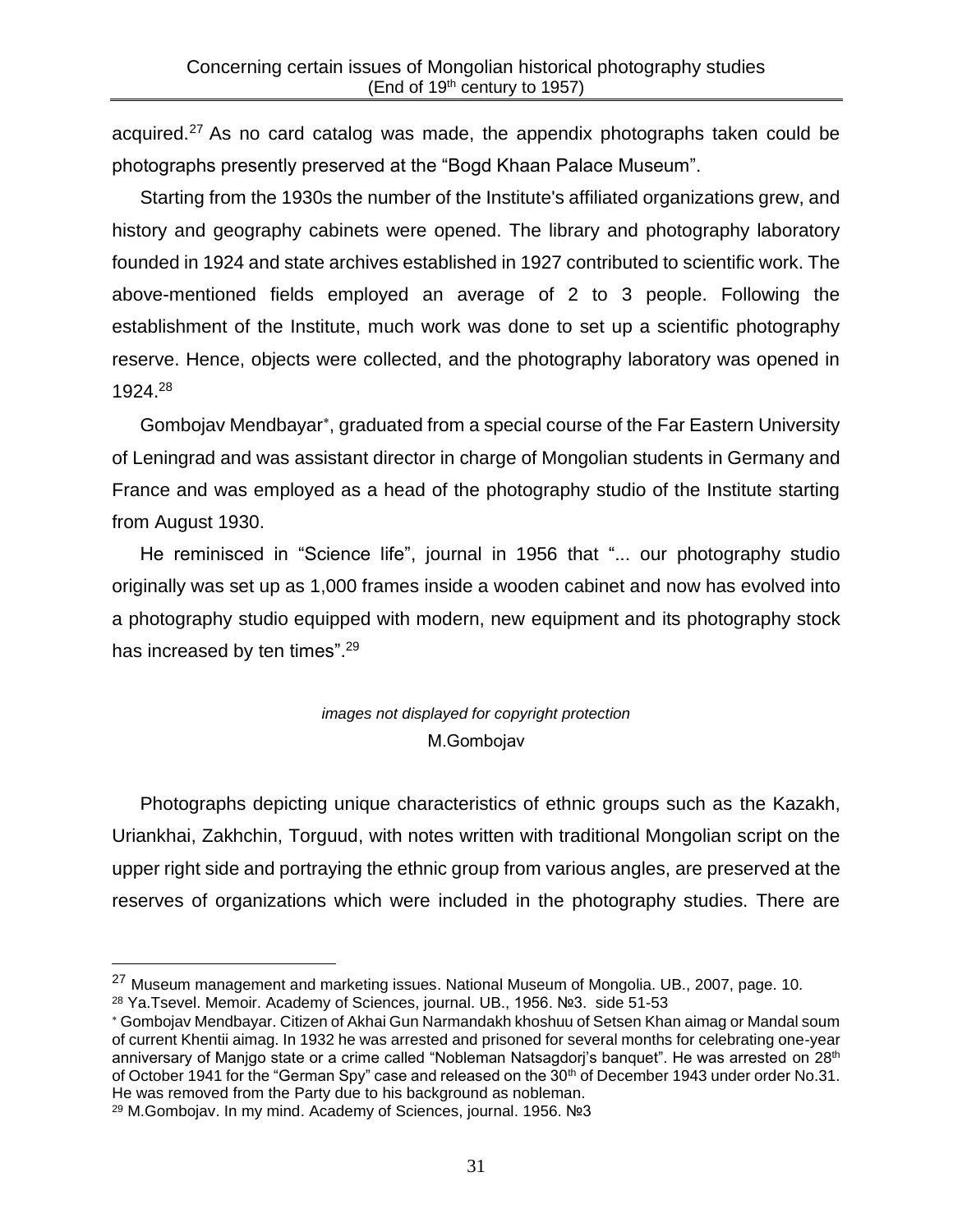approximately 80 such photographs of ten ethnic groups preserved at the History Institute of the Academy of Sciences, over 100 photographs, in overlapping figures, of 15 ethnic groups are preserved at the reserves of the National Central Archives of Mongolia while 200 photographs, in overlapping figures, are preserved at the Film and Photography Documentation Center taken by M.Gombojav during his travels in western Mongolia and Dornod in 1938 and in 1944 respectively.

Five research employees in the expedition were: A.D.Simukov, Head of the Geography Cabinet and Expedition, Sanjaa, Assistant to the Head and Employee of the Department of Agriculture, Tseveen, employee of the above-mentioned department, Gombojav, Head of the of Photography and Dambaravjaa, Museum Director.<sup>30</sup>

In his report of the afore-mentioned research expedition carried out in western aimags in 1938, A.D.Simukov noted that in some cases the film operator D.Demberel was part of the research team. Between 1927-1939 A.D.Simukov worked as a leader and member of 15 major field research teams, that traveled a total of 70,000 km.

#### *images not displayed for copyright protection*

### Zakhchin mother and two kids. Zereg soum, Khovd 1938

P.Shagdarsuren, who was a secretary and assistant of Marshall Kh.Choibalsan, mentioned that in addition to M.Gombojav, a person named B.Choijilnyam worked as a photographer at the Institute of Sciences.

He reminisced that "the films of the photographs I took were developed at the Photography Laboratory of the Institute of Sciences and I kept one copy and the rest were left at the Institute. Later when Ch.Tseren, President of the Institute of the Sciences, was present, these films were completed. B.Choijilnyam, a Buryat and photographer at the Academy of Sciences, taught me photography."<sup>31</sup>

> *images not displayed for copyright protection* Photographer B.Choijinnyam

<sup>30</sup> S.Baatar, Dambaravjaa Bold, Director of the National Central Museum. UB 2012, p. 47.

<sup>&</sup>lt;sup>31</sup> Interview with P.Shagdarsuren. June 2012.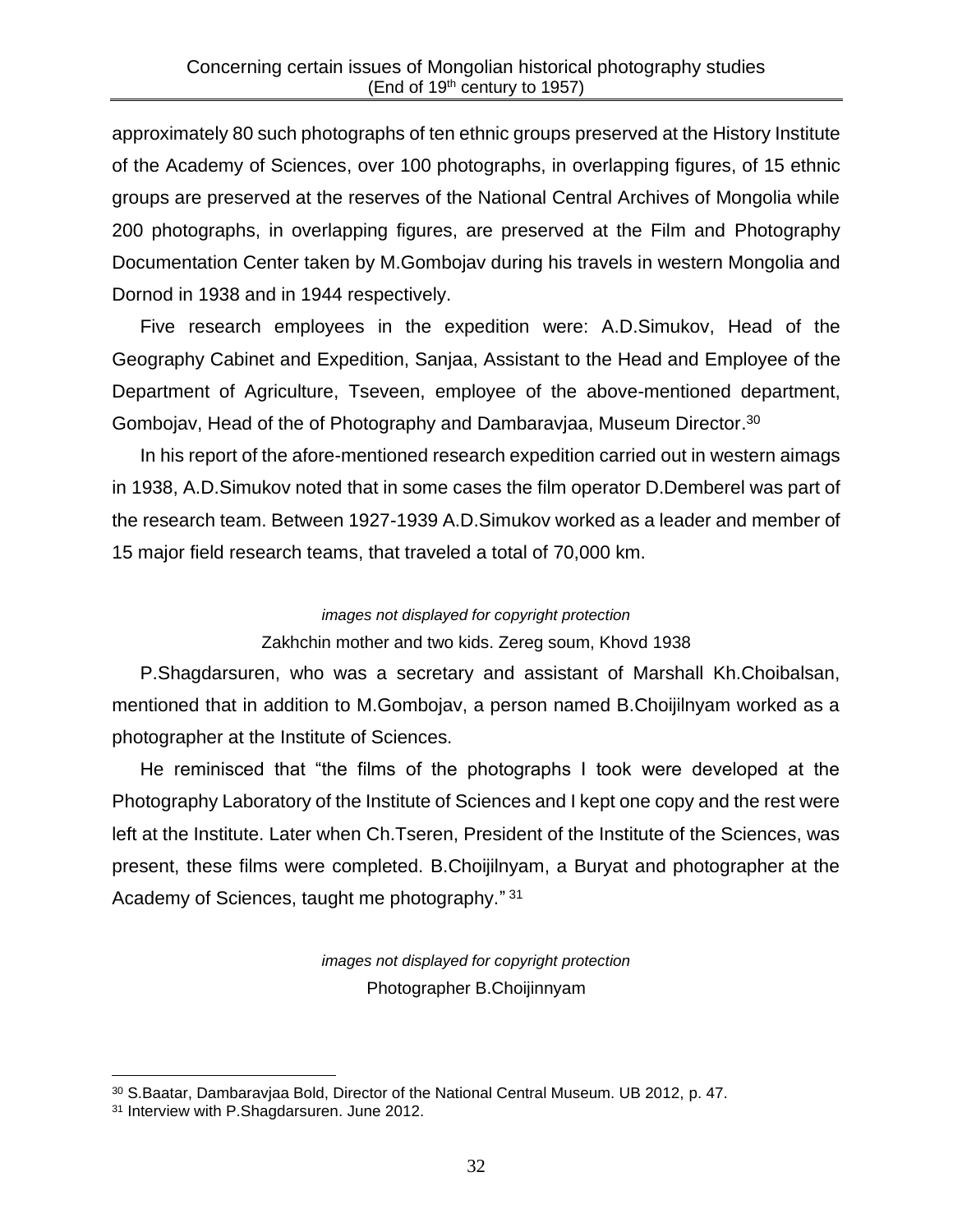One of the people who took historical pictures that are associated with the early XX century and introduced photography to Mongolia for the first time was Vanpilov Badam<sup>\*</sup><sub>-</sub> chauffeur and mechanic of the VIII Bogd Javzandamba.

## *images not displayed for copyright protection* Photographer V.Badam

He was a Buryat from Onon, Khentii province and at the beginning of the revolution he was the head of the garage, Central Committee of the Party, mechanic, photographer, radio technician, teacher and director of the first mechanic of the film factory.

In 1921 after the people's revolution, he went back to his occupation as a chauffeur of Bogd Khaan. After the Bogd's passing in 1924, he started to run a private photography studio and watch repair shop. His wife Bataa Ornoi reminisced that "Bogd Khaan would take Badam along with him, so he would drive for him. One evening Badam had monks rotate an illuminating wheel at Bogd Khaan's palace and displayed an image of people riding horses on a white sheet. People were fascinated and yelled that "Bogd's shadow bearer" is on display. It must have been 1917-1918."<sup>32</sup>

He not only showcased a film in Bogd's palace but was also one of the first producers of Mongolia. It is said he took pictures depicting Bogd Khaan praying or events taking place inside the green palace and white temple between 1918 and 1919.<sup>33</sup> However, these important photos have disappeared.

Evidence for his having been one of the first Mongolian photographers is a photograph, "During the autonomous government, 1916" preserved at the photography reserve of the

V. Badam was born in Onon, Buriatya. He arrived in Khuree on a bike circa 1910. He worked as Bogd's chauffeur during the Bogd Khanate Mongolia for over three years and after that worked as a mechanic at the Telephone and Communication Agency. He was arrested on a night of September 10, 1937 and his property was confiscated on October 25, 1937 and was sentenced to a death penalty on October 25, 1937. His interrogation stated: Full name: Vampilov Badam, Age 51, Family 4 - Wife Bat, Son Natsagdorj and younger brother Sodovsuren, Size of property – One house with a backyard, one cow, one Ford car, professionally trained as a technician and filmography, before arrest worked as a professional at the Film and Photography Agency. The crime for which he was accused of was reviewed at the 108<sup>th</sup> Trial of the Military Court of the Supreme Court of Mongolia on June 28, 1991 and was dismissed and his dignity was restored.

<sup>32</sup> Ts.Zandraa. One of the pioneer filmmakers. Journalist, magazine. 1990. №4. Page. 16.

<sup>33</sup> B.Dashdorj. Cornerstone. Culture and Arts, journal. 1984. №4.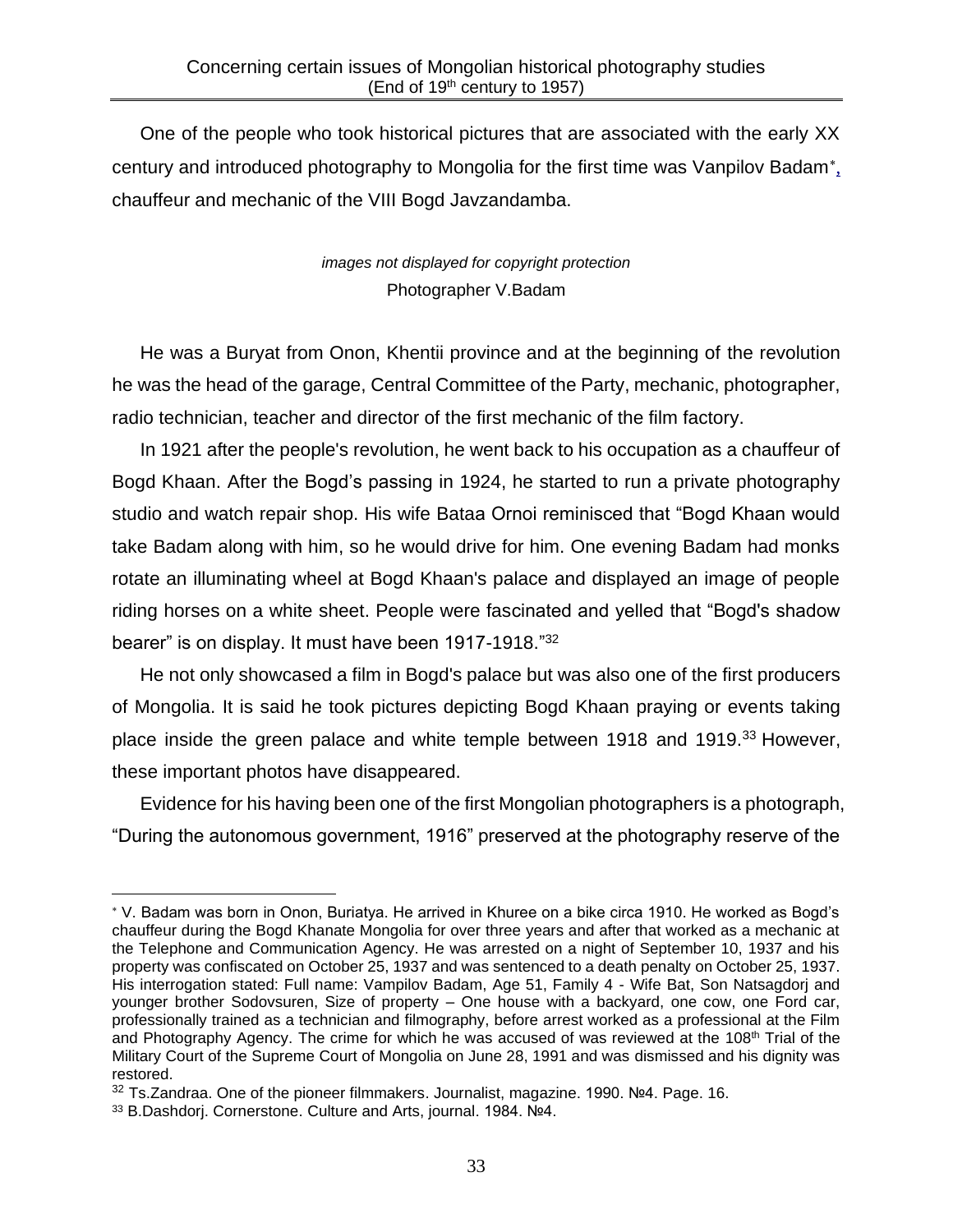National Museum of Mongolia under the log number К-701/526. The inscription on this picture mentions that "it is a picture of Undur Gongor, Inspector at the Western Customs, Badam (Vanpilov), Driver and Photographer and Shilnekov, Merchant of Emperor Russia"<sup>34</sup> and was certified by Navaandoo, Yunden and noted by Dashdendev.

> *images not displayed for copyright protection* Photographer V.Badam (Museum reserve, National Museum of Mongolia)

In 1935 he worked at the Film and Photography Agency affiliated with the Ministry of People's Enlightenment (Education) as a photographer and mechanic, as well as playing a significant role in training emerging photographers.

Gonchig, Senior Employee of the Film Factory, reminisced that "for training national human resources in cinematography, an individual called Badam, who was previously a driver for the Bogd, was quite insightful. He naturally had interest in machinery. Prior to the revolution, Badam was quite fond of American and German merchants and learnt various things such as producing a film, photography, and electric light. There is a rumor that a silent film where Bogd Khaan prays and green and white temples of the river were shown between 1918-1919. Most importantly, Badam himself used to showcase a film at the Bogd palace."<sup>36</sup>

V. Badam was interrogated seven times between  $10<sup>th</sup>$  of September, 10, 1937 and 25<sup>th</sup> of October 1937 and in his fourth statement he mentioned that: under Dashiev Tsevegiav's assignment, 1<sup>st</sup> on committing acts such as breaking the camera lenses and in order to cause dysfunction, exposing the paper under the light and tearing it; 2<sup>nd</sup> causing destruction by blending and pouring away the camera battery, hence the volume was disrupted and it became dysfunctional; 3. once deteriorating the quality and appearance of the photography to poor and unusable; 4. causing arguments among

<sup>34</sup> Scientific statement. National Museum of Mongolia. Volume I.

<sup>36</sup> Cornerstone. Culture journal. UB. 1981. No.1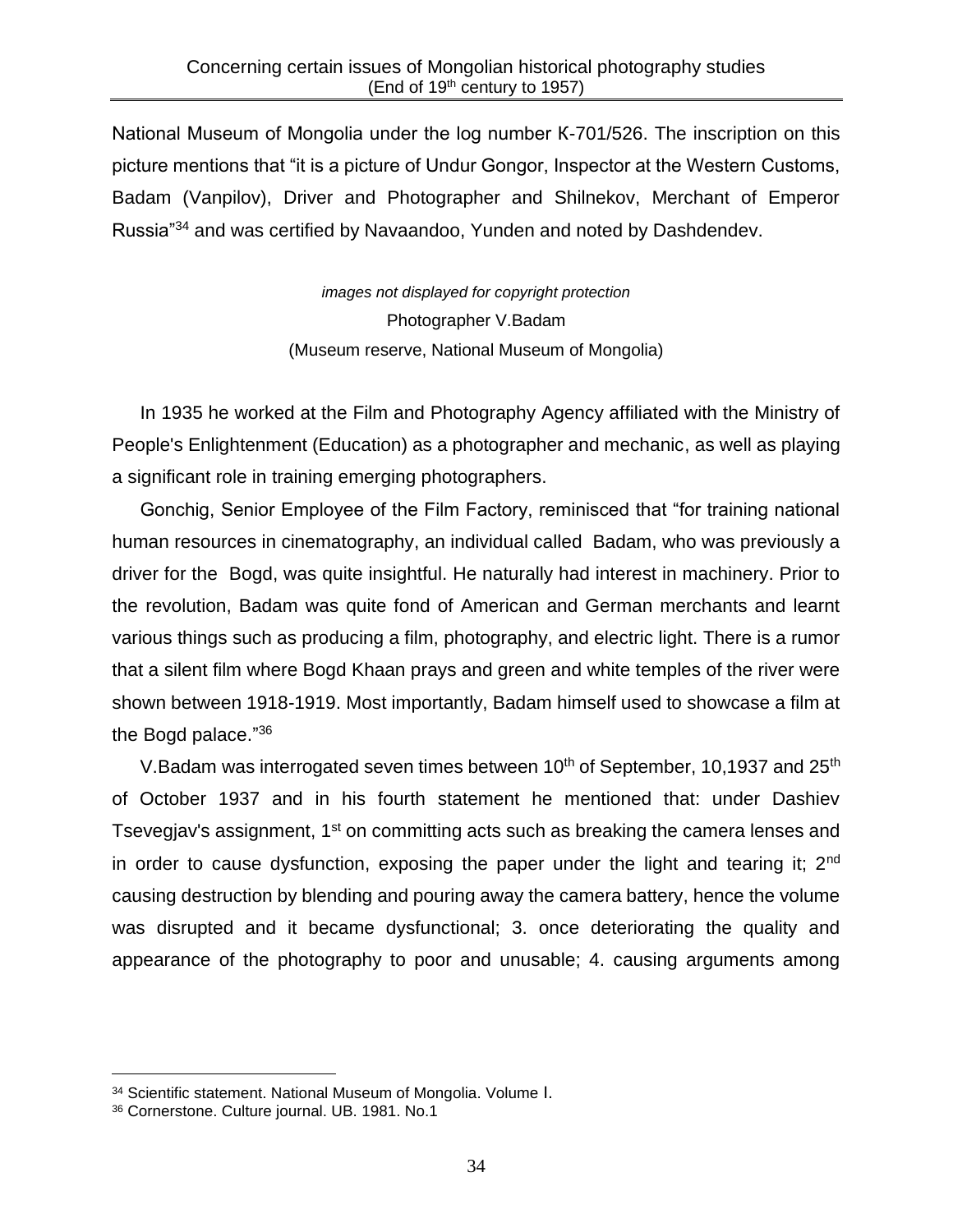employees; 5. once talking to some acquaintances about spoiling the quality of goods and techniques of places such as shops, commercial enterprise, or factories.<sup>37</sup>

During the research there was a historical photograph called "Director, accountants and photographers of the Museum of Revolution" taken in 1934 held by the private collections of Professor S.Baatar, Ph.D. in Economics. The people in the front row of the picture were named, yet there was no one who could recognize those in the background.

#### *images not displayed for copyright protection*

Director, accountants and photographers of the Museum of Revolution. First row: from right side, B.Dambaravjaa, accountant and partisan, Sodnomdarjaa, director of the museum, Badam, employee of the photography studio, Buryat.

1934 (Private collection of S.Baatar)

Badam, who used to take pictures in the Niislel Khüree, might had been giving photography lessons to museum employees. When the Film and Photography Agency, affiliated under the Ministry of People's Enlightenment, was established in 1935, Badam was employed as a photographer and film mechanic. While working at the Agency he also contributed to train pioneer Mongolian film mechanics and photographers and was himself a pioneer photographer of Mongolia as well as teacher of film mechanics and photography.

N.Dendev, senior employee of the Central State Museum, wrote in his memoir that "I learnt so much when I went to Khentii with Mr B.Ya.Vladimirtsov. I became proficient in communicating and questioning things related to ethnography to whomever I met, note taking rules, acquiring cultural objects, writing about clothing style, carefully making a note of terminology, collecting information and even identifying stones. I even had him teach me photography."<sup>38</sup>

From the moment that the Institute of Literature and Script was established, Russian professionals, great author D.Natsagdorj, N.Gombojav, M.Gombojav and B.Choijinnyam, worked as photographers.

<sup>37</sup> Taijuud Kh.Munkhbayar. "First Mongolian Photographer Badam", scientific article. 2011.

<sup>38</sup> Memoir of Senior citizen Dendev. UB., 1961.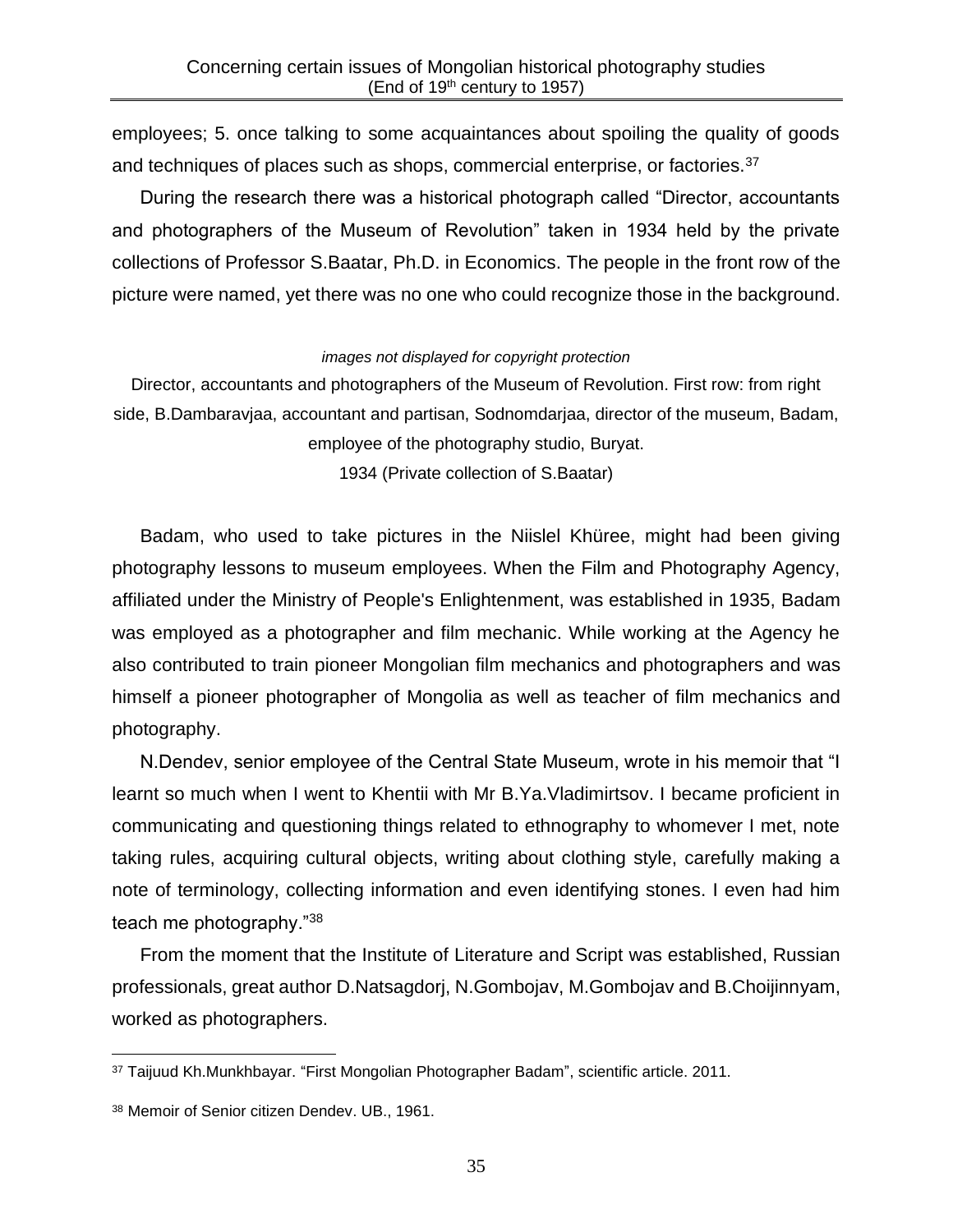In addition to the foundation of the photography agency which provided regular service to the public, individuals such as P.Shagdarsuren, B.Bat-Ochir, D.Demberel, mechanic and O.Urtnasan took historically relevant photographs.

P.Shagdarsuren worked as a Secretary and Assistant to Marshal Kh.Choibalsan between 1939 and 1947. He took some historical pictures related to Kh.Choibalsan's life and work as well as the history of the Khalkh river.

> *images not displayed for copyright protection* Marshal Kh.Choibalsan. Image by P.Shagdarsuren

He reminisced about this, "while working next to the Marshal, I was fairly interested in photography and national archery. The Marshal had observed this and when he made a field trip to the countryside or visited military units, he had me hold his 'Leica' camera and let me take pictures. He approved of the results, and in 1943 he presented 'Kontex', a German camera as a souvenir. With that camera, I took many memorable photographs related to the Marshal's life, as well as historically relevant ones. The Marshal would have the photography laboratory of the Institute of Sciences develop the films, take one copy for himself, give one to the political or country's leading people who took part in the event, or to Soviet friends. The costs would be incurred by the government, and the films were preserved at the archives of the Laboratory. Choijilnyam, an elderly Buryat used to work alone in that laboratory, and he used to teach me a method and advised me how to take photographs well. The Marshal would only let that old man take his or his family's pictures. Among the pictures I took while going along with the Marshal, there are many pictures relevant to the country's history. Some of the images I took were featured in newspapers, journals, and albums. For instance, by the end of the war in 1945, I took a picture of our military leaders such as the Marshal and others next to the Great Wall of China. The original films of the pictures I took at that time must exist at the archives of the Academy of Sciences." 39

#### *images not displayed for copyright protection*

<sup>39</sup> P.Shagdarsuren. Marshall Kh.Choibalsan that I know. UB., side 92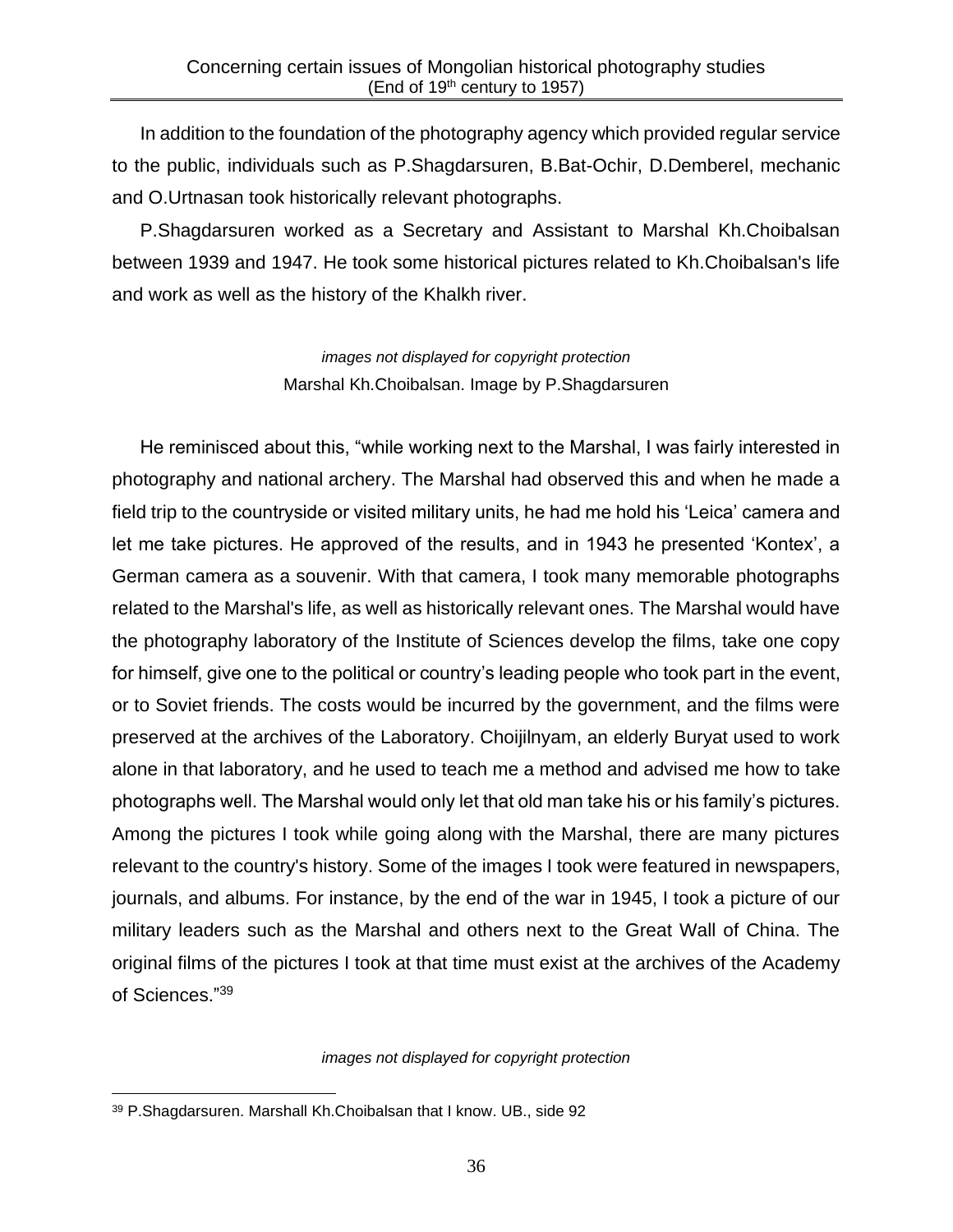Soviet, Mongolian Military commanders next to the Great Wall of China. Image by P.Shagdarsuren.

Historical photographs, factual materials, books, and journals related to Marshal Kh.Choibalsan were handed over to the Institute of Social Sciences of the Mongolian People's Revolutionary Party by "*Shombonz*" (nickname) G.Bat-Ochir. Historical photographs and factual materials were given to the Documentation Center while books and journals were given to the "Social Democratic Institute" of the Mongolian People's Party.

### 2.2 **ESTABLISHMENT OF THE STATE CINEMA AND PHOTOGRAPHY AGENCY**

As People's Revolution succeeded in Mongolia in 1921, historical objectives to instill and develop a new culture and implement a cultural revolution in the country were adopted.

The Mongolian People's Party's Declaration for the People not only emphasized the importance of "enlightening people with various kinds of education" but also the 2<sup>nd</sup> Great Conference of the Party held in July 1923 further determined that "indifferent to their age, people should be educated in Mongolian transcripts, other various kinds of useful knowledge, and have universal access to knowledge."

The MPRP's 4<sup>th</sup> Congress stated that "it shall be appropriate if the action plan and rules of the Party educate adults who are illiterate or have poor knowledge of literacy by applying different methods such as various temporary schools, adult schools, people's stadium, library, club, electric image, or plays". For intensifying enlightenment activities among workers, the 5<sup>th</sup> and 6<sup>th</sup> Congress played a significant role.

Following the meeting of the Council of Ministers on the  $11<sup>th</sup>$  of October, 1925, the issue regarding the establishment of the Film and Photography Agency of Mongolia was specifically discussed, and the result was that the "formation of an agency which displays nation's state shall be appropriate".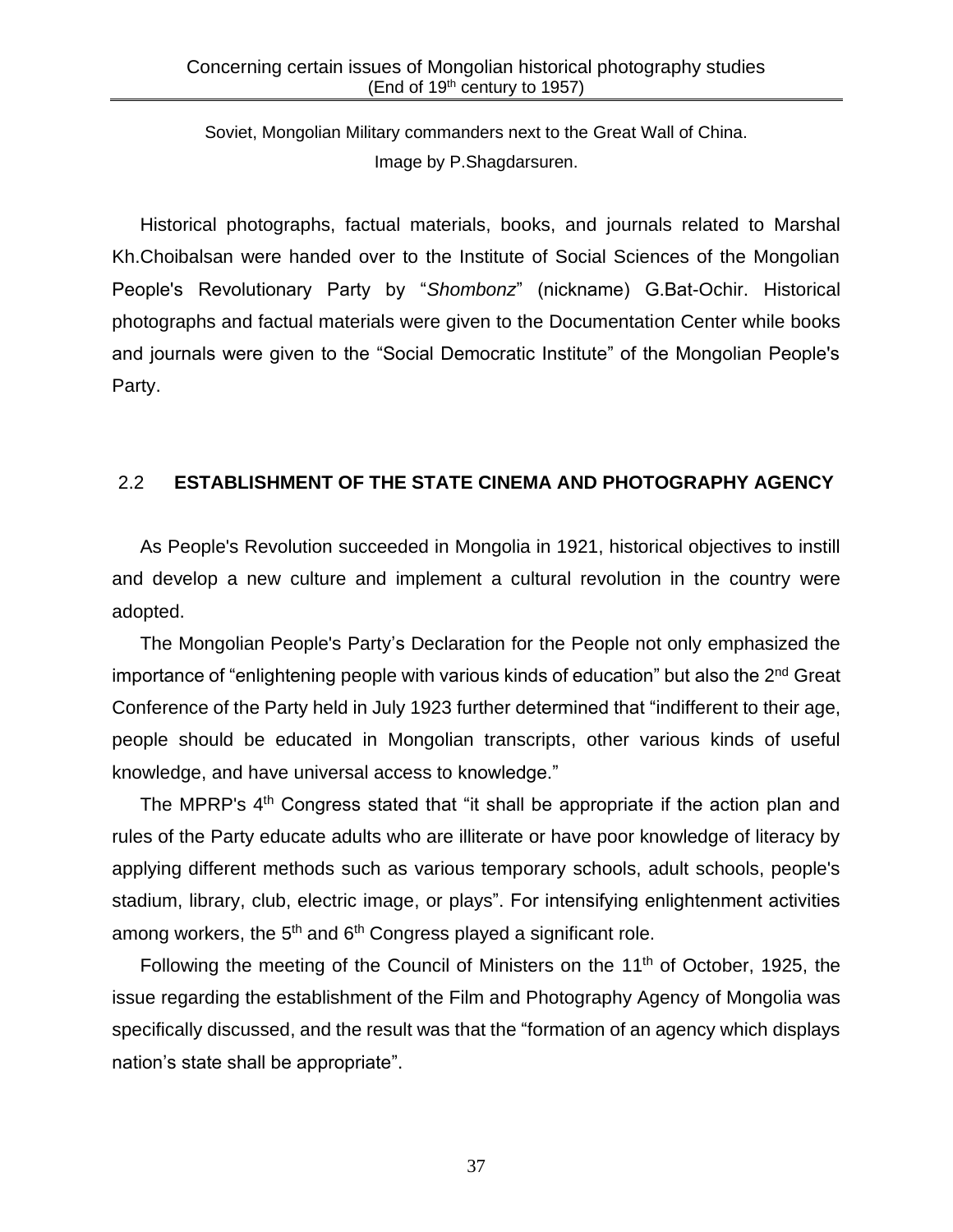The resolution regarding the establishment of the film factory was adopted on the 1<sup>st</sup> of January, 1931 by the Council of Ministers of the People's Republic of Mongolia and starting from 1932 it paid attention to setting up a film and photography agency.

Resolution No. 26 of the 31<sup>st</sup> of August, 1935 of the Council of Ministers of the People's Republic of Mongolia declared that " rules of the Ministry of Enlightenment are approved and its functions are outlined, secondly, an agency in charge of film and photography shall be formed and its operations shall be supervised".

On the 11<sup>th</sup> of October, 1935 the  $32<sup>nd</sup>$  meeting of the Council of Ministers of the People's Republic of Mongolia specifically raised the issue regarding the establishment of the "Film and Photography Agency" in Mongolia; it stated that the "Formation of an agency which displays the nation's state shall be appropriate", and the Agency was organized for the first time, and D.Gonchig was appointed as the Director of the Photography Department.

D.Gonchig, senior employee of the Film and Photography Agency, reminisced that "[the] residence of a printing house professional consisted of seven houses located at the back street of the city's party committee building that was purchased for 35,000 Tugrug and was renovated. Yet one day Sergey Gusev, a Soviet film operator, arrived with his three-legged film camera. The selection of human resources deemed necessary to select people who made literary efforts and were interested in machinery or photography; accordingly, B.Demberel, photography enthusiast and who learnt displaying a film on a "Jake" camera, was employed as an apprentice. The proposal concerning equipment required for establishing a film and photography agency was submitted to the Ministry of Enlightenment, the necessary permission was received, and an order was made at the "Vostorg", a German company which was located at the Buryat Committee."

On the 15<sup>th</sup> of October 1935, the Government of the People's Republic of Mongolia requested assistance from the Government of USSR to fulfill the joint responsibility to establish a national film and photography agency in order to expand cinematography and develop photography. Accordingly, S.E.Gusev, a Soviet operator, visited Mongolia and contributed to the development of Mongolian photography.

*images not displayed for copyright protection*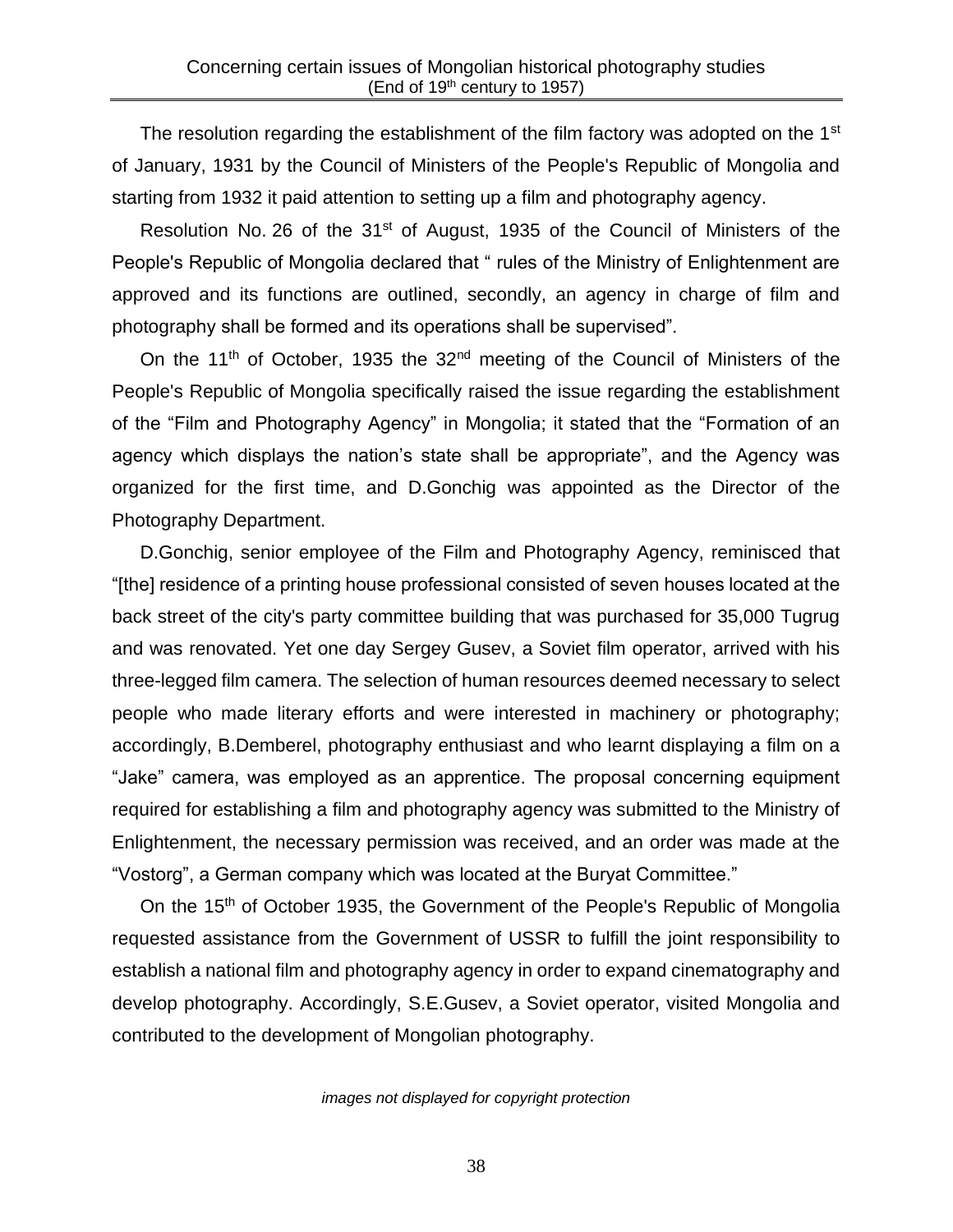### S.E.Gusev and Demberel

During the first period of its foundation, the agency took or purchased pictures on the basis of payment yet soon its main duty was to promote state policy via images.

The 40<sup>th</sup> Council of Ministers meeting held on the 24<sup>th</sup> of September, 1936 and the 44<sup>th</sup> Leaders of the State Congress meeting adopted the "Provision of Mongolian Cinematography and Photography Committee" as submitted by the Ministry of Enlightenment. The Congress noted that the "Provision of Mongolian Cinematography and Photography Committee was developed by the Ministry of Enlightenment and was discussed; it is confirmed that this provision is appropriate and the cinematography and photography industry shall be a new area of development that is crucial for advancing people's culture and education. Hence, in consideration of its progress, the budget shall be financially supported by the state fund in the coming years, and the tax shall be deducted for three years."

The second article of the Provision stated that "the Mongolian Cinematography and Photography Committee shall establish the industry and produce cultural, educational ,and artistic images; rent the images domestically, facilitate silent and nonsilent film images, opening of new cinema theatres, produce images according to a plan and train anew workforce for cinematography and photography professionals."<sup>40</sup>

The Provision decided that "the Mongolian Cinematography and Photography Committee shall be the place where images for public use are produced" and the affiliated fields of the Committee and their responsibilities were determined.

Hence in 1935, the Film and Photography Agency was founded in Mongolia, and until the first photography exhibition was organized at the Youth Cultural Palace in 1937, it has undergone considerable development.

Regarding this, D.Gonchig reminisced that "[d]uring 1936 national Naadam, we flew over the city and captured images. The large hall of the two-store film agency building was turned into a laboratory where images were displayed. In 1937, when the

 $^{40}$  Provision of Mongolian Cinematography and Photography Committee. People's National Rights, newspaper. 1936. №104.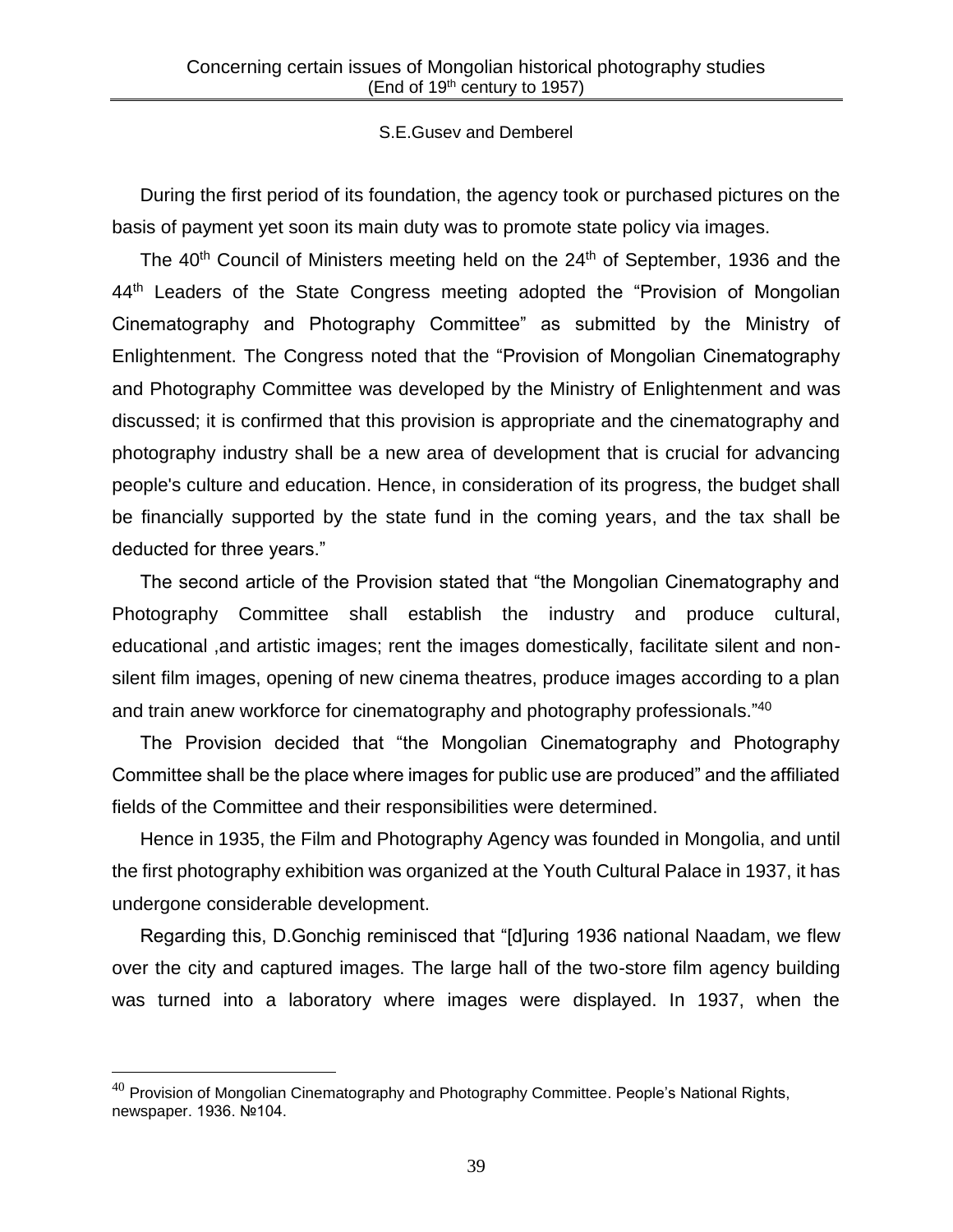photography exhibition was displayed at the Youth Cultural Palace, urban residents were quite fascinated. "<sup>41</sup>

#### *images not displayed for copyright protection*

Pioneer photographers who were professionally trained at the temporary photography course of the film production studio. Image: Nanjilmaa, Naidan, Diunkher, Dagvasambuu, Tsendsuren, Sukhenbaidrag, Deleg, Dolgor, Javzan. 1938.

In order to prepare and train human resources in photography, G.I.Kolony, a photography expert, was invited from the USSR to set up a film-photo complex and started to teach cinematography and photography to the youth.

The76<sup>th</sup> Conference of the Central Committee Leaders of the MPRP, held on the 30<sup>th</sup> of May 1939, discussed the issue concerning "the establishment of state photography agencies in Ulaanbaatar city and some larger cities and provinces to meet photography demands; for this purpose, by August, photography agencies in five to six aimags shall be set up and an exemplary, extensive photography agency in Ulaanbaatar shall be established by 1940," and the "Institute of Art" was assigned with this responsibility.

The conference assigned the Institute of Science and Art with the responsibility to oversee the merger of the Photography Department with the Institute of Sciences and Film and Photography Agency; in 1939 the photography department of the Film and Photography Agency was expanded into the "Central Photography Agency" and started to operate under two divisions, Honorary and Ordinary. This was the emergence of an independent development of photography.

In the  $10<sup>th</sup>$  Conference of the MPRP held in April 1940, a resolution to establish a photography agency in each aimag was adopted, and the Institute and the Mongolian Film and Photography Agency were assigned with the responsibility to improve the quality of the photographs and reduce the price.

In addition, the Conference sought that meticulous attention would be paid to areas such as producing the photographic newspaper in a fascinating way with meaning and quality; table of content and planning for each issue were to be carefully composed;

 $41$  T.Baasansuren. Development of Photography Agency in Mongolia. UB., 1985, p. 8.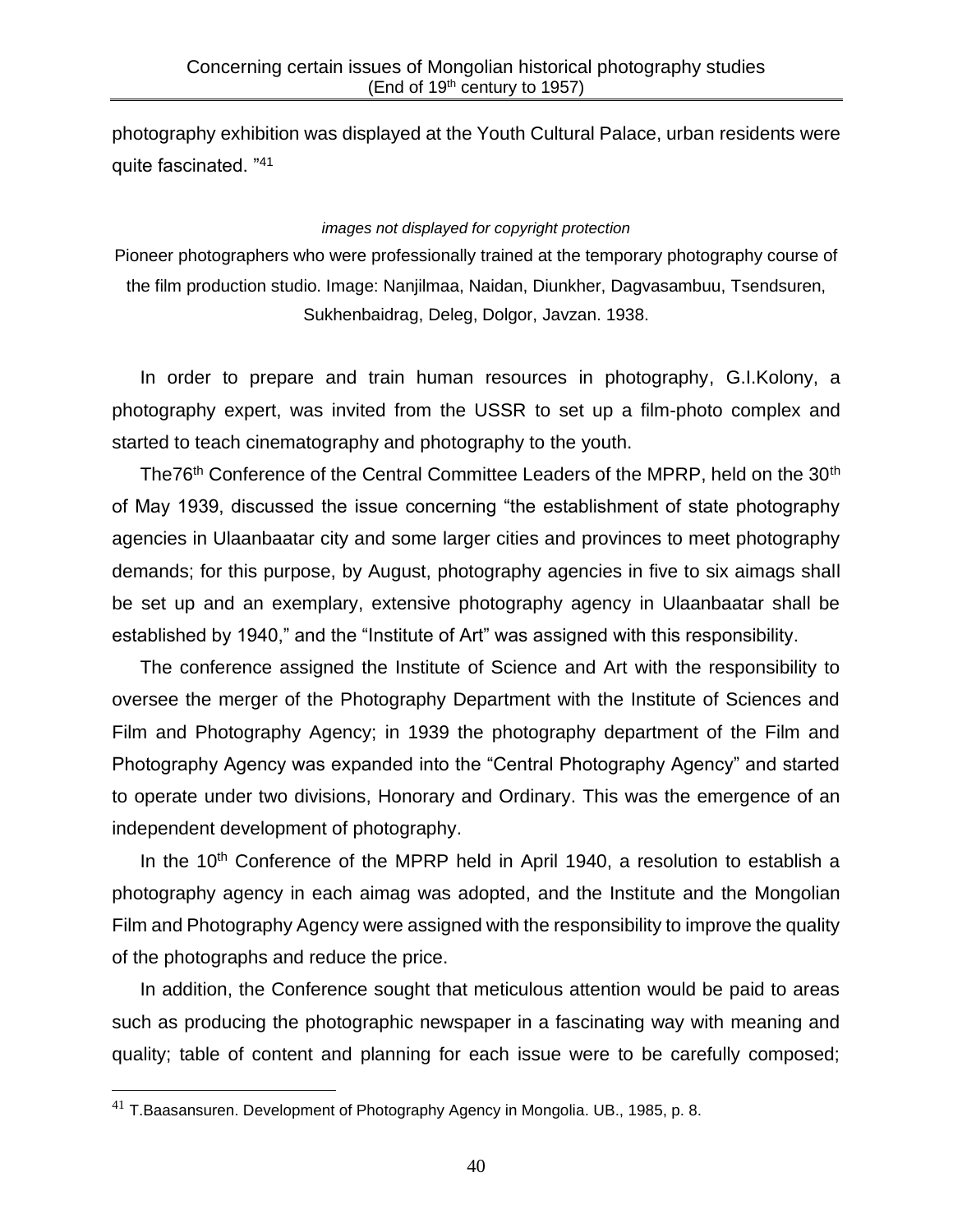subscription was to be expanded, and authors were to receive the newspaper immediately.<sup>42</sup>

Author B.Baast reminisced that "in 1939, "*Пиар*" (*Piar*) reached our Khovd aimag. … The ideology working group of the Ministry of Enlightenment was adopted by the Central Party Committee, and it made a visit to make propaganda work and display various things such as books, images, chess, checkers, etc. An elegant man in a military outfit, a small gun strapped in his hip came out on the stage and sat in a cross-legged position and gave a talk. His talk covered the Japanese provocation occurring in our eastern border. This elegant director was Ts.Ulambayar whom [I] met again in the city and who later became a well-known author. Two Tsend-Ayush ladies played *shanz* (a musical instrument with three strings) and sang several songs, Namjildorj performed magic, his son Tsultem drew a painting. After that when it was time for photography, people disappeared. The reason was that people believed that if one has his photo taken then his time on earth would be reduced or his good deeds would get cursed. As someone fairly educated in the local area, I propagandized my older brother, sister-in-law, and three younger siblings and managed to have their photographs taken. The following day I took photos of my father, my uncle Darjaa, and my younger brother Bumbug. Taking a photograph by Namjildorj was quite challenging; he would place a connected high (camera) leg with three coils on the ground, would cover the camera and his head with a dark material and fix the distance and light. Finally, he would direct and say pay attention, do not close your eyes, do not move; then he would push on the edge of a narrow thing, which was like an ignition, and there would be a flashing light. Later [I] thought, maybe people feared that flashing blue light. When we went there to get our pictures, people regretted not to have had their pictures taken. It has been noted that our photographer Namjildorj later wrote several books such as "Funny Games". 43

In 1940 a one-month photography training was organized, and the graduates were supposed to work in all the aimags of Mongolia. Mongolian Film and Photography Agency started to pay attention to activities such as registering amateurs, training, and developing

 $42$  Resolution, decision adopted by the MPRP in regards to art and literature (1921-1966). UB., 1967. P.

 $43$  Following the Footprint of Photography. Dal, newspaper. May, 2000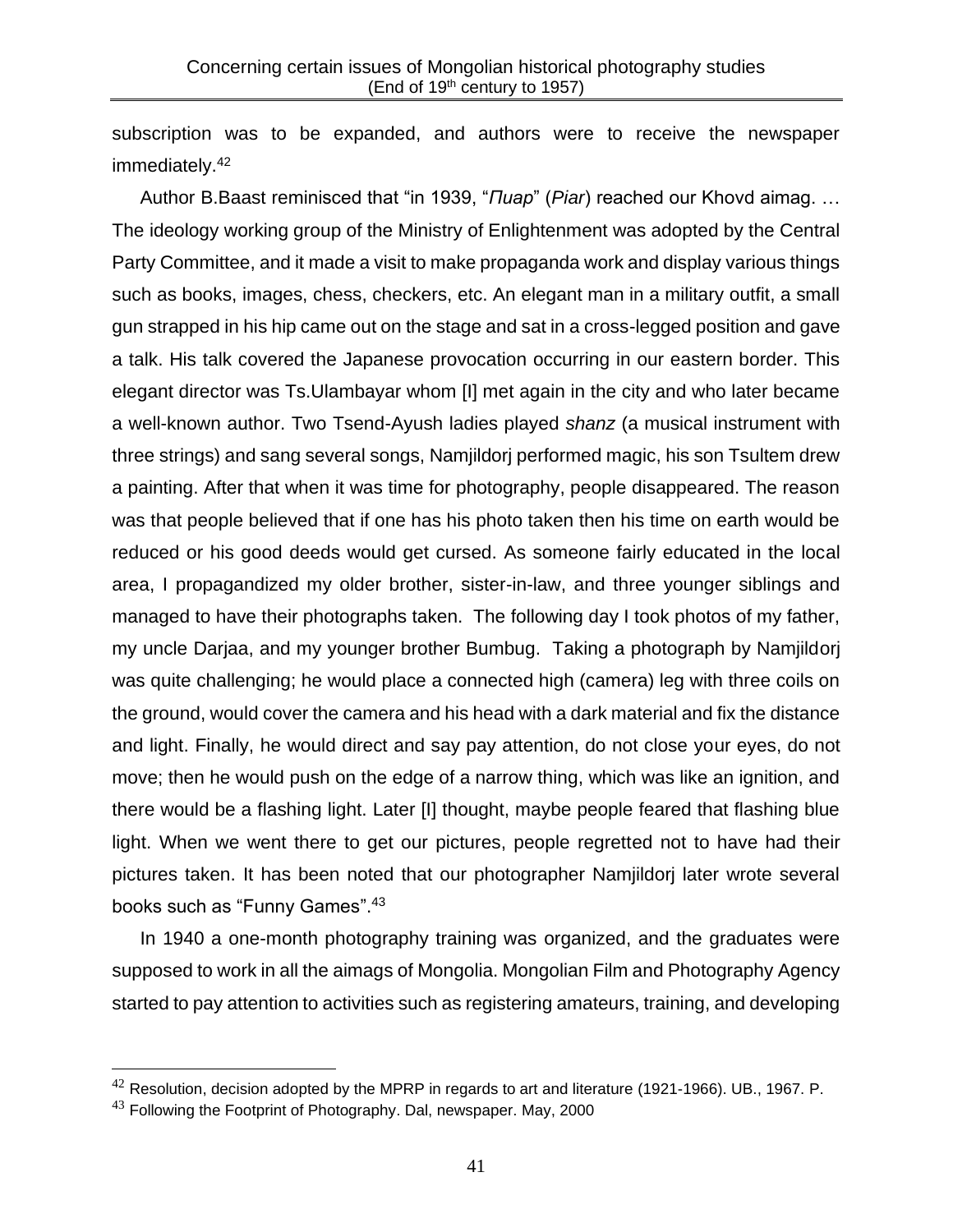them further, establishing a group composed of voluntary photography enthusiasts and providing them with a trainer; first and foremost, it organized a special exhibition of pictures taken by voluntary enthusiasts who were selected by the *club,* political, and public center.

On the 31<sup>st</sup> of October, 1940, a photography exhibition dedicated to Lenin and Stalin was put together in Ulaanbaatar. This exhibition was organized in two parts, one part contained agricultural exhibitions, while the other part displayed photographs portraying safeguarding of health, especially, children's practices. Since the exhibition was set up, workers of capital city factories, students, soldiers and on the last day of the exhibition, some workers of the industrial complex paid a visit to it. According to the newspaper "Truth, "the exhibition has explanations in Mongolian; as there were people providing interpretation, it was completely comprehensible. The Institute of Sciences displayed various types of plants, forage, and vegetables that grow in our Gobi. This exhibition was visited by approximately 80 people."<sup>44</sup>

The General Assembly of the Central Committee of the MPRP convened in April 1946 listening to a presentation by B.Shirendev, Secretary of the Central Committee of the Party, on the status of political-enlightenment works and objectives of the Party's organizations. A resolution was adopted: The "**Painting and Photography Agency**" shall be established in aimag centers. For the purpose of preparing those who will supervise the Agency, a course for painters and photographers will be organized in 1946".

Until the end of the 1940s, the photography field did not develop sufficiently in Mongolia; mostly there were Chinese photographers, and Mongolian photographers were scarce.

Starting from the end of the 1940s at the aimag and local level, the photography branch was established and supplied with a big camera "Photokor". Moreover, in some aimags, a 13:18 wooden camera confiscated from Japanese captive soldiers during the war was utilized. Starting from the 1950s, small cameras such as Russian "Fed", "Zorky" and "Pentakon", "Praktika" of Democratic Germany were introduced.

<sup>44</sup> Truth, newspaper. 1940. 10.31. №117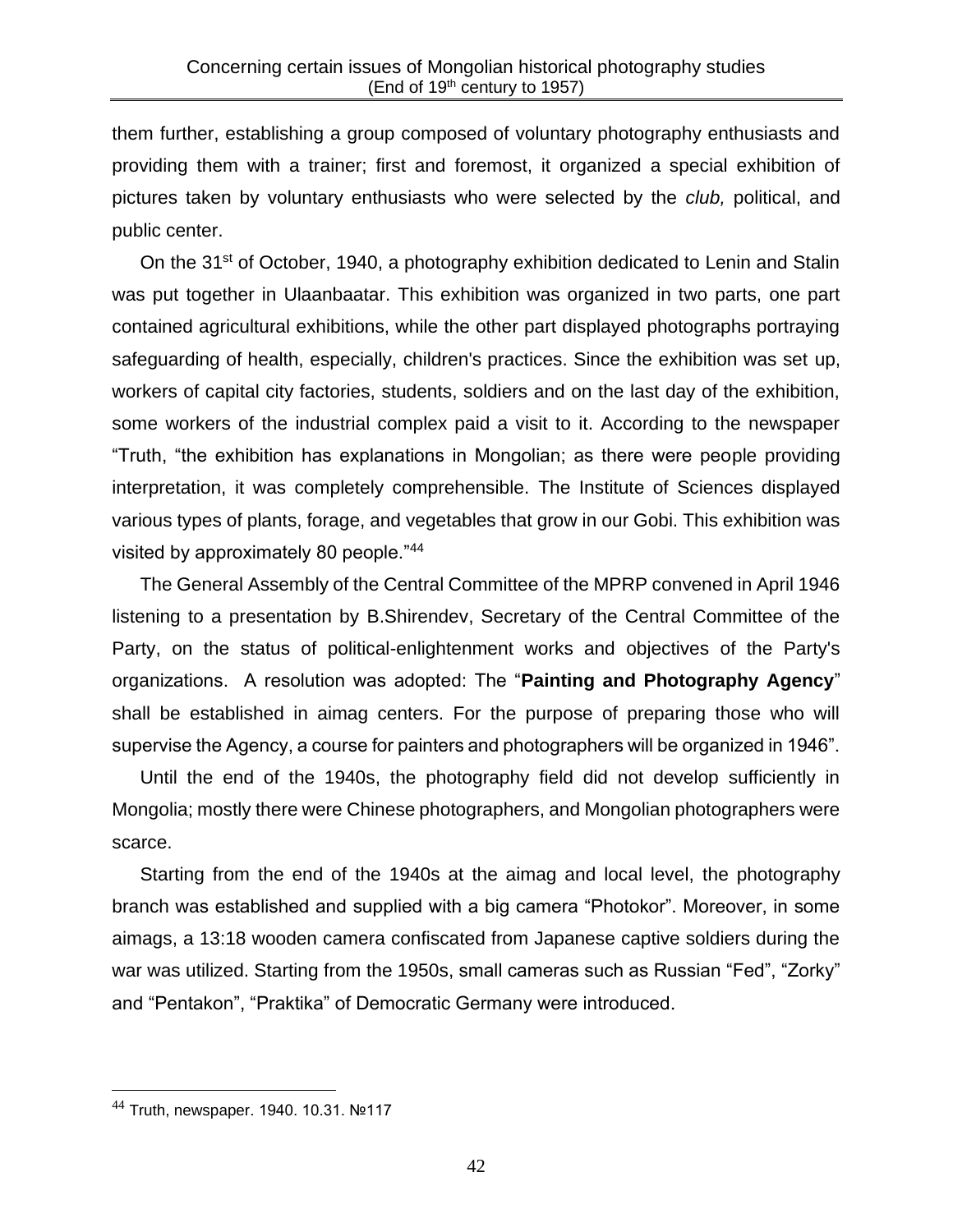As a result, starting from 1946, all aimag centers had established photography agencies. During the time when aimags did not have sufficient number of "Photokor", big camera, many measures such as supplying them with 13:18 wooden cameras, which had been confiscated from Japanese captive soldiers, organizing training for the purpose of preparing people who will work on it, promoting party's or political events, state policy, people's life and customs via photography and showcasing an exhibition were to be carried out.

J.Davaasambuu, senior Photographer, reminisced that "in 1947 a Photography Agency branch was built in Gobi-Altai and due to a lack of housing, for a while, the Union of Artists and the photography branch were located in the same building. A whole aimag had one photography branch which had a maximum of two cameras. First of all, the photographer did not have the least knowledge of developing images, second, he did not have a notion of ink and third, he had to review books in order to mix the ink. [I] was curious and watched him and this led me to photography. Starting from the 1950s, Russian "Fed", "Zorky" and "Pentakon", "Praktika" of Democratic Germany were introduced".

The meeting of the Political Bureau of the Central Committee of the MPRP held on the 5th of April 1947 assigned the "Art Agency" to regularly produce film journal, photography and posters that mobilized the people in the efforts of implementing the country's and people's five-year plans. Club, red corner, and cultural centers played a significant role in introducing photography boards, under various themes, to the public.

Photography branches were set up in Ulaanbaatar city, Selenge, Dornod, Zavkhan, and Khovd aimags, yet the operations were behind; it was written that, there was a lack of photographers and professionals to work at the laboratory. "The fact that the city's photography agency has poor professional skills and insufficient tools is quite detrimental for photography development. Plus, the housing is inadequate. The operation of the photography agencies is poor; the Director of the Film and Photography Agency shall pay attention to it and take measures. Furthermore, (the Director) should pay attention to

43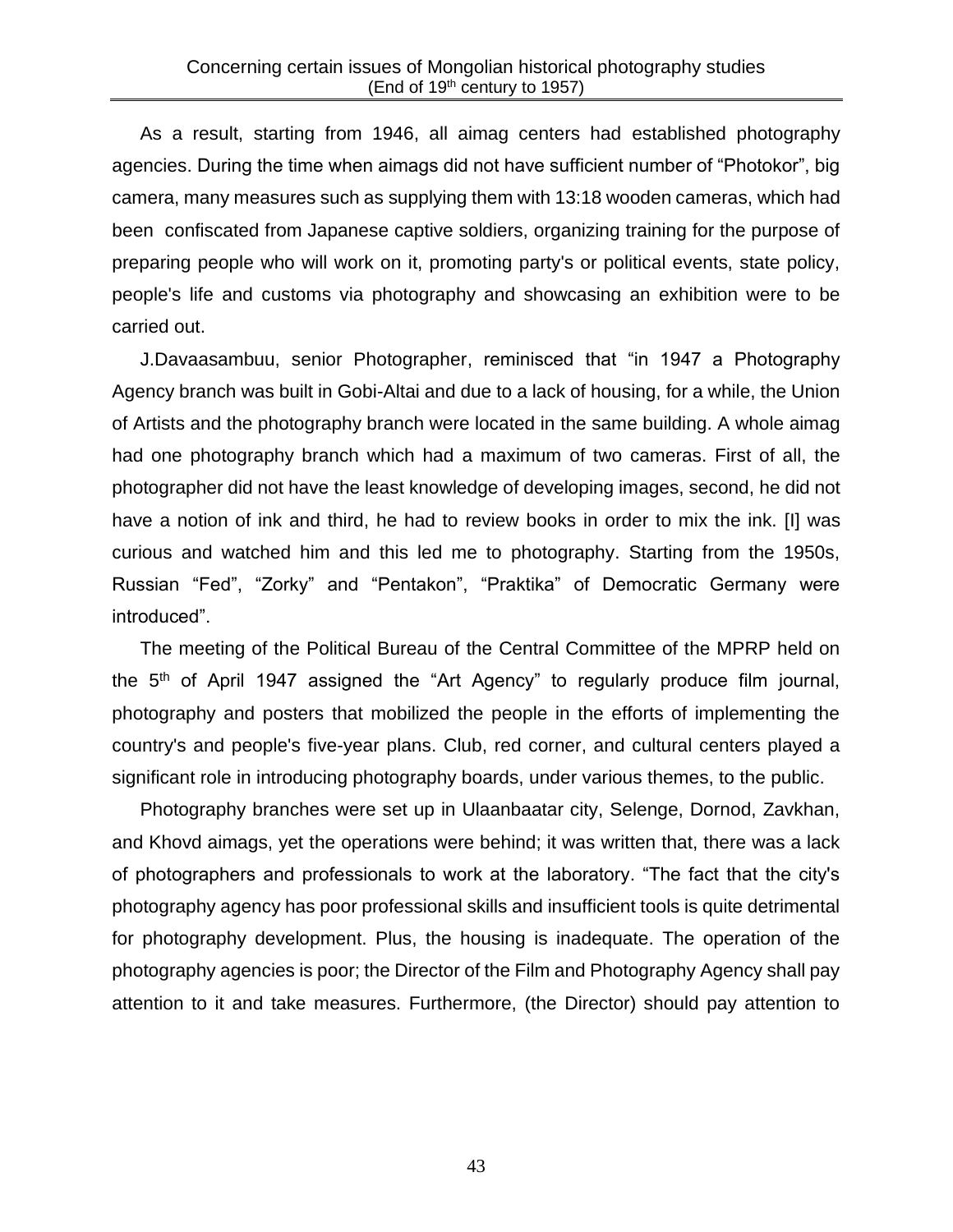bringing life into the photography agency that he is affiliated with and provide it with daily supervision. Take immediate measures to improve skills of photography professionals."<sup>45</sup>

Following the 11<sup>th</sup> MPRP Conference, in 1948-1952 the People's Republic of Mongolia's first five-year plan to develop people's lifestyle and culture was approved; a resolution concerning objectives to advance cultural agencies and establish **46 photography agencies by 1952** was put forward, as well as a plan to improve the life and cultural activities of the workers was adopted.

Starting from July 1950, socio-political, art and literary magazines depicting the country's political, economic and cultural achievements were produced. Thus, central newspapers and magazines acquired permanent photography journalists, laboratory and trained photographers who would work for them.

#### *images not displayed for copyright protection*

Employees of the State Central Photography Agency, Mongolian photography pioneers.

1950

In 1951, welcoming the  $30<sup>th</sup>$  anniversary of the People's Revolution, Yondon, photographer of the Dornogobi aimag Photography branch of the Central Photography Agency, fulfilled the responsibility assigned from the competition and within 19<sup>th</sup> of June, he completed his plan for providing public photography.

As of July 1957, the State Central Photography Agency completed its plan by 139 percent while the Capital City Photography Agency completed by 210 percent. The photographers of the agency Sanjaadorj, Rinchin, Dargia, Khorloo, Doljinsuren, Amgaa, laboratory worker О.Namjilmaa, S.Namjilmaa, Dejid, Badamtsoo, Natsag, Munkh-Ochir, Dulmaa and salesman Purev completed their plan by 148-192 percent. Among aimags, the photography branches of Khovd, Dornogobi, Choibalsan, Sukhbaatar, Khentii, Uvurkhangai, Uvs, Arkhangai, Zavkhan managed to fulfill their production plan by 103- 163 percent.

<sup>45</sup> Truth, newspaper. 1940. 11.26. №126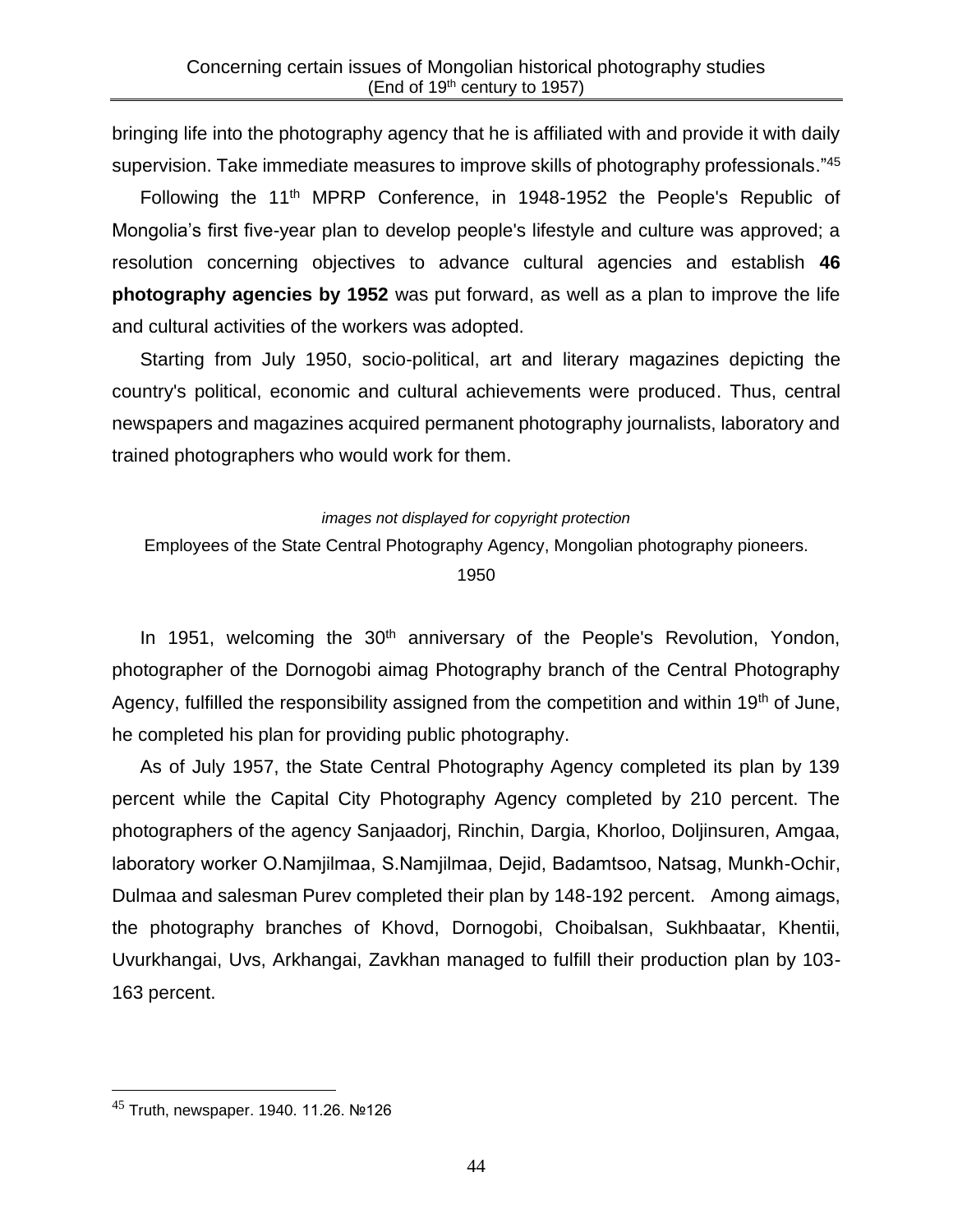It was decided that an annual photography exhibition promoting the aimag and local areas, presenting works done in regards to arts, culture. and voluntary artwork development and portraying the aimags development would be organized in Ulaanbaatar city and for the first time in September, 1953 Choibalsan aimag art week was organized.

Although the number of amateurs increased and photography clubs were founded in rural areas, the Ministry of Culture and the Central Committee of Collectives did not pay attention to supplying groups with photography items, especially, camera, paper, ink, zooming tools, and films.

Even though an article published on "Labor" newspaper in 1956 as an aid to photography enthusiasts gave introductory knowledge to many people, the lack of operating equipment for practical work was forgotten.

For example, a pharmacy in Zavkhan aimag center used to receive photography tools, yet in recent years there has been nothing. Although Zavkhan province had a photography branch, its affiliated agency did not care for it, and there was a continuous shortage of photography material.

The Ministry of Culture and Collectives Central Union needed to pay attention to supplying the aimag photography branches with materials, assist photography enthusiasts, and expand the sales of camera tools in shops. <sup>46</sup> Starting from June 1956, a Party's Central Committee decision to establish Newspaper Photographers' Bureau was adopted.<sup>47</sup>

For the purposes of supplying the newspapers, journals, and exhibitions with quality images, enhancing the promotion of country's development and life to the people of our nation or other nations, accurately distributing and mobilizing photographers' force as well as advancing their profession and saving labor and material, on the  $28<sup>th</sup>$  of May, 1956 the Resolution No.248 "Regarding Photography Awareness Work" of the Council of Ministers of the People's Republic of Mongolia was approved.

In order to improve photographs in newspapers and journals and supply the photographers with consolidated work, the Resolution No.170 "Regarding Integration of

<sup>\*\*</sup><sup>6</sup> Documentation Center, Mongolian People's Party. Res-1. log- 7. page 240

 $47$  Archives of Political Party and Public Organization, National Central Archives. Reserve-4. Log-23. Page-12. Page 67-69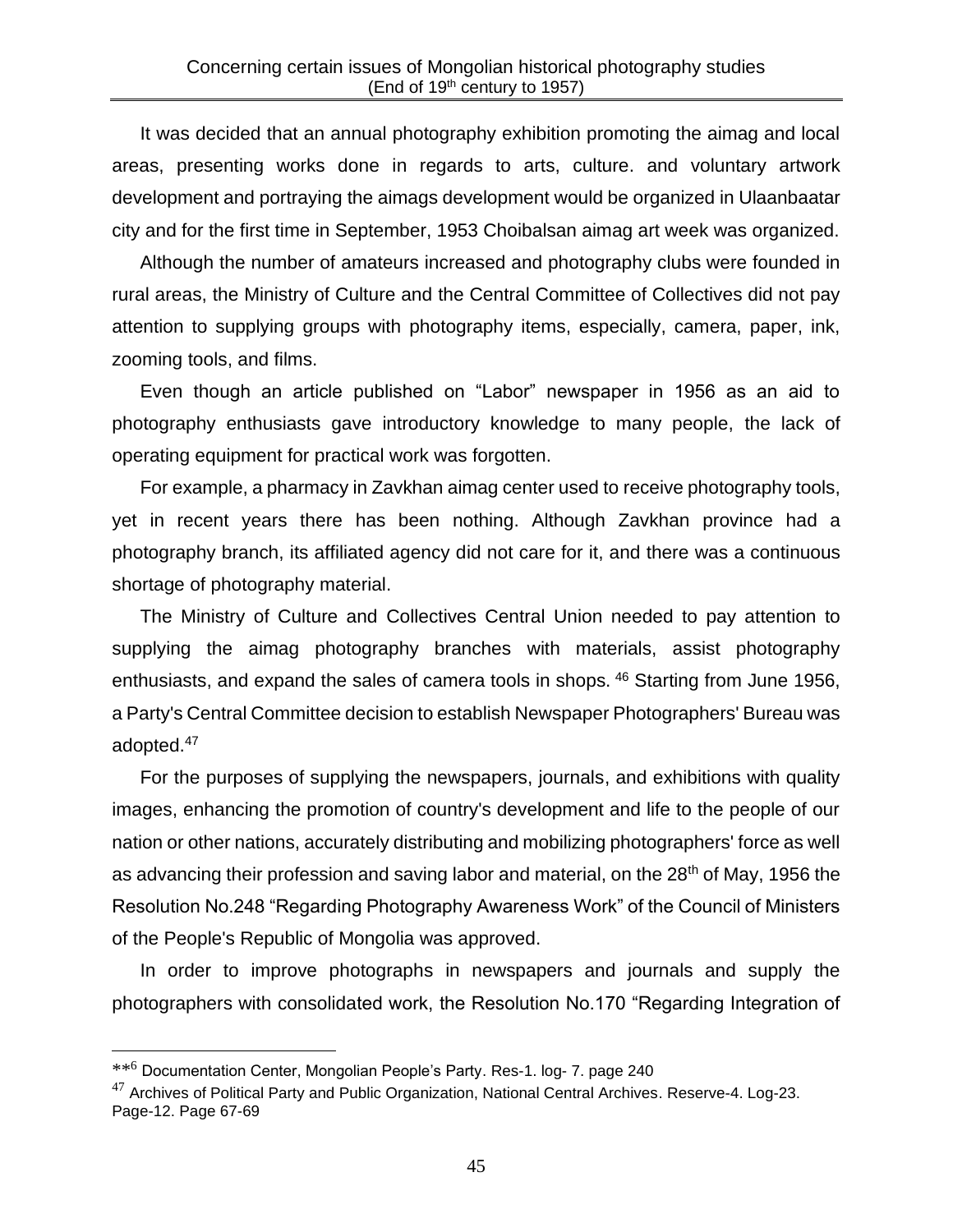Photographers of Newspapers and Journals" of the Political Bureau of the Central Committee of the MPRP was approved on the  $6<sup>th</sup>$  of September, 1956, hence, the budget and regulations were adopted.<sup>48</sup>

For the purpose of promoting the People's Republic of Mongolia abroad, starting from February 1957, "Mongolian People's Nation", a color magazine was printed on order twice a year in the English, French, and Russian languages, providing a strong case for color photography.

In 1957 following the resolution of the Central Committee of the MPRP and Council of Ministers, the "**Central Photography Agency**" was divided into two":

## **1. State Photography Agency**

## **2. Photography Agency for Public Services**.

The roles and responsibilities were divided as follows:

**State Photography Agency**: Aimed at specializing in producing internal and external photography promotion and documenting historical events and facts; affiliated with the Ministry of Enlightenment of the Mongolian People's Republic.

**Photography Agency of Public Services**: Providing people with daily services.

Starting from 1957 the "Central Photography Agency" was expanded into the "State Photography Agency" under the Ministry of Enlightenment, People's Republic of Mongolia.

In addition to the "State Photography Agency", in order to develop cinema and photography among people, in accordance with Resolution No.216 of 1960 of the Council of Ministers of the Republic, "**Film and Photography Archives**" was founded for the first time under the "Art Committee". Likewise, two big photograph agencies were established in Mongolia and started their operations, as the "State Photography Agency" was closed and only "Film, Photography and Audio Archives" remained. The Archives became the only central archives where documents related to film, photography, and audio have been preserved and original photography films, glass negatives, monitoring cards with photographs, and photography albums are maintained.

 $48$  Archives of Political Party and Public Organization, National Central Archives. Reserve-4. Log-23. Page-12. Page 67-69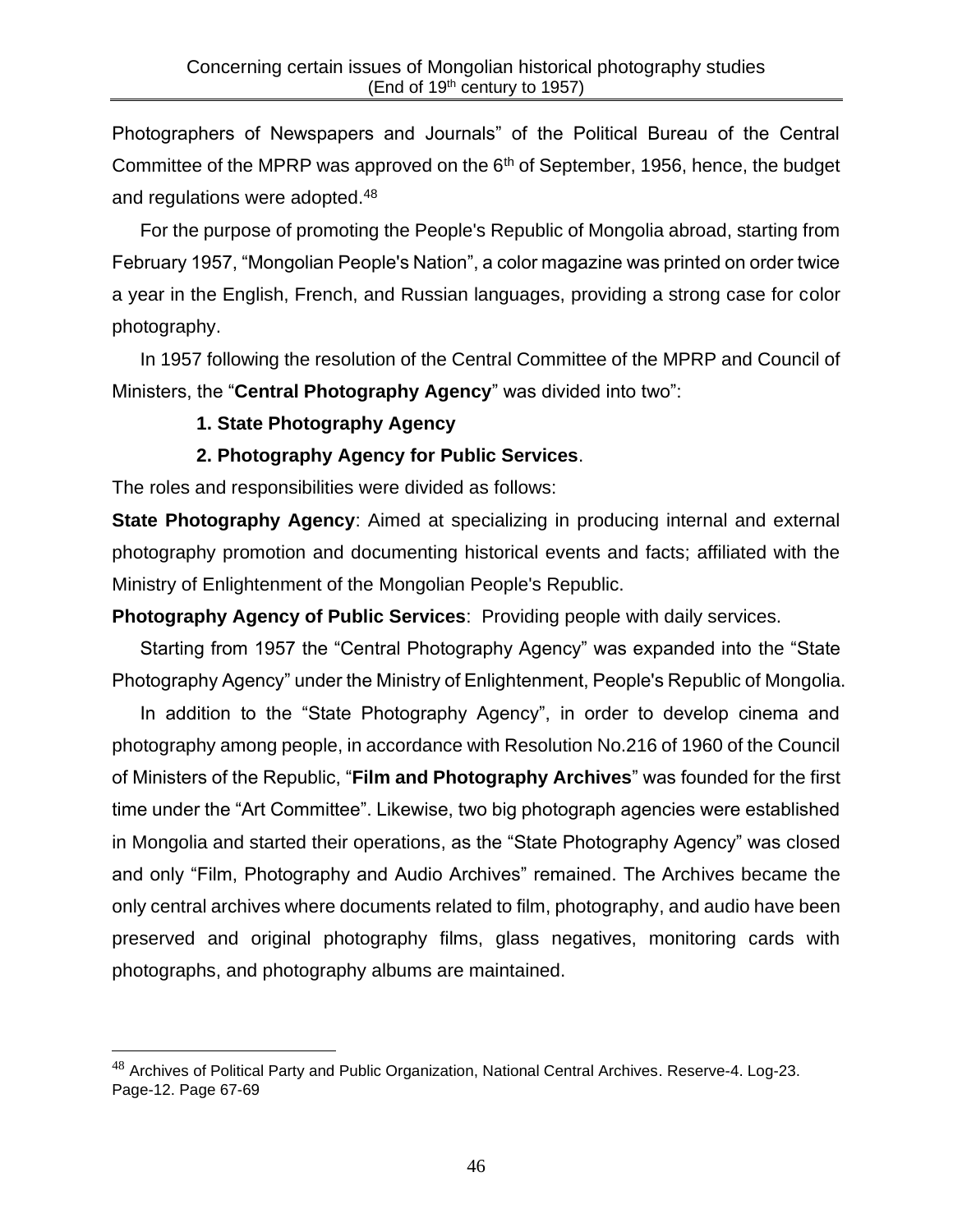As of today, the "National Film, Photography and Audio Archives" is a specialized archive where photographic documents are centralized and maintained, and scientific and technical processing are conducted.

Many excellent photographers, such as V.Badam and S.Dambiijantsan, who were the cornerstones of photography in our country; young graduates from institutions in Germany, France, and Leningrad, starting with М.Gombojav, Б.Choijinnyam, officers of the Institute of Literature and Script; professional photographers such as Ts.Dagdandorj, D.Davagsambuu; N.Otsol, first photo-journalist of "Truth" newspaper; O.Senge, J.Naidan, B.Ulyataikhuu, B.Luvsanjamts, J.Davaasambuu, B.Sukhee, D.Samdan; Ts.Nina, Sh.Saikhanbayar, and М.Tserenjamts took images portraying developments in politics, economics, culture, science, and foreign relations.



The novelist L.Tudev, wrote in his documentar, "People" that Ts. Dagdandorj, one of the pioneer representatives of Mongolian photographers, paid much time and effort to take artistic photography at the photography agency and upon becoming a master portrait photographer, he grew interested in taking pictures of the daily life of the people.

Photographer Ts.Dagdandorj (1904-1981)

The photo-journalist М.Tserenjamts noted that "The words of Dagdandorj on his retirement in 1968 really astonished me. He said, "do not forget to take "poor" frames that you are not sure what to use for. Try to keep them. Generally, for photography, it is impossible to distinguish life under good or bad themes. … There were images that depicted daily life, a wooden barn, curved streets, and clay buildings, people with wooden carts, water trolleys, and workers carrying bricks on their shoulders. As a newspaper photo-journalist, I did not pay much attention, and at that time it was not even necessary to imagine such images would be published in the newspaper. As a newspaper photographer, I did pay attention, and at the time one would not even dare to imagine such images could be in a newspaper. As it would be a sin to throw away valuable pictures of a senior photographer, I kept them. When the  $50<sup>th</sup>$  anniversary of the Mongolian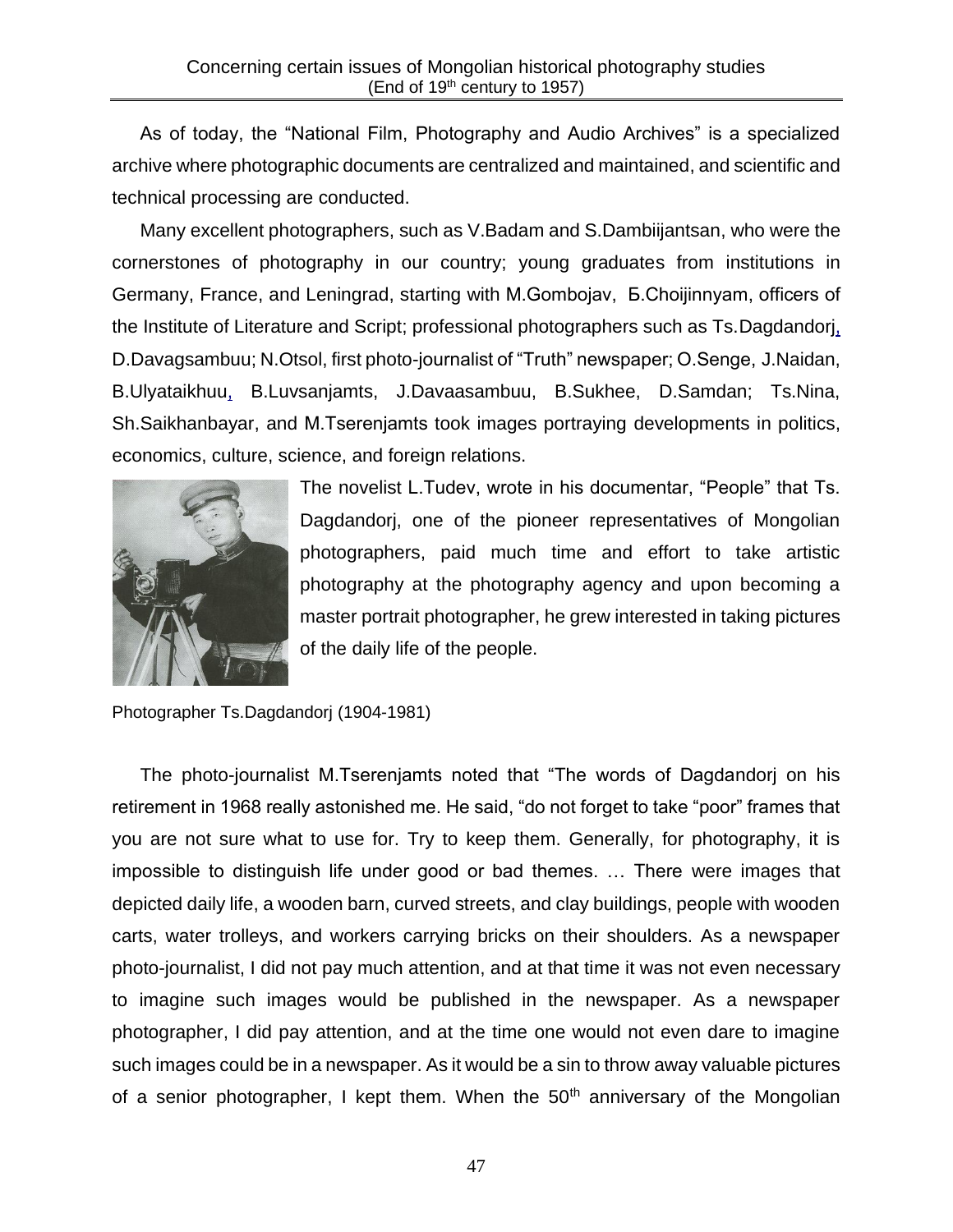photography agency was celebrated in 1985 and an exhibition displaying Mongolian history was opened, I remembered those photographs.

I deeply regretted that I did not think of inquiring from Mr. Dandagdorj the date and people's names which were portrayed and are no longer in existence today yet whose lifestyles were portrayed."<sup>49</sup>

> *images not displayed for copyright protection* National Central Photography Laboratory.

### **2.3 RESEARCH CONDUCTED IN SOME PHOTOGRAPHY**

Among places where historical photographs are preserved, the National History Museum of Mongolia used to issue scientific statement of photographs in details until the end of the 1980s. In comparison to other places, it was advantageous and quite convenient to identify some historical individuals.

While the historical photography research was being conducted, there were a large number of cases where the photographs were titled incorrectly.

People get satisfaction from photography, obtain information, restore their forgotten memories or some confirms that it "is" you.

While conducting research on historical photographs of the early XX century, people's pictures were taken in a way that a whole body of the person were included, while starting from the1930s, a portrait format started to prevail.

After the people's revolution, newspapers and journals began to be issued for the purpose of introducing or advocating party or government actions to the public, and photographs related to this objective were published.

For the  $10<sup>th</sup>$  anniversary of the people's revolution, in 1931 the publication of the first photography album containing images of party or political leaders by the committee of the

 $49$  Capture one's time. "Mongolia 50 years" album. side 17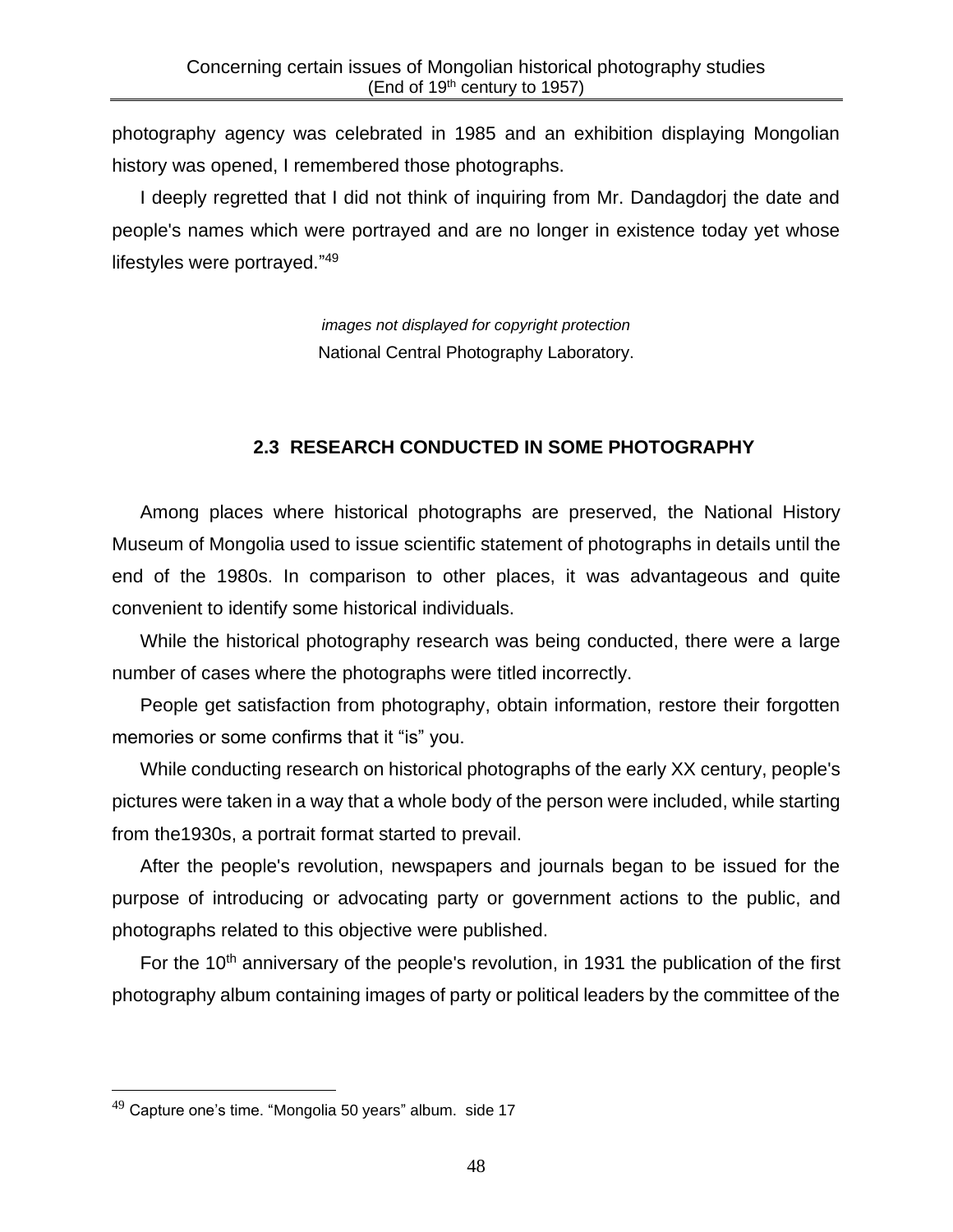Mongolian People's Revolutionary Party was a good step forward. This album was published with a total of ….... portraits with relevant notes.

In 1935 the photography agency was established and beginning from 1937 photographic news, journalism, and portraits were published in the newspapers and journals of the time, Truth, People's National Rights, Red Start, and it became a main form of journalism.

Books, newspapers, and journals were published with the intentions of raising awareness on and advocating party, politics and public actions, inclusive of historical images, and for the most part Lenin or Sukhbaatar's images were published in the beginning. Yet from the 1930s, portraits of statesmen and political personas, along with notes, or in some cases, publishing a drawn image of an individual was a new professional development.

#### *images not displayed for copyright protection*

Out of 19 pictures printed in the first to third issues of "Red Head" magazine published in 1929, none portrayed people's life, while politically themed …. images and portraits were present. These pictures published on the "Red Head" magazine are preserved in the reserves of places where the research was carried out.

"Brief History of Mongolia" by A.Amar, printed in 1934 contained historical pictures portraying lords, statesmen, and historical events with explanations. /Appendix - 5/

From 1934, a national public magazine for literature and art was monthly issued by the Ministry of Enlightenment, and the editor was Yadamsuren. Other members were Natsagdorj, Banzragch, Buyannemekh and Damdinsuren. Pictures printed in this "National Cultural Path of Mongolian People" magazine used to be acquired from the reserves of the Museum of Revolution, the Academy of Sciences and the Ministry of Justice and Enlightenment.

During the research, while investigating and identifying some historical photographs, I found that some historical images had disappeared. There are several historical photographs related to the autobiography of the VIII Bogd Javzandamba khutagt, religious and political leaders.

49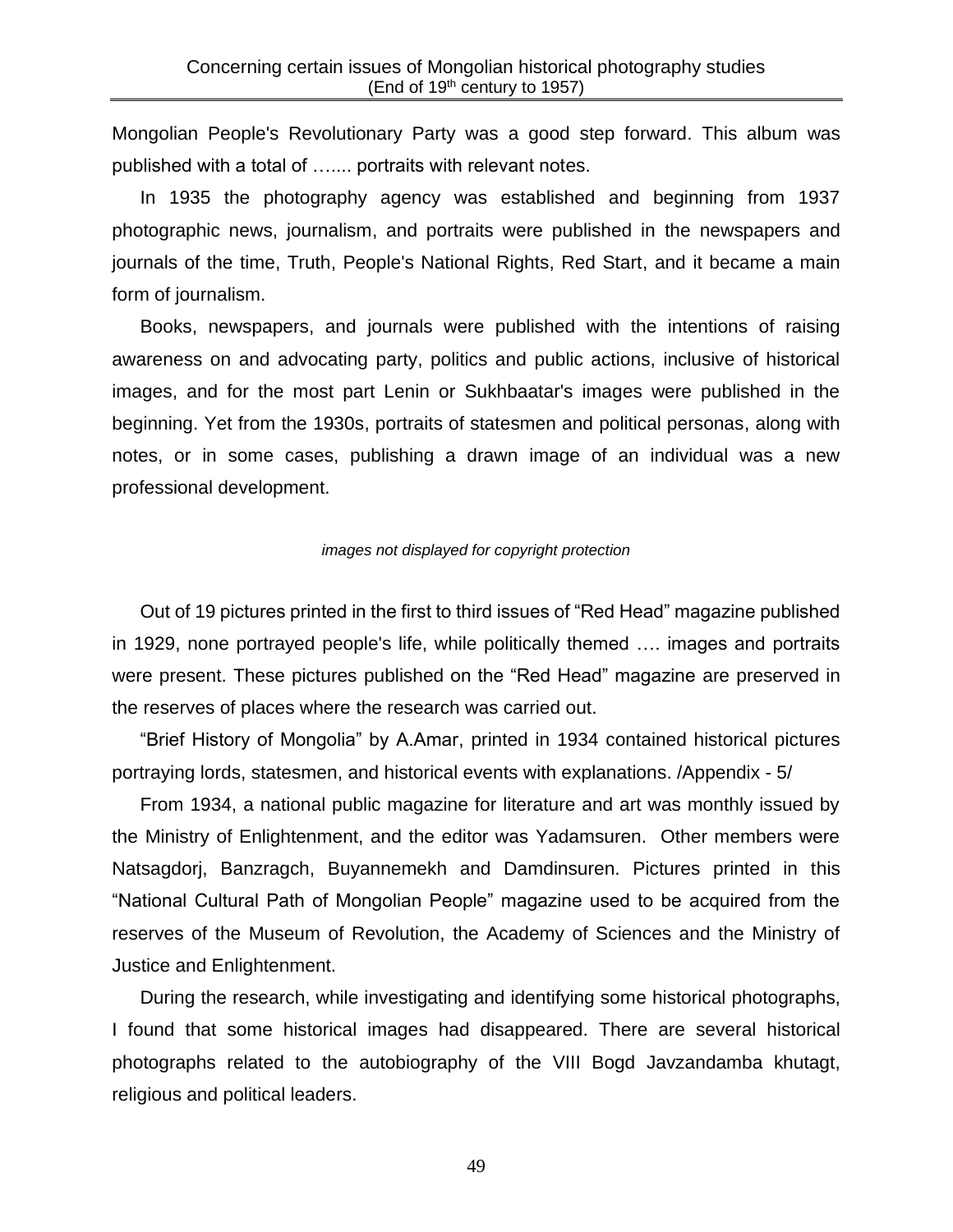Some researchers suggested names of the children who appeared in the pictures, and they offered an explanation that in the front was Lamya and the child on the right side was Yalguusan lama.

> *images not displayed for copyright protection* Yonzon khamba (religious title), Bogd's master and YIII Bogd Javzandamba, Dondogdulam, First Lady and children. 1910

D.Davaa, citizen of Khan-Uul District of Ulaanbaatar, is the daughter of the big child in the picture, and it can be proven in an interview with 93 years-old Mr Luvsan-Ochir who was a Bogd Khan Palace Museum officer and resides in Apartment No.263, Building No.32, Songinokhairkhan District, Ulaanbaatar.

Mr Luvsan-Ochir recalled that "I came to the Khüree when I was 5 years old. Monk Demchigdaisuu raised me until I was 14. At his place Danzan *boinzon* (religious title: monk that walks in front of the khutagt and purifies khutagt's path with incense) monk used to live. That Danzan *boinzon* had 3 yurts in his backyard, and Jamba *tsorj* (religious title: monk that leads ritual or sutra sessions) who was one of khutagt's 7 tsorj lived there. In addition to their own yurt, there was a large yurt for fire where there were two children. The older one was called Dambajantsan, and the younger one was called Dambarenchin. Now Dambajantsan is a father of this Davaa. Since I was the same age as Dambarenchin, we used to play together a lot. … Yet at the time Ekh dagina aimag (Great princess's temple) was built near the current circus. A large temple was built for Dondogdulam, and the *toono* (yurt roof) needed to be held<sup>\*</sup> by a person born in a horse year. It was Dambarenchin, Queen's adopted son, who held it.<sup>50</sup>

Later when the drainage system was constructed, Mr Luvsan-Ochir was appointed as a clerk and the drivers were Damdin, Choimbol and Luvsannyam. While talking with them, I found out that Luvsannyam is an older brother of Dambajantsan, Davaa's father. Luvsannyam recounted that "while our two elders were living in Bogd mountain, due to poverty they gave their two younger sons for adoption to Bogd. Bogd had assigned Jamba

*toono tushuuleh –* hold the toono whilst the yurt is set up

 $50$  Interview notes with Luvsan-Ochir Damba. Altannavch, Scientific officer, Bogd Khan Palace Museum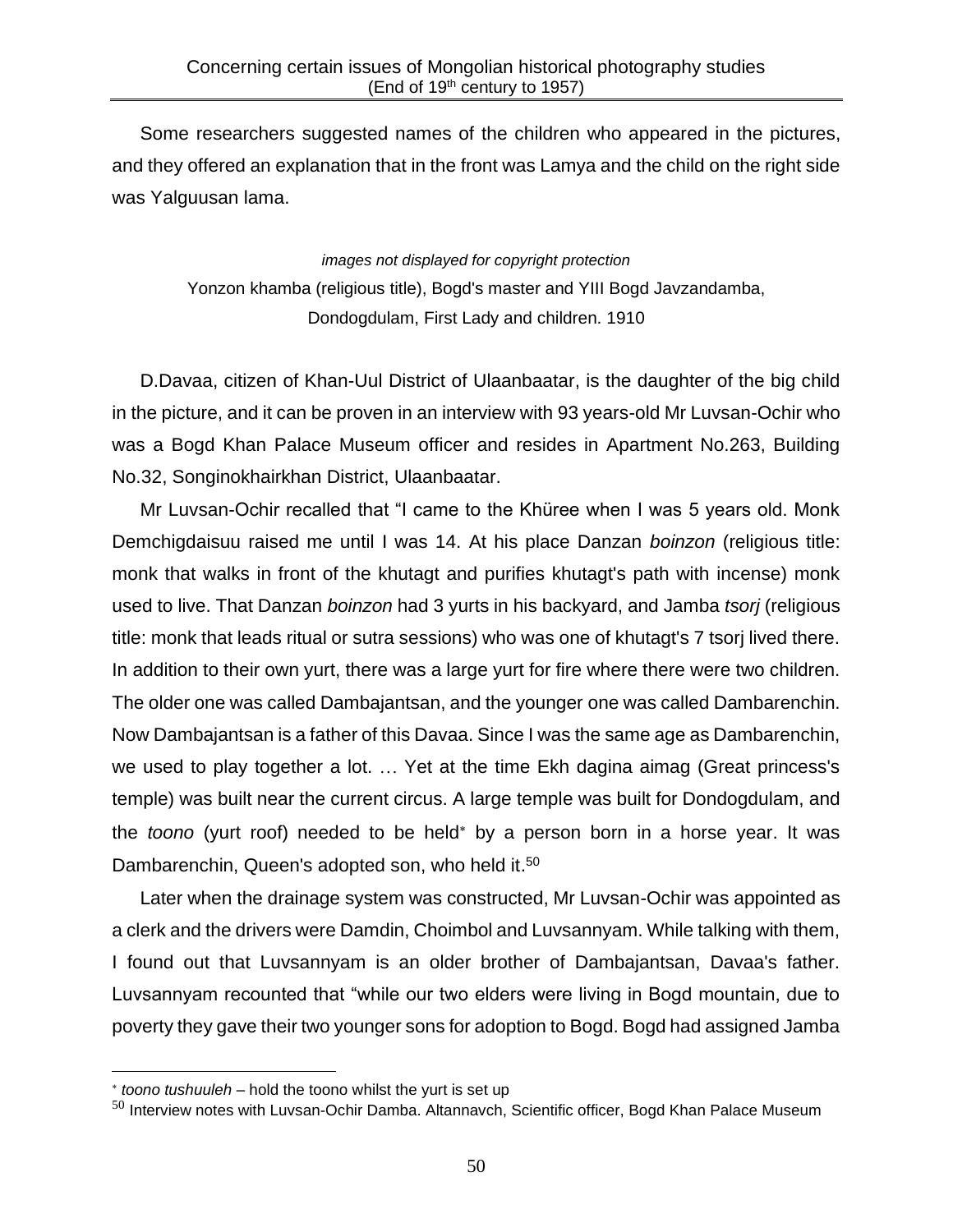tsorj, one of his seven tsorj, to raise those two kids.". Thus, the children we called on this picture as Lamya and Yalguusan lama were the adopted children of Bogd, Dambajantsan and Dambarenchin.

There are 17 photographs of General D.Sükhbaatar among few photographs preserved in relation to the autobiography of members of the Central Committee of the Mongolian People's Party, People's Temporary Government, and General D.Sükhbaatar. Some of these 17 photographs were printed several times in the media, with explanations, and they art still important for the study of D.Sükhbaatar.

Of the pictures from the reserve of the Museum of Revolution, the issue 8 of "Cultural Path of Mongolian People" journal, 1924 (1934) published a photograph called "When the People's Government had set up Niislel Khüree. Comrades Skhbaatar, Bodoo, Danzan, japan Danzan and Elbegdorj were present".<sup>51</sup> The image printed on the journal is not available in the photography reserves of other places and is only available as it was published in the journal.

### *images not displayed for copyright protection*

When the People's Government had set up Niislel Khüree. Comrades Sükhbaatar, Bodoo, Danzan, japan Danzan, Elbegdorj (photograph printed in newspaper)

Moreover, another version called "Members of the People's Temporary Government with Comrade Shumiatsky" has been preserved.

#### *images not displayed for copyright protection*

Members of the People's Temporary Government with Comrade Shumiatsky (picture currently preserved at the archives)

It was mentioned that not only the above-mentioned preserved photograph was published under a title "On History of a Photography"<sup>52</sup> with explanation of the people on

<sup>51</sup> Cultural path of Mongolian people, journal. 1924 (1934) August

<sup>52</sup> Truth, newspaper. Story of an Image. 1989.2.2. №28 /17245/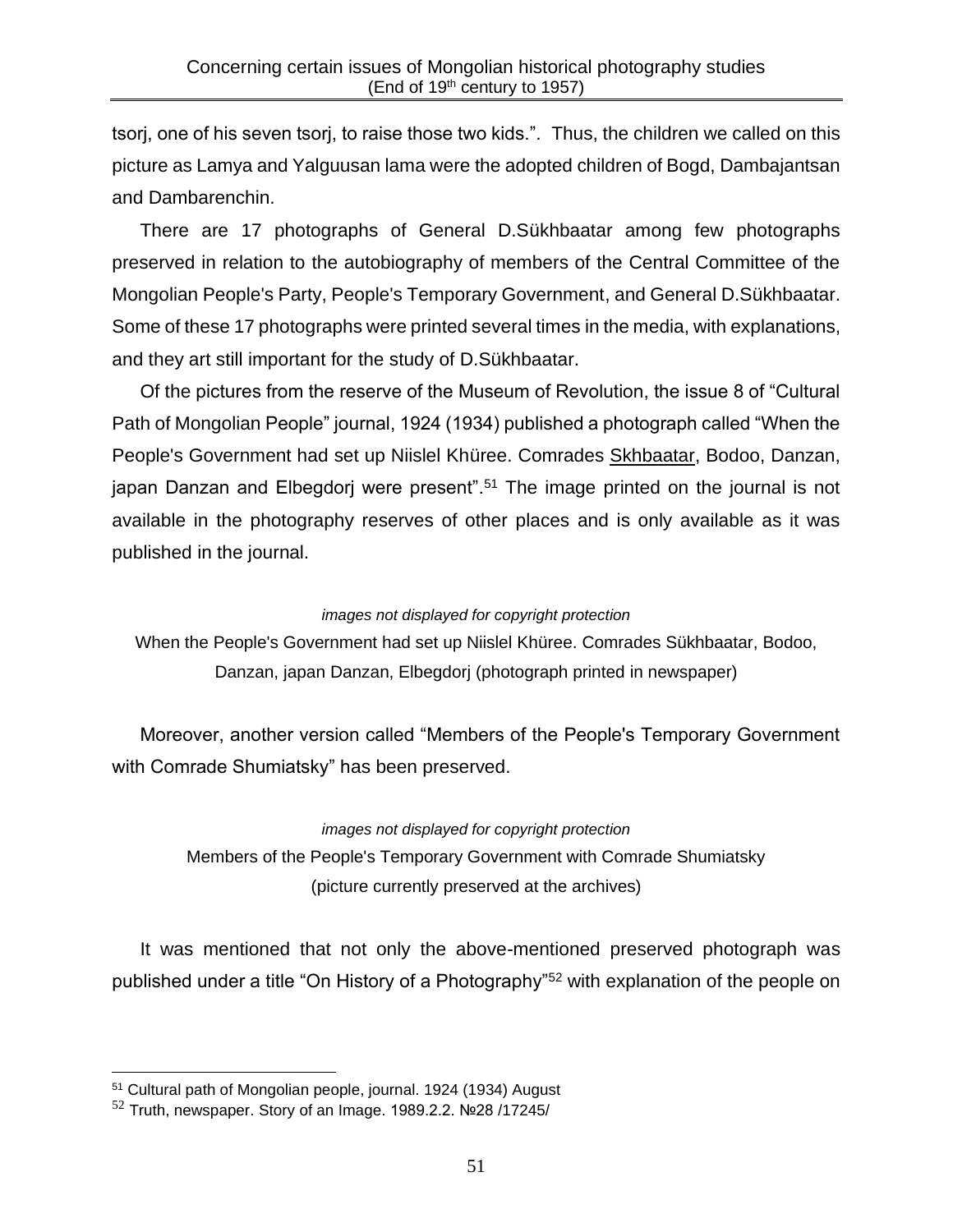the photograph but also a picture of D.Sükhbaatar and B.Z.Shumiatsky were cropped and published in books and journals.

### *images not displayed for copyright protection*

Furthermore, "Science-Life" journal /1972/ published a picture of General D.Sükhbaatar with chiefs of the Red Army and Soviet people with the notes under the title "Interpretation of three images"<sup>53</sup>.

### *images not displayed for copyright protection*

The anonymous photographer behind these images could have been Vasilyev Ivan Innokentievich (Badam). He was working in Altanbulag between 1921-1922 and at the Commandant office of Niislel Khüree, state department store and commercial agency. One proof that I.Vasilyev (Badam) was taking pictures is the photograph of D.Sükhbaatar and M.I.Amgaev taken on the  $5<sup>th</sup>$  of June, 1922. Behind this image, it is written in Russian "товорищу Сухэ-Батору" Вождю доблестной народн Бадам Васильев" or translated as "To the glorious Mongolian People's Military General Sükhbaatar. For the memory of our joint effort for the Revolutionary act. Niislel Khüree. 5 June 22. Badam Vasilyev". The first original copy of this photograph commemorated the General and was preserved at the photography reserve of the museum.

In his memoir, Ts.Nominkhanav\*, a Khalimag military trainer who took part in the 1921 revolution, wrote about historical pictures taken during D.Sükhbaatar's burial, "on the 23rd of February, 1923 the Mongolian proletariat people buried their beloved leader Sukhbaatar. All Mongolian units of Da Khüree military garrison bid a final farewell. All residents of the city, Mongolian, Chinese, Russian and others, as well as proletariats of

<sup>53</sup> Science-Life. Interpretation of three images. 1972

Arrived in Mongolia in 1921 with Kh.Kanukov, military training leader of Khalimag. Along with Khalimag comrades, worked at the border patrol of two soums of Sulinkheer, led by Lamzav from February, 1923. In June, 1923, following the permission of Mongolian People's Revolutionary Army Headquarters and Okhtyn, USSR Representative in Mongolia returned to his motherland and continued his studies.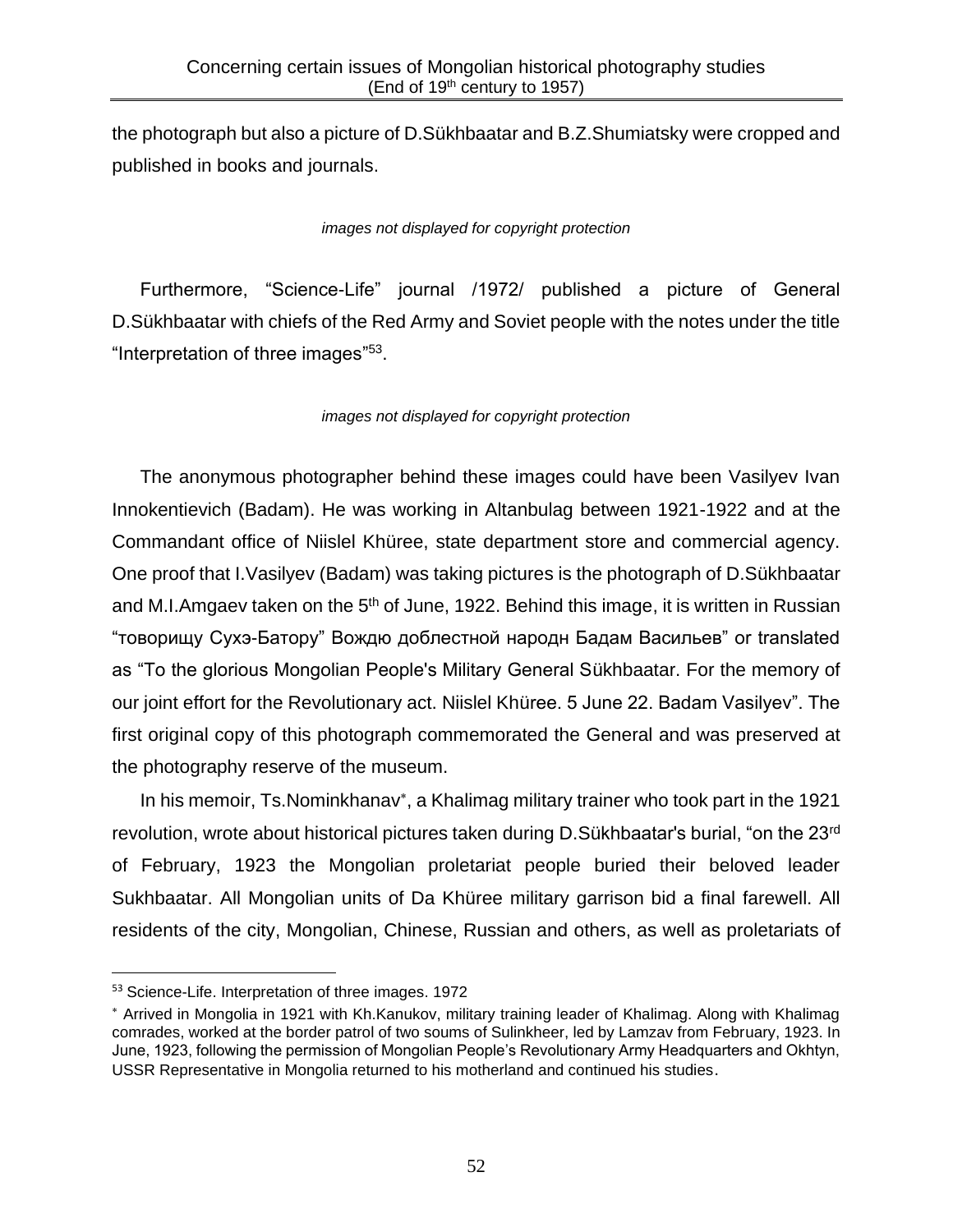proximate aimags bid a final farewell to the dignified revolutionary hero and braveheart Sukhbaatar.

*images not displayed for copyright protection*

During the funeral ceremonies, several tens of thousands of people made their way to the Council's village and progressed to a mountain that is located at 3-4 km from the city to the east. At the foot of this hill, Sükhbaatar was buried. By then, I was working as a trainer under the chiefs of Mongolian 1<sup>st</sup> cavalry unit. Then when Sükhbaatar was buried, I was assigned with a role to invite a photographer and have the photographs of the ceremony taken for the purpose of handing them over to his descendants. Accordingly, I invited a photographer and that photographer took pictures, plus, (he) even took photographs of Sükhbaatar just before the burial. By the end of February 1923, I was suddenly appointed as a military trainer at the cavalry unit of Sulinkheer range and went along with my fellow comrades Manji Boldriyev, Vasily Dangrinov, Sangad Badmaev and Budji Lidjiev. Therefore, I have no picture left and I could not retrieve any. It is unfortunate that until today (I) have the least idea of what happened to these pictures, which undoubtedly convey great value in the history of Mongolia and people's revolution.<sup>54</sup>

Among images that require further clarification and left in uncertainty, there is a picture related to D.Sükhbaatar, kept in the private collection of O.Baatar, Sükhbaatar's advocate. He copied this picture from the private archives of Ts.Luvsanpurev who was the National Leader of the First Timber Base of Ministry of Construction and Construction Material Industry, Excellent Transportation Expert, Leading Driver Free of Accident and First Champion of Ulaanbaatar city Transportation and displayed it for the first time for the 45<sup>th</sup> exhibition dedicated to the  $117<sup>th</sup>$  anniversary of birth of the General. He commented that "90 percent of the people who were fascinated in the exhibition confirmed that it is D.Sükhbaatar and 10 percent disagreed. In my opinion, if it is D.Sükhbaatar, then it might be a picture when he was 18-19 years old or in the 1910s when he was enlisted."<sup>55</sup> Hence it needs further investigation.

<sup>54</sup> Yu.Oglavev. Internationalist Missionary. UB., 1977. Translated by D.Puntsag. Side 86-87

<sup>55</sup> Interview notes with O.Baatar, campaigner of D.Sukhbaatar. May, 2011.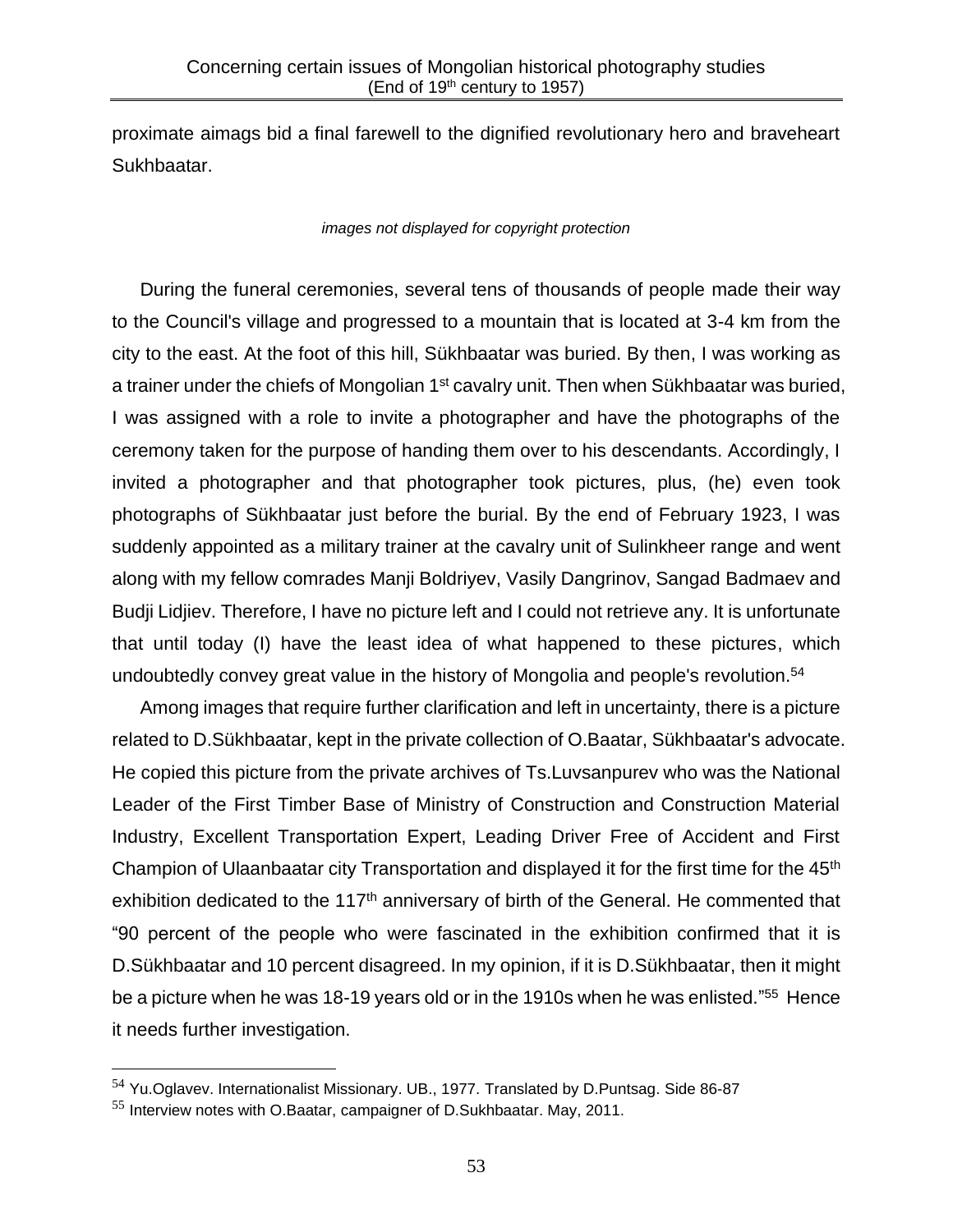#### *images not displayed for copyright protection*

S.Yanjmaa recounted how original copies of historical photographs vanished due to the fault of printing officers, "As a matter of fact, the picture was distinct and beautiful. By the end of the 20s when it was enlarged for print with a stone printing plate, the factory staff had spoiled it and the blurry copy grew in number... Even today some pictures of Sükh published in newspapers are unrecognizable and it is only possible to imagine it could be him after reading the note". 56

Some of the photographs taken during the Khalkh river war of 1939 are preserved at the Central Archives of Russia. These photographs were taken by V.A.Temyn /1908- 1987/, photo-journalist of "Pravda" newspaper and war correspondent. In addition, he took historical images of WW2, Victory flag waved at the Reichstag tower and the Japanese surrender signing on the deck of the Missouri ship. Later he said that "In my life as a war correspondent, Khalkh river war left an unforgettable imprint".

Among letters preserved at the national archives sent by Soviet soldiers and units during the motherland wartime, there is a letter sent to Kh.Choibalsan along with a photograph from the air force squadron in January 1945. The letter noted that "... We have doubled what we promised to you, Comrade Choibalsan. In 1944 the "Mongolian people's squadron completed 547 combat flights of 432 hours and 37 minutes. Our pilots destroyed 38 airplanes and 2 bridges during a ground attack, as well as 70 cars and 2 train rakes. In addition, we destroyed 5 airplanes of Yu-88 and 3 airplanes of KHE-111 on enemy's airdrome." <sup>57</sup> As a result, a total of 21 photographs of the squadron and their living circumstance, their combat preparation and a hand-drawn airplane image have survived.

> *images not displayed for copyright protection* Photographs sent to Kh.Choibalsan by the air force squadron. January 1945

<sup>56</sup> Truth, newspaper. Warm Gaze of Great General. 1990.02.2. №28 /17558/

<sup>57</sup> National Central Archives of Mongolia. Res-1, log -3, page-325, side 8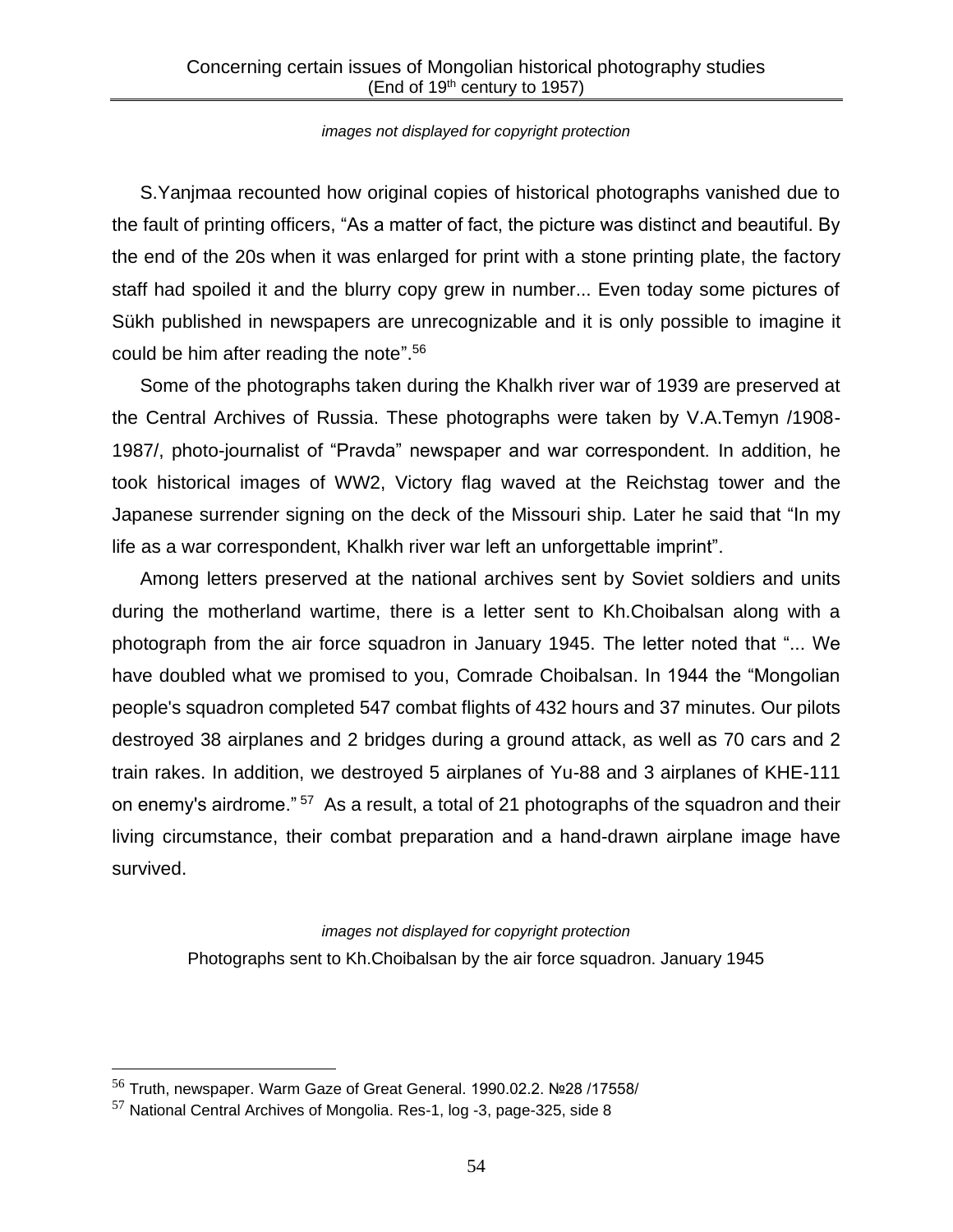P.Shagdarsuren, who was working as a special administrator of Marshal Kh.Choibalsan, reminisced about the last photograph related to Kh.Choibalsan that "The day before departing to Moscow, (he) organized the stuff inside his writing table and iron trunk, called Yu.Tsedenbal and had their picture taken and then handed the iron trunk key to him." <sup>58</sup> P.Shagdarsuren has this picture.

> *images not displayed for copyright protection* Kh.Choibalsan and Yu.Tsedenbal. January 1952. (Private archives of P.Shagdarsuren)

Another photograph taken with other people is the one taken with city members of the state commission in charge of formulation of a model agriculture regulation just a day before Choibalsan departed to the USSR for treatment /January 1952/. Regarding this, from 1940-1963, D.Baljinnyam, who was elected as a member of the Party's Congress and Parliament, recalled that "City members of the commission in charge of formulating a model directive for agricultural collectives were gathered, assigned with responsibilities and were told that, when Choibalsan returns, you shall have the final version of the directive ready. After the meeting was finished, the members were called, "please sit closer, let us have a picture together". This is the last picture taken with Marshal Choibalsan and was the final meeting".<sup>59</sup>

In some cases, a photograph was given a general name, yet starting from 1930s the photographs published in newspapers or media were published with complete explanation.

We published this photograph in a book as "Campaign to assist the front" 1942.

### *images not displayed for copyright protection*

The above-mentioned photograph was printed in the issue №222 /2774/ of the newspaper "Truth" on the 21<sup>st</sup> of September, 1944 as "Women of Ulaanbaatar city are

<sup>&</sup>lt;sup>58</sup> P.Shagdarsuren. Marhsall that I know. UB., 2000. side 19

<sup>&</sup>lt;sup>59</sup> Clear prints of creative work. UB., 2001. Side 227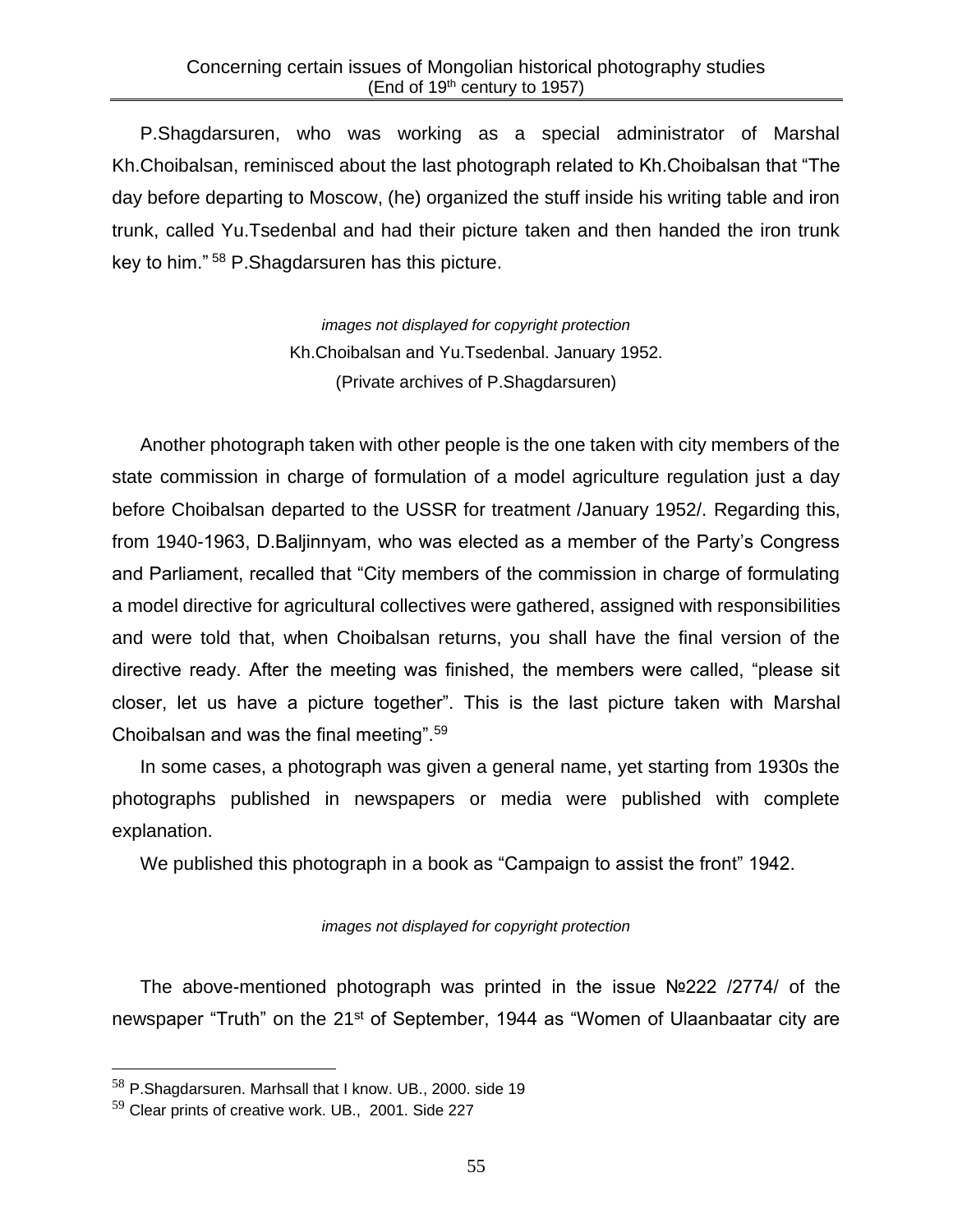knitting wool products for the Red Army. In this picture, Nasandolgor and Dulmaa. Photography by Jamsran".

Moreover, there were cases when some photographs related to the 1930s repression were restored, such as on some pictures, a person's head was detached and another person's head was attached, someone's face was removed. For example: a historical photograph related to the history of partisans of 1921. On the first photograph, instead of a head of Darijav who is on the right side of the front row, a head of a person standing on the left side was attached, and some people were removed from the photograph.

#### *images not displayed for copyright protection*

Partisans of People's Revolution. (original image) (image edited later)

Due to reasons such as poorly conducted research in historical photography, insufficient scientific clarification or inaccurately written photography notes held by organizations or individuals, it has been observed that there was inaccurate naming on books, publications, or some media instruments. For instance: page 29 of the Volume 1 of 90th anniversary of the Mongolian Youth Organization, instead of a picture of Buyannemekh Sodnombaljir, a picture of Sodnom, who was working as a Minister of Industry, had been placed.

#### *images not displayed for copyright protection*

3 monks who initiated the Khüree fight in 1911 and ignited the freedom movement. /accuracy of the note debatable/

### **CONCLUSION**

Photography related to XX century Mongolian history provides evidence of Mongolians' traditional culture, way of life, their characteristics, social class differences,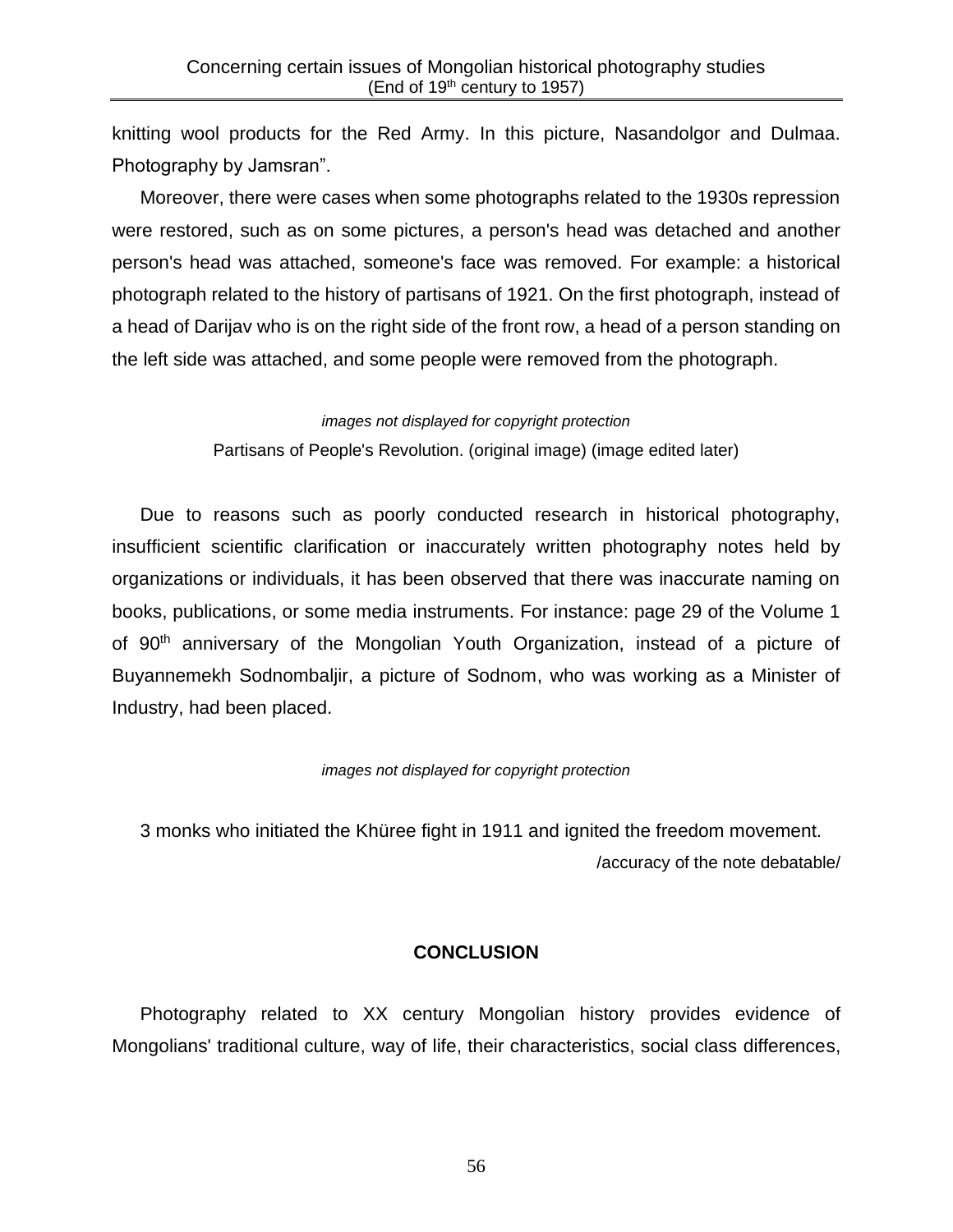evolution, individual's fate, and it has a significant role in conducting research in history, ethnography, and culture.

Therefore, within the scope of this research, an attempt to specifically study Mongolian historical photography has been made.

Upon covering a large number of preserved photographs related to XX century Mongolian history, it has been observed that historical conditions, origins, photographer's motivation and documentation experience and approach, correlation of photographs require further clarity. Moreover, there are quite a few photographs of people whose visage remained, yet the names are unidentified or in some cases, named inaccurately; in some ways, it has been noticed that a photography album or an exhibition on display tend to circulate around several photographs.

The value of the original negatives or the principal material of photography grows as time passes, hence, it is important to preserve and protect such fragile items.

Although institutions preserving historical photographs categorize them according to their technical development such as negatives, positives, original photograph or duplicate photograph, the preservation procedure is unsatisfactory. Already newspapers in the 1950s wrote that "It is clearly noticeable from the pictures submitted to the competition that photography, especially, working with, preserving, protecting or developing the negative are done in a negligent and disorderly manner" <sup>60</sup> and it still has not changed today.

Despite Article 1.4 of Chapter 3 of "Law on the Protection of Cultural Heritage" appropriately defined the value of historical photography by stating the "List of Historical and Cultural Memorial Objects" where "literary monuments such as source script, manuscript, books, and sutras in printed on plates or paper printed, oral literature photography, film or visual records shall be included", it is concluded from the research that this significant memorial item is insufficiently preserved, protected, or studied to its full potential.

During the research while visiting organizations and institutions where historical photographs are preserved, it was common that while reviewing and registering

 $60$  Kh.Damdin, Photography-Mirror to Modern Times. Culture Magazine. 1977. Nº1. side 13-18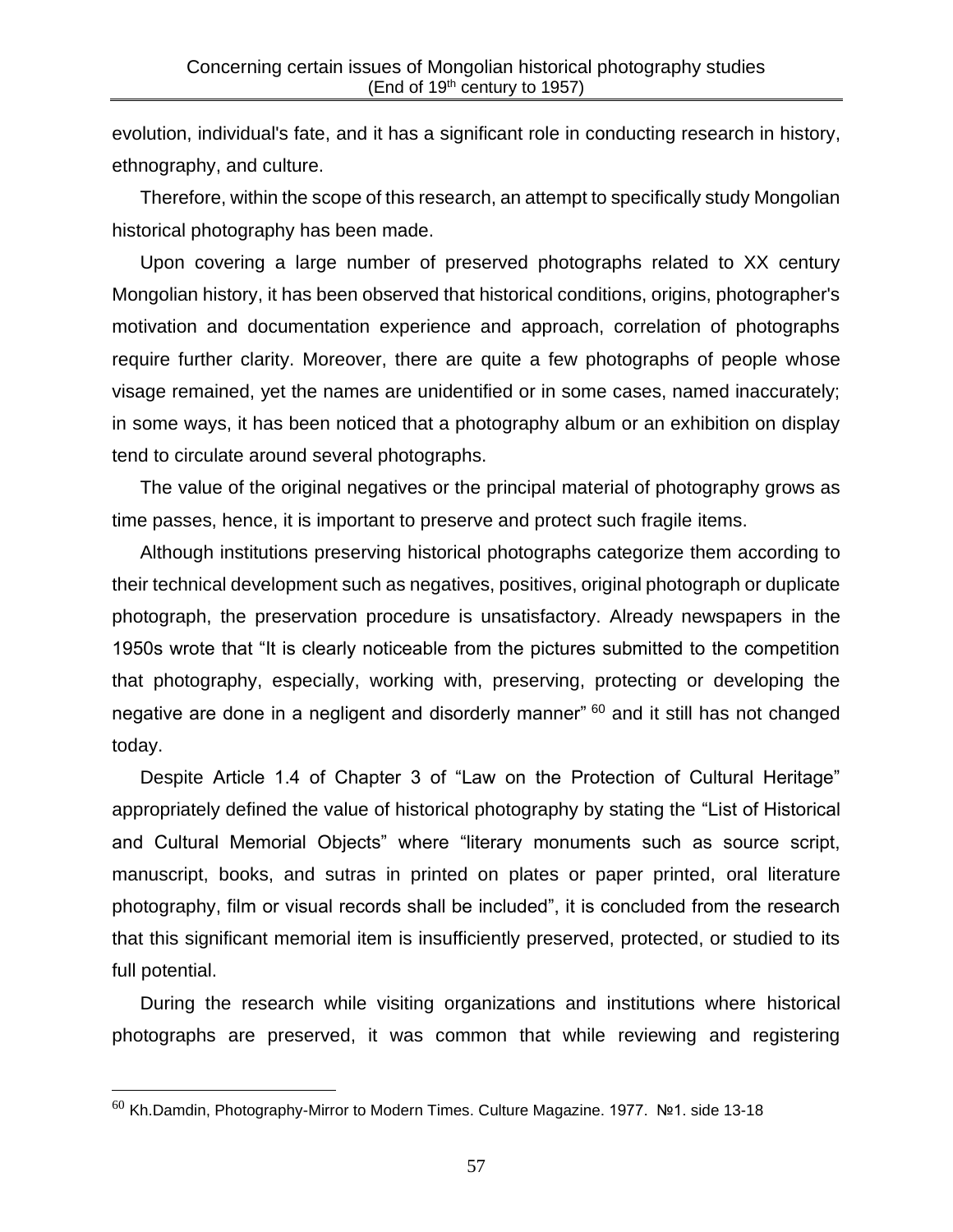photography logs and records, information regarding origins such as date, from where, who made the collection from whom, acquisition by the museum reserve were not entered or categorized in detail; and neither scientific research and statement were completed nor notes were concluded and classified.

A common flaw among pictures preserved by individuals left with only the photograph, with little detail.

In recent years, although photography enthusiasts are taking photographs in various forms, they pay too little attention to the scientific importance and evidence-source of the images, hence, scientific work is left out; in regards to technical and technological development, there is an increase of editing historical photographs and while doing so, the value of the original document is lost as a result of incorrectly produced shadowing, photography modification from its original form or abstract edition of a spoiled picture. This demands further attention.

Article 2.2.14 of Appendix 1, "Guidelines for Registration and Documentation of Museum Reserve" of the Resolution No.355 of 25<sup>th</sup> of June, 2012 of Minister of Education, Culture and Science noted that "Photography, painting, and canvas model shall be registered under one catalogue number; number of pages, missing pages and empty pages of the album shall be noted in the summary section. Number of photographs of the album shall be counted in units. Article 2.4.14 provisioned that the catalogue number and brief summary shall be written outside of the album envelope. As indicated likewise, it created a possibility for institutions that maintain photographs to establish an integrated, single registration. In line with this Article, a brief summary must be completed in the future and through this research work, an attempt to make an appropriate response as well as develop a photography research format has been made.

Since its development in Mongolia, photography passed through different stages and activities, such as conducting a scientific review of historical photography, introducing into a research circulation or offering it publicly accessibility have been underdeveloped.

As a result of research, the following proposals are raised and these areas require attention:

1. Formulate photography requirements adapted to a Mongolian context concerning preservation, protection, classification, and categorization and organization of negatives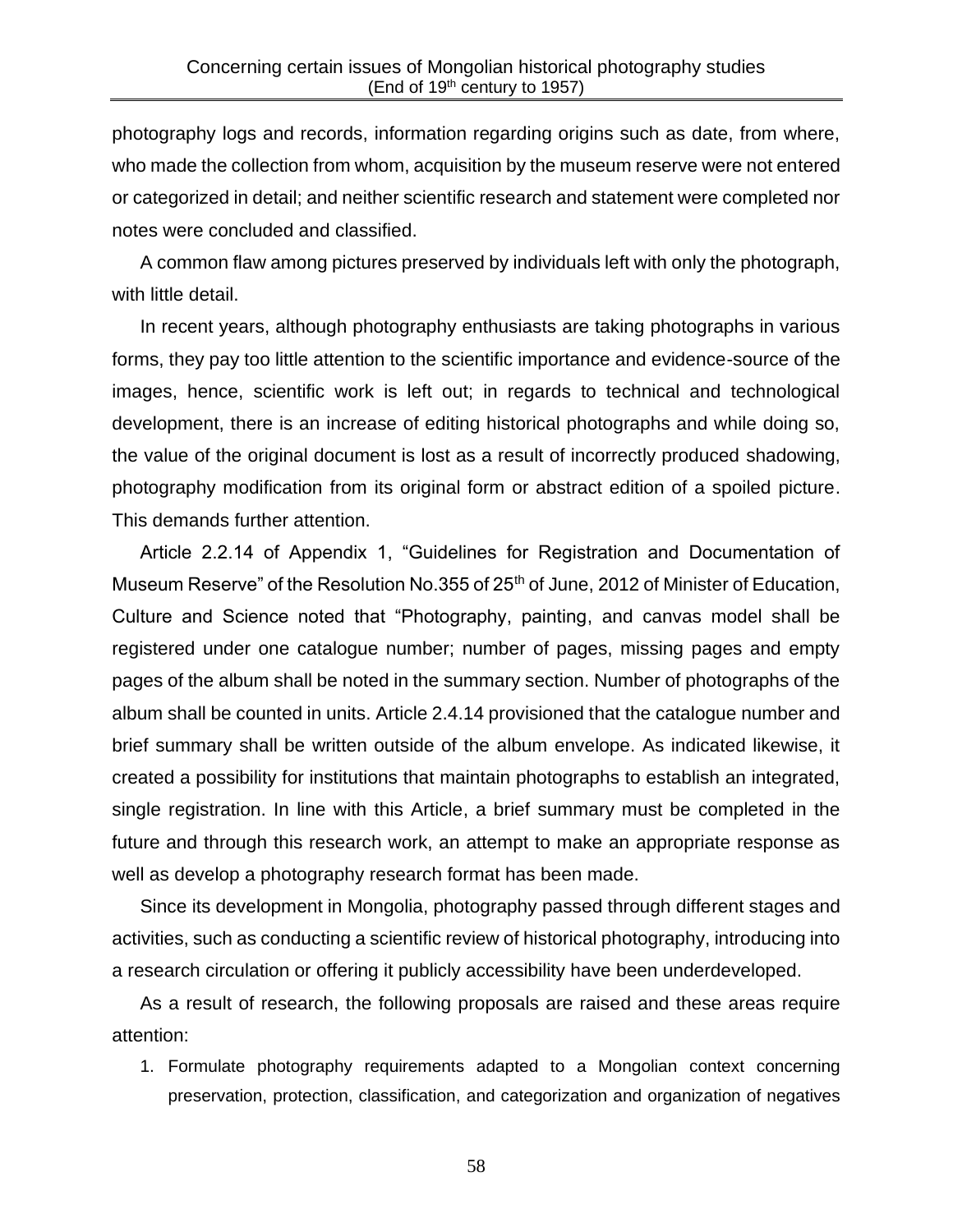or principal photography material in an orderly manner, incorporate a more detailed methodology for photography registration and documentation in national legal documents,

- 2. As within a scope of narrow interests, photographs related to Mongolian history maintained by government institutions or individuals are at risk of domestic and foreign illicit trafficking. Therefore, protect photographs, investigate, register, document and acquire rare photographs that are associated with Mongolian history and held by individuals
- 3. Classify historical photographs, restore photographs that need repair, conduct preservation or scientific research and identify relevant date and people portrayed, consolidate photographic notes, identify the photographer and events associated, incorporate into registration; in order to increase the scientific importance of photography, collect and maintain brief history of how the photograph was produced,
- 4. Since XX century Mongolian historical photography collections were established in state organizations such as National Museum of History or National Archives of Photography in one-sided manner, formulate a certain collection policy, equip it and due to an insufficient stock of historical photographs related to the last 20 years, fill the gap in their collection,
- 5. Bring historical photographs preserved by individuals or other institutions into scientific and research circulation,
- 6. Investigate photographs related to early XX century Mongolian history that are preserved by museums or archives of other countries and acquire those historical photographs by copying and bringing into research circulation.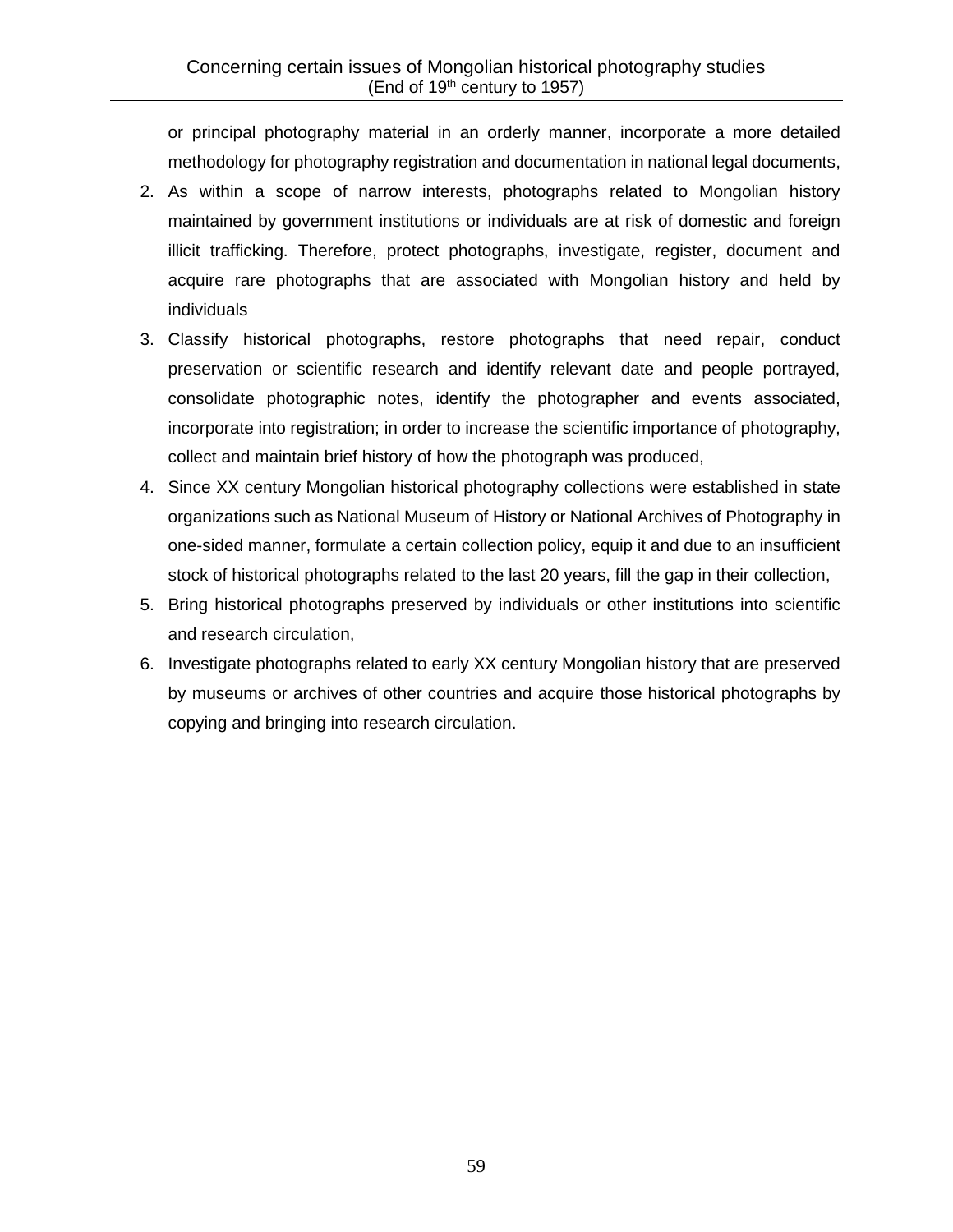# **BIBLIOGRAPHY**

- 1. Items sent by work enthusiast (Khuvsgul aimag photography works). Culture. 1957. №2. 78-80 side
- 2. People's Republic of Mongolia fights for Development, not Capitalism. UB., 1956. page 86
- 3. First Assembly of the People's Republic of Mongolia.UB., 1984, side 126
- 4. M.Gombojav. In my mind. Academy of Sciences, journal. 1956. №3
- 5. Kh.Damdin. Advice to Photographers. Culture Magazine. 1971. №4. 11-13 side
- 6. Kh.Damdin. Artistic Photography and Lighting. 1972. №1. 21-26 side
- 7. Kh.Damdin. Photography Camera and Film. Culture Magazine. 1972. №2
- 8. Kh.Damdin. Photography Processing Solution. Culture Magazine. 1972. №3
- 9. Kh.Damdin. Photographic Content and Format. Culture Magazine. 1973. №2
- 10.Kh.Damdin. Photography Composition. Culture Magazine. 1973. №3
- 11.Kh.Damdin. Image of Nature. Culture Magazine. 1973. №4
- 12.Kh.Damdin. Photography-Mirror to Modern Times. Culture Magazine. 1977. №1. side 13-18
- 13.E.M.Darevskay. Siberia and Mongolia. Ulaanbaatar., 2011. page 232
- 14.B.Dashzeveg. B.Dashzeveg. Some historical matters of Mongolia-United States Relations", UB., 2010. page 18
- 15.Ch.Dashdondog. Let Us Pay Attention to Creating a Proper Photography Reserve. Culture Magazine. 1969. №2. 22-24 side
- 16.Dovjil. Photography Field as a Profession (Khovd province). Culture Magazine. 1959. №1. 65-66 side
- 17.Yo.Dorjsuren. Photography Training Affiliated with the Club, Red Corner. Culture Magazine. 1958. №4. 64-66 side
- 18.A.Dorjsuren. A Man with a Work (About Luvsantsend, Photographer of Bulgan province). Culture Magazine. 1969, №2. 18-21 side
- 19.N.Dugarsuren. YIII Bogd Javzandamba khutagt. Kings' Reserve. UB., 2001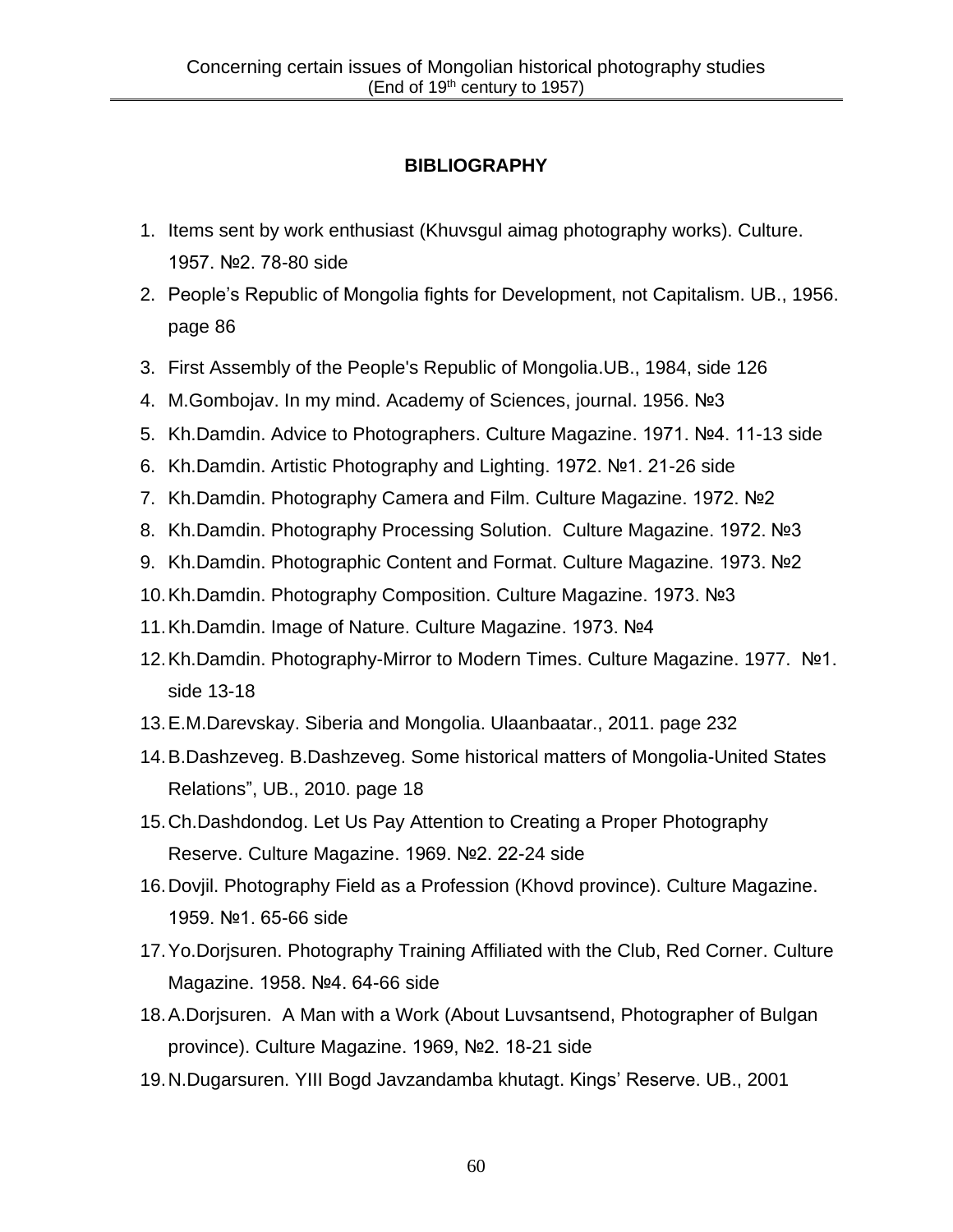- 20.Ts.Zandraa. One of the pioneer filmmakers. Journalist, magazine. 1990. №4. page 16
- 21.Capture one's time. "Mongolia 50 years" album. side 17
- 22.P.К. Kozlov. Mongolia amduu mukhsun khar khot. UB., 2001. side 354
- 23.Yu.Kozlov. Learning to Take Photography. Culture Magazine.
- 24.F.A. Larson. Duke of Mongolia
- 25.I.Lomakina. "The Great Fugitive". UB. 2012, page 138
- 26.Documentation Center, Mongolian People's Party. Res-1. log- 7. page 240
- 27.Resolution of the meeting of the Central Political Bureau of the MPRP. 1965.01.14
- 28.MPRP Resolution regarding art and literature (1921-1966). UB., 1967. side 70
- 29.Museum management and marketing issues. National Museum of Mongolia. UB., 2007, side 10
- 30.National Central Archives of Mongolia Res-23, Side 1, log 57
- 31.National Central Archives of Mongolia. Res -1, Side -3, log-325, side 8
- 32.Provision of Mongolian Cinematography and Photography Committee. People's National Rights, newspaper. 1936. №104
- 33."Cultural Path of Mongolian People" journal. August 1924 (1934)
- 34. O.Purev. Altar of Mongolian State. UB., 2004
- 35.Culture and Art Studies. Science of Mongolia. Volume 4. side 221
- 36.Cornerstone. Culture Magazine. UB., 1981. №1
- 37.P.Tumurtogtokh. Assistance to the Photography Enthusiasts. Culture Magazine. 1960. №3. т 50-51
- 38.National Central Archives of Mongolia. Res.17, Side I. log 18
- 39.UBХУА. R-I. Side 1.log
- 40.National Central Archives of Mongolia Res 23, Side -1, log -110
- 41.National Central Archives of Mongolia Res 23, Side -1, log -53
- 42.Two Great Khutagt. UB., 1995. page 25

43.Ya.Tsevel. Memoir. Academy of Sciences, journal. UB., 1956. №3. side 51-53 44.J.Tseveen. Selected works. UB., 1997. Volume I.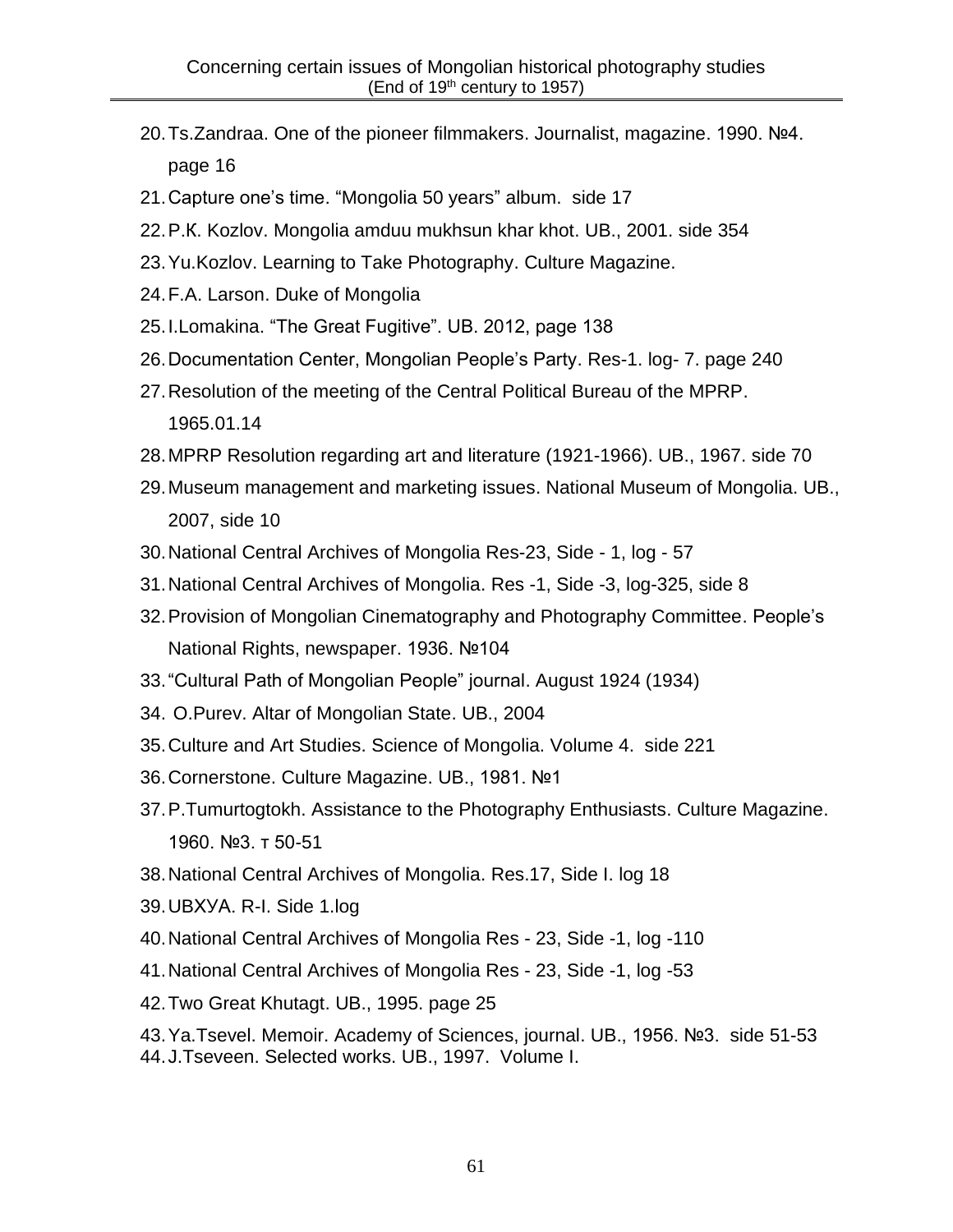- 45.L.Tsend-Ochir. Uvs aimag Photography Agency branch. Assistance to the Cultural Officer. 1964. №1. 9-10 side
- 46.S.Chuluun. Notes made by Russian scientists and tourists are source of Mongolian clothing studies (XIX-early XX). Presentation
- 47.P.Shagdarsuren. Marshall Kh.Choibalsan that I know. UB., side 92
- 48.Scientific statement. National Museum of Mongolia. Volume. I, II, III
- 49.Core Economic Policy. Niislel Khuree, 1926
- 50.Interview with L.Balkhaajav. 5, October, 2012
- 51.Interview with P.Shagdarsuren. June 2012
- 52. Interview notes with O.Baatar, campaigner of D.Sukhbaatar. May, 2011.
- 53.Interview notes with Luvsan-Ochir Damba. Altannavch, Scientific officer, Bogd Khan Palace Museum

Appendixes are not attached due to copyright protection.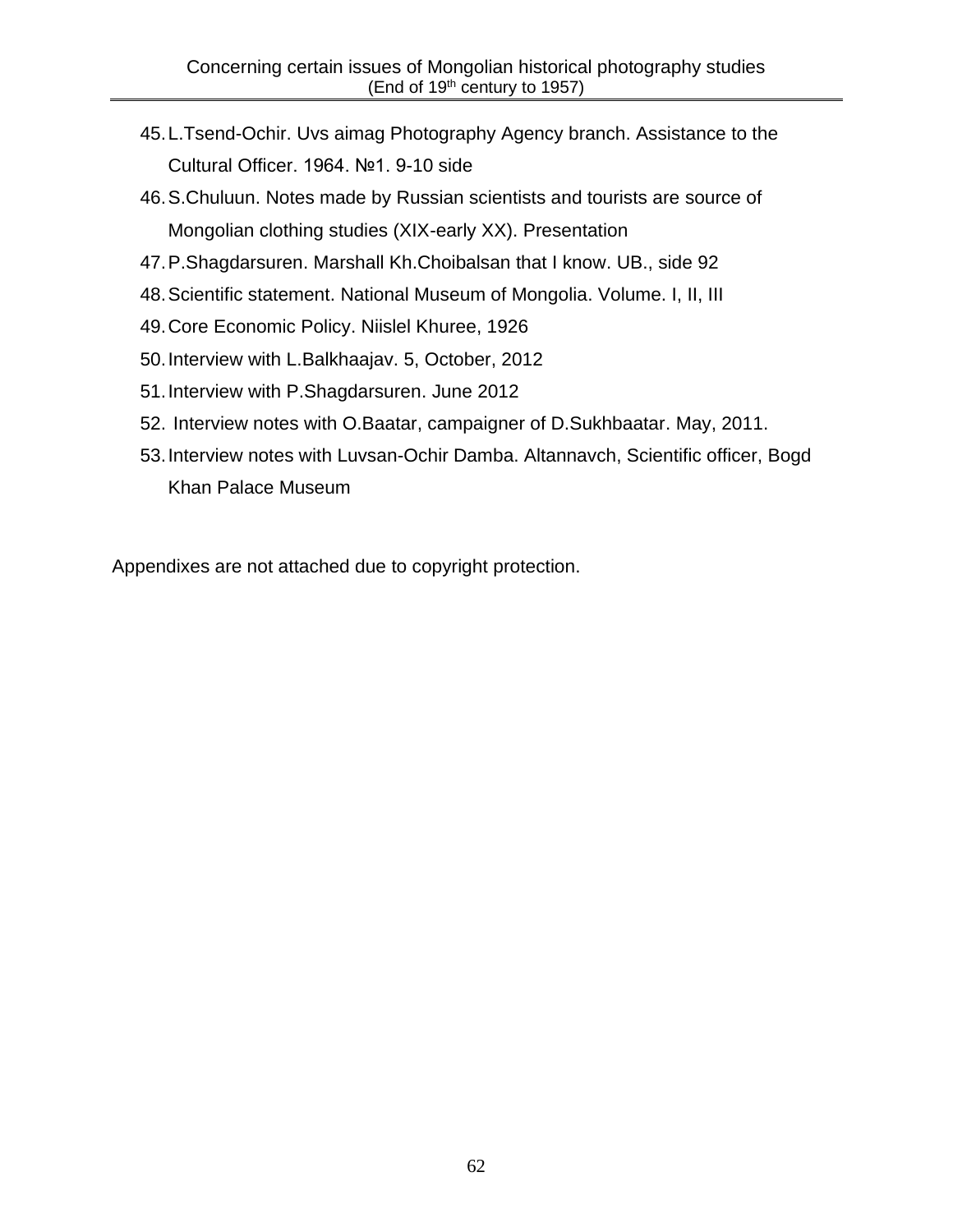## **BIBLIOGRAPHY**

# **LIST IN ORIGINAL MONGOLIAN LANGUAGE**

- 1. Ажилдаа санаачилгатны ирүүлсэн зүйлээс (Хөвсгөл аймгийн гэрэл зургийн ажиллагаанаас). Соёл. 1957. №2. 78-80 тал
- 2. БНМАУлс хөрөнгөтний биш хөгжлийн төлөө тэмцэлд. УБ., 1956 он. тал 86
- 3. Бүгд Найрамдах Монгол Ард Улсын анхдугаар их хурал.УБ., 1984, тал 126
- 4. Гомбожав М. Миний санаанд. ШУА сэтгүүл. 1956 он. №3
- 5. Дамдин Х. Гэрэл зурагчдад зөвлөлгөө. Соёл сэтгүүл. 1971. №4. 11-13 тал
- 6. Дамдин Х. Уран сайхны гэрэл зураг ба гэрэлтүүлэг. Соёл сэтгүүл. 1972. №1. 21-26 тал
- 7. Дамдин Х. Гэрэл зургийн аппарат ба хальсны тухай. Соёл сэтгүүл. 1972. №2
- 8. Дамдин Х. Гэрэл зургийн хальс боловсруулах уусмалын тухай. Соёл сэтгүүл. 1972. №3
- 9. Дамдин Х. Гэрэл зургийн агуулга хэлбэр. Соёл сэтгүүл. 1973. №2
- 10.Дамдин Х. Гэрэл зургийн найруулал. Соёл сэтгүүл. 1973. №3
- 11.Дамдин Х. Байгалийн зураг. Соёл сэтгүүл. 1973. №4
- 12.Дамдин Х. Гэрэл зураг эрин үеийн толь. Соёл сэтгүүл. 1977. №1. 12-18 тал
- 13.Даревская Е.М. Сибирь ба Монгол. Улаанбаатар., 2011. тал 232
- 14.Дашзэвэг Б. Монгол-Америкийн харилцааны түүхийн зарим асуудал" УБ., 2010 он. тал 18
- 15.Дашдондог Ч. Гэрэл зургийн сан хөмрөгийг зөв бүрэлдүүлэхэд анхааръя. Соёл сэтгүүл. 1969. №2. 22-24 тал
- 16.Довжил. Ажлаараа өгч байгаа гэрэл зургийн салбар (Ховд аймгийн). Соёл сэтгүүл. 1959. №1. 65-66 тал
- 17.Доржсүрэн Ё. Клуб улаан булангийн дэргэдэх гэрэл зургийн дугуйлан. Соёл сэтгүүл. 1958. №4. 64-66 тал
- 18.Доржсүрэн А. Бүтээлтэй хүн (Булган аймгийн гэрэл зурагчин Лувсанцэндийн тухай). Соёл сэтгүүл. 1969, №2. 18-21 тал
- 19.Дугарсүрэн Н. YIII Богд Жавзандамба хутагт. Хаадын сан. УБ., 2001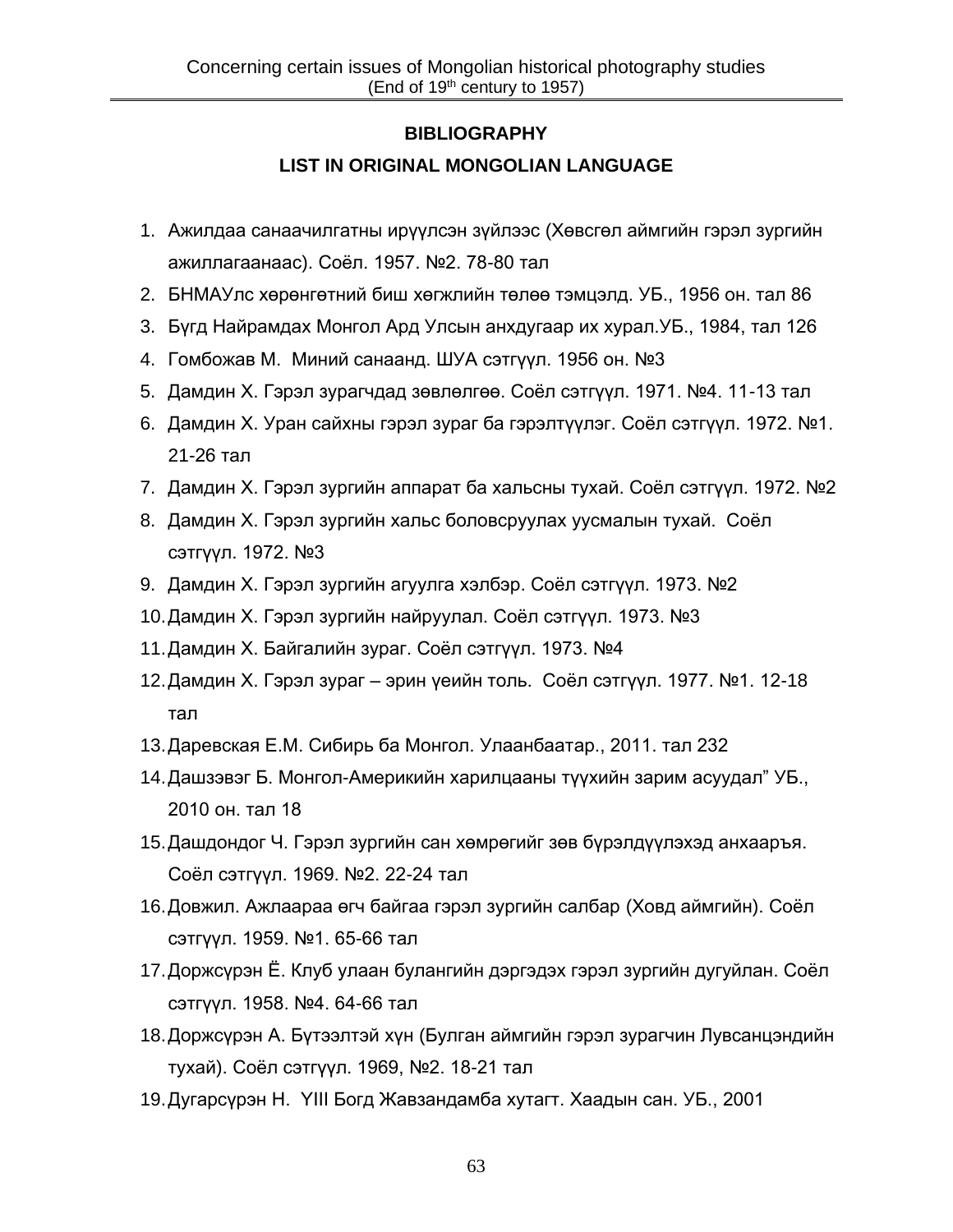- 20.Зандраа Ц. Анхны киночдын нэг. Сэтгүүлч сэтгүүл. 1990. №4. тал 16
- 21.Запечатлевший свое время. "Монголия 50 лет" альбом. тал 17
- 22.Козлов П.К. Монгол амдуу мөхсөн хар хот. УБ., 2001. тал 354
- 23.Козлов Ю. Гэрэл зураг авч сурах нь. Соёл сэтгүүл.
- 24.Ларсан Ф.А. Монгол орон болон монголчуудын дунд өнгөрүүлсэн миний амьдрал
- 25.Ломакина И. И. Агуу их босуул. УБ., 2012. тал 138
- 26.МАН-ын Баримтын төв архив. ф-1. хн- 7. хуу 240
- 27.МАХН-ын Төв Хорооны улс төрийн товчооны тогтоол. 1965.01.14
- 28.МАХН-аас урлаг-утга зохиолын талаар гаргасан тогтоол шийдвэр (1921- 1966). УБ., 1967. тал 70
- 29.Музейн менежтент, маркетингийн асуудал. Монголын үндэсний музей. УБ., 2007. тал 10
- 30.МУҮТА ф-23, д- 1, хн 57
- 31.МУҮТА. ф-1, д-3, хн-325, тал 8
- 32.Монгол кино зургийн хорооны дүрэм. Ардын үндэсний эрх сонин. 1936 он. №104
- 33.Монгол ардын үндэсний соёлын зам. сэтгүүл. 1924 оны (1934) 8 сар
- 34. Пүрэв О. Монгол төрийн голомт. УБ., 2004 он
- 35.Соёл урлаг судлал. Монголын Улсын шинжлэх ухаан. Боть 4. тал 221
- 36.Тулгын чулуу. Соёл сэтгүүл. УБ., 1981. №1
- 37.Төмөртогтох П. Гэрэл зураг сонирхогчдод тусламж. Соёл сэтгүүл. 1960. №3. т 50-51
- 38.УТТА. Ф.17, т I. хн 18
- 39.УБХУА. ф-I. т 1.хн
- 40.УТТА ф- 23, т-1, хн-110
- 41.УТТА ф- 23, т-1, хн-53
- 42.Хоёр их хутагт. УБ., 1995. тал 25
- 43.Цэвэл Я. Дурдатгал. ШУА сэтгүүл. УБ., 1956. №3. тал 51-53
- 44.Цэвээн Ж. Түүвэр зохиол. УБ., 1997. Боть I.